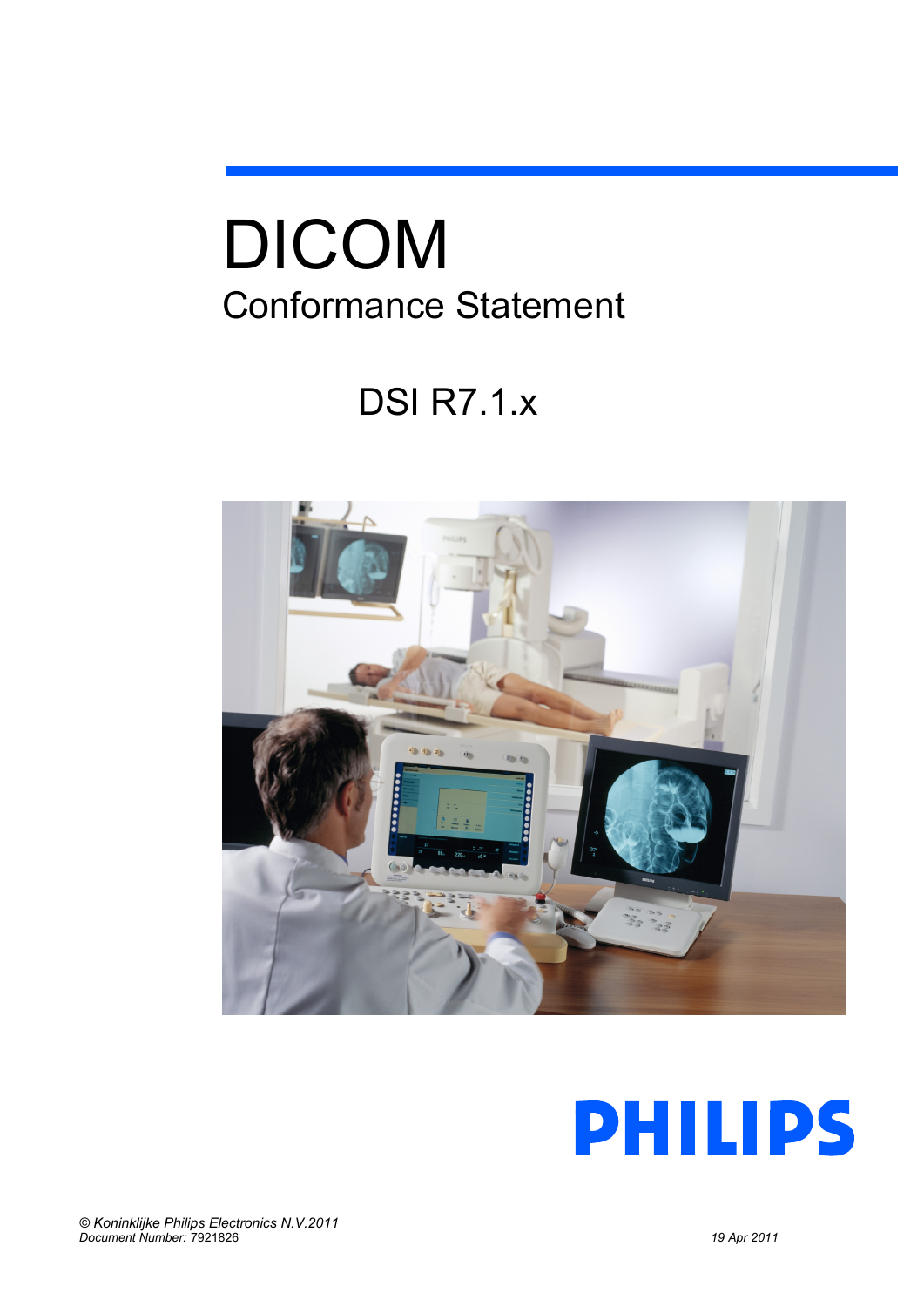**Issued by:** Philips Medical Systems Nederland B.V. PCCI/EII - Interoperability Competence Center

P.O. Box 10.000 5680 DA Best The Netherlands

 email: [dicom@philips.com](mailto:dicom@philips.com) Internet: <http://www.healthcare.philips.com/connectivity>

Document Number: 7921826 Date: 19 April 2011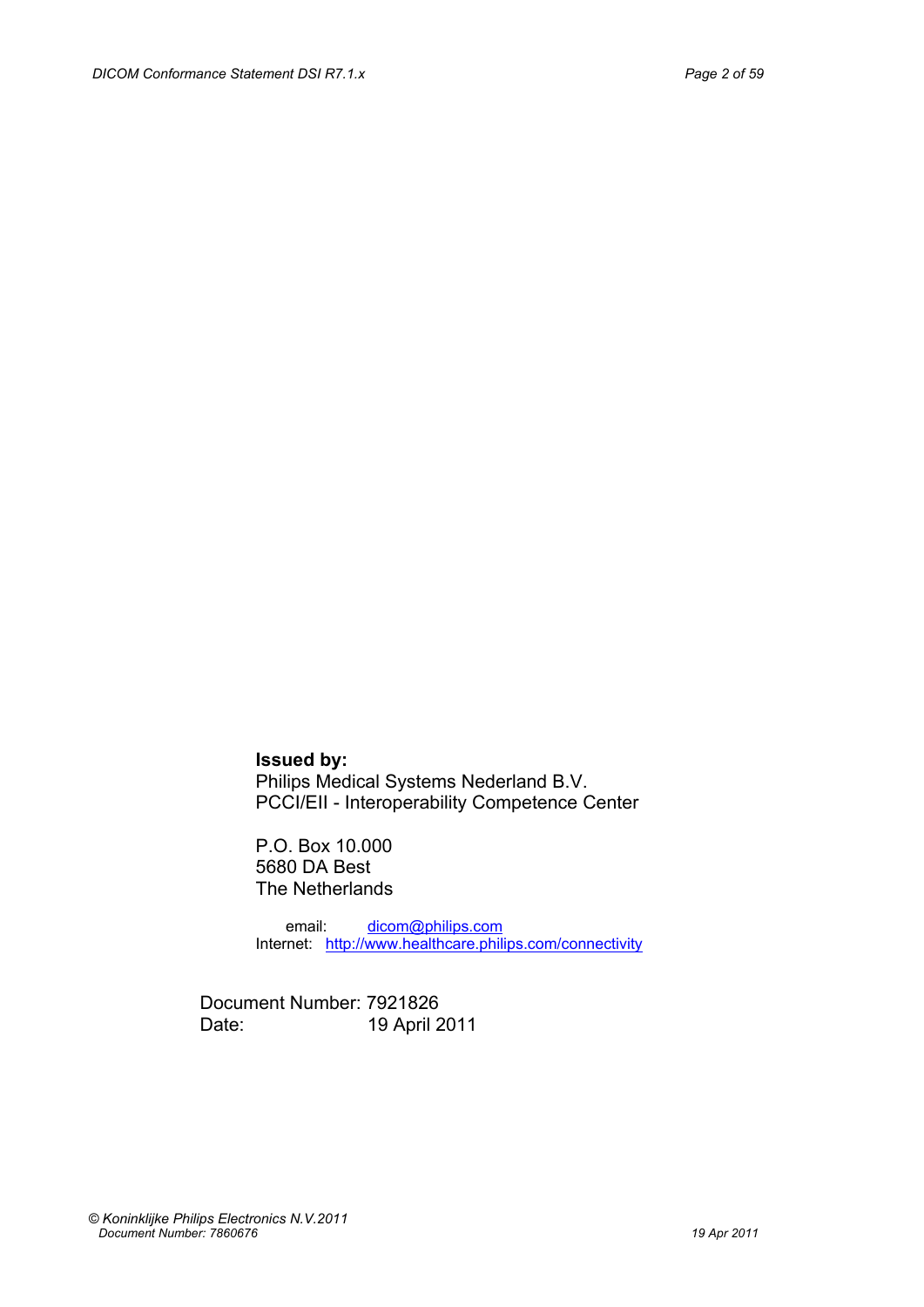## <span id="page-2-0"></span>**DICOM CONFORMANCE STATEMENT OVERVIEW**

This Conformance Statement refers to the DSI (Digital Spot Imaging) System in a DICOM Network environment. The DSI exists of an application to retrieve a Worklist from a Radiology Information System (RIS) and transfer Image data to a remote system.

The DSI System is an Radiographic and Fluorography modality and is part of an X-Ray System.

The DSI System provides the following DICOM data exchange features: Request Worklist / Study Component Management (SCM) functionality Issue Procedure information to RIS / HIS System Image acquisition and display Image review and processing Image handling, storage and networking, Administration of patient, physician and examination data. Copy images from the local database to remote databases. Can send out images either as raw data or as processed data.

The main application areas are:

- R/F examinations
- Vascular examinations
- interventional procedures



Figure 1: DSI System in a DICOM Network environment

The DSI system allows the operator also to view, analyze and process the images stored in the database. Some advanced analysis and processing applications are primarily designed for images generated by Philips equipment when sent to the DSI.

This document describes the DICOM conformance of the DSI platform. Application package specific DICOM conformance is described in separate Conformance Statements.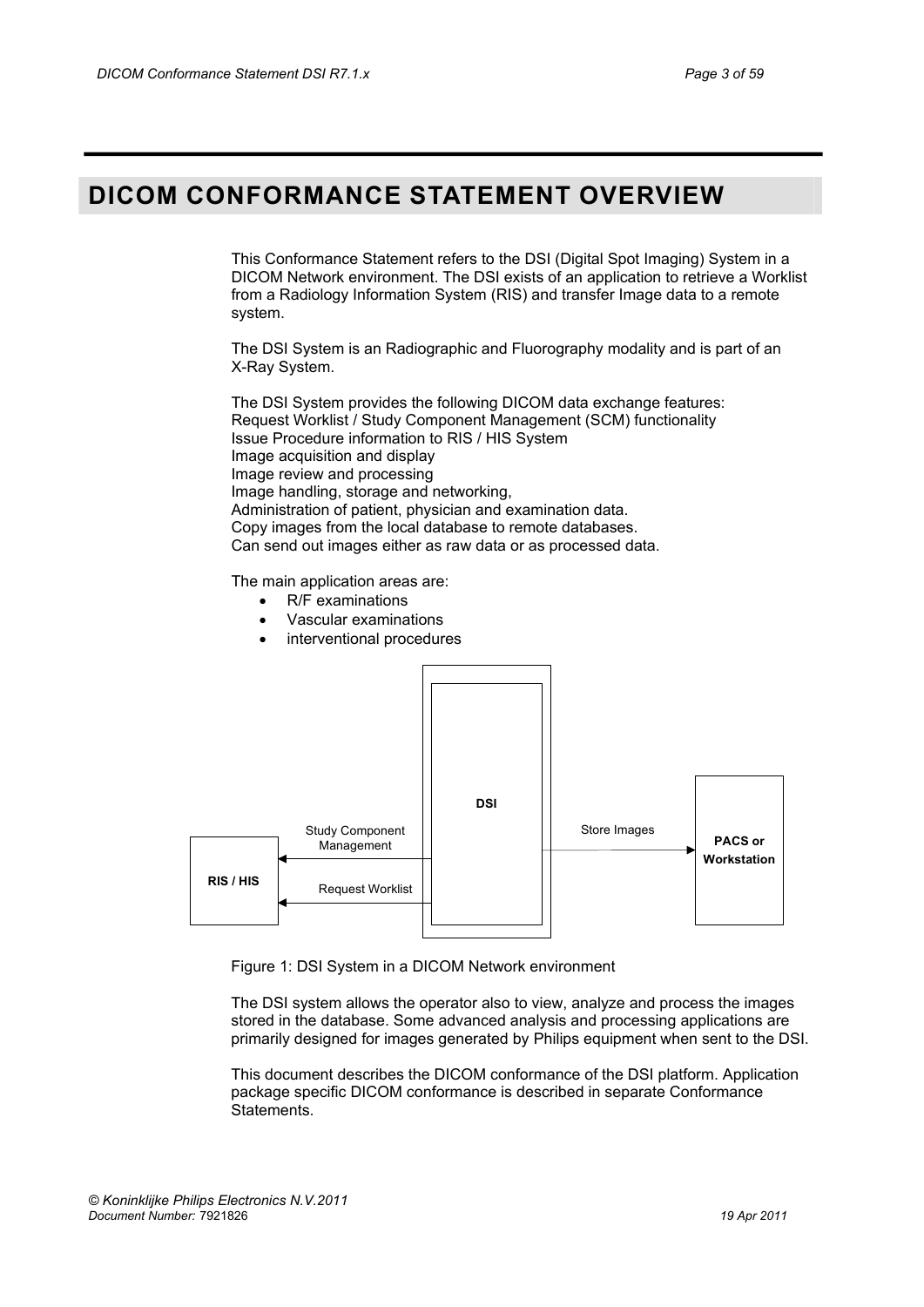The following [Table 1](#page-3-0) presents an overview of all network services and the applicable SOP classes as provided by the DSI. where the first column specifies the used SOP Classes as named in PS 3.6 (Ref PS 3.2 Annex A) of the current DICOM Standard.

<span id="page-3-0"></span>

| <b>SOP Class</b>                                                   |                                              |                         | <b>Provider</b><br>of Service |  |  |
|--------------------------------------------------------------------|----------------------------------------------|-------------------------|-------------------------------|--|--|
| <b>Name</b>                                                        | <b>UID</b>                                   | <b>Service</b><br>(SCU) | (SCP)                         |  |  |
|                                                                    | Storage for the AutoPush Mode (NO Processed) |                         |                               |  |  |
| X-Ray Specialization                                               | 1.3.46.670589.2.3.1.1                        | Yes                     | <b>No</b>                     |  |  |
| Grayscale Softcopy Presentation State Storage                      | 1.2.840.10008.5.1.4.1.1.11.1                 | Yes                     | No.                           |  |  |
| Storage for the NO AutoPush Mode                                   |                                              |                         |                               |  |  |
| X-Ray Specialization                                               | 1.3.46.670589.2.3.1.1                        | Yes                     | <b>No</b>                     |  |  |
| Grayscale Softcopy Presentation State Storage                      | 1.2.840.10008.5.1.4.1.1.11.1                 | Yes                     | <b>No</b>                     |  |  |
| Storage for the Processed Mode (RF & SC and SC only) (NO AutoPush) |                                              |                         |                               |  |  |
| Secondary Capture Image Storage                                    | 1.2.840.10008.5.1.4.1.1.7                    | Yes                     | <b>No</b>                     |  |  |
| X-Ray Radiofluoroscopic Image Storage                              | 1.2.840.10008.5.1.4.1.1.12.2                 | Yes                     | No.                           |  |  |
| <b>Workflow Management</b>                                         |                                              |                         |                               |  |  |
| Modality Worklist Information Model - FIND                         | 1.2.840.10008.5.1.4.31                       | Yes                     | <b>No</b>                     |  |  |
| Study Component Management SOP Class                               | 1.2.840.10008.3.1.2.3.2                      | Yes                     | <b>No</b>                     |  |  |

## **Table 1: Network Services for the DSI System.**

Note: The DSI support all SOP Classes with default Transfer Syntaxes ILE.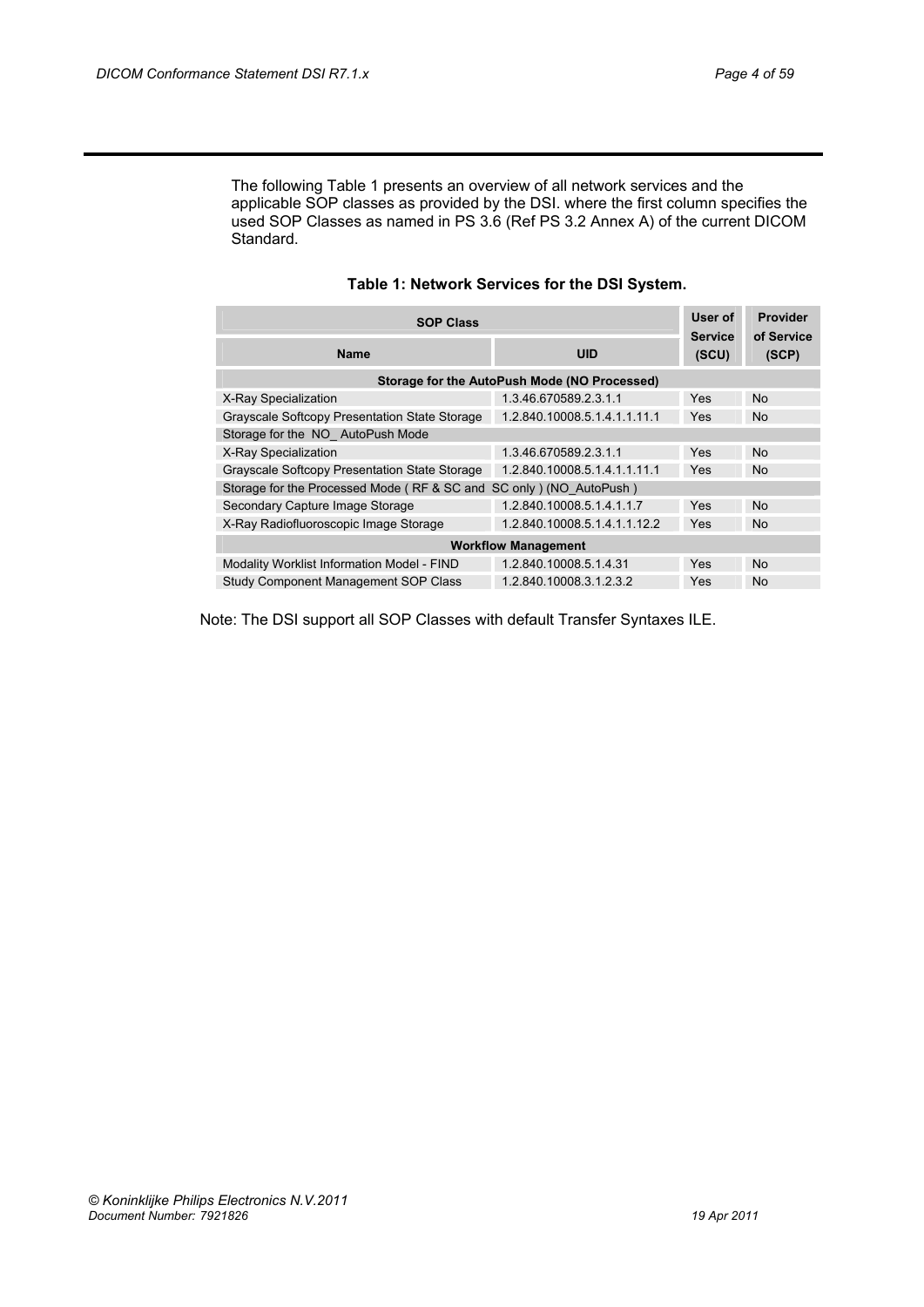## <span id="page-4-0"></span>**TABLE OF CONTENTS**

| 1.             |                                                                                 |  |
|----------------|---------------------------------------------------------------------------------|--|
| 1.1.           |                                                                                 |  |
| 1.2.           |                                                                                 |  |
| 1.3.           |                                                                                 |  |
| 1.4.           |                                                                                 |  |
| 1.5.           |                                                                                 |  |
| 2.             |                                                                                 |  |
| 2.1.           |                                                                                 |  |
| 2.1.1.         |                                                                                 |  |
| 2.2.           |                                                                                 |  |
| 2.2.1.         |                                                                                 |  |
| $2.2.1.1$ .    |                                                                                 |  |
| 2.3.           |                                                                                 |  |
| 3.             |                                                                                 |  |
| 3.1.           |                                                                                 |  |
| 3.1.1.         |                                                                                 |  |
| 3.1.1.1.       |                                                                                 |  |
| 3.1.1.2.       |                                                                                 |  |
| 3.1.1.3.       |                                                                                 |  |
| 3.1.1.4.       |                                                                                 |  |
| 3.1.2.         |                                                                                 |  |
| 3.1.2.1.       |                                                                                 |  |
| 3.1.2.2.       |                                                                                 |  |
| 3.1.2.3.       |                                                                                 |  |
| 3.1.3.         |                                                                                 |  |
| $\mathbf{4}$ . |                                                                                 |  |
| 4.1.           |                                                                                 |  |
| 5.             |                                                                                 |  |
| 6.             |                                                                                 |  |
| 6.1.           |                                                                                 |  |
| 6.1.1.         |                                                                                 |  |
| 6.1.1.1.       |                                                                                 |  |
| 6.1.2.         |                                                                                 |  |
| 6.2.           |                                                                                 |  |
| 7.             |                                                                                 |  |
| 8.             |                                                                                 |  |
| 8.1.           |                                                                                 |  |
| 8.1.1.         | Created Secondary Capture Image Storage SOP Class (Processed / NO AutoPush). 32 |  |
| 8.1.2.         | Created RF Image Storage SOP Class (Processed / NO AutoPush)  35                |  |
| 8.1.3.         | Created RAW Image Storage SOP Class (Processed / NO AutoPush) 39                |  |
| 8.1.3.1.       | Created Softcopy Presentation SOP class (Processed / NO AutoPush)  40           |  |
| 8.1.3.2.       | Specialized PMS X-Ray Image Storage SOP Class (Processed / NO AutoPush). 45     |  |
| 8.1.4.         | Created RAW Image Storage SOP Class (UnProcessed / AutoPush) 49                 |  |
| 8.1.4.1.       | Created Softcopy Presentation SOP class (UnProcessed / AutoPush) 49             |  |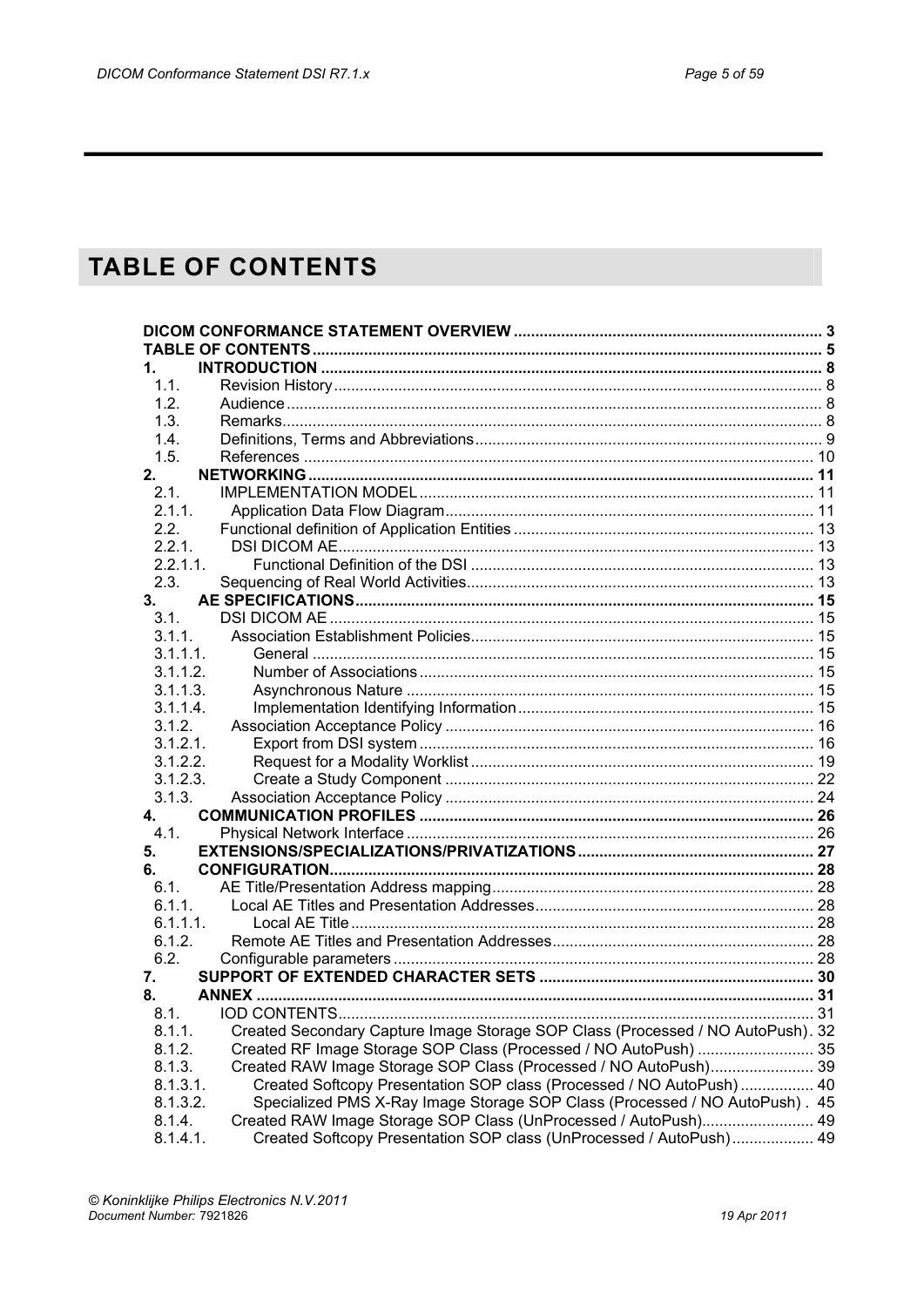| 8.1.4.2<br>8.1.5. | Specialized PMS X-Ray Image Storage SOP Class (UnProcessed / AutoPush)  53 |  |
|-------------------|----------------------------------------------------------------------------|--|
| 8.1.6             |                                                                            |  |
| 8.2.              |                                                                            |  |
| 8.3.              |                                                                            |  |
| 8.3.1.            |                                                                            |  |
| 8.3.2             |                                                                            |  |
| 8.3.3.            |                                                                            |  |
| 8.4.              |                                                                            |  |
| 8.5.              |                                                                            |  |
| 8.6.              |                                                                            |  |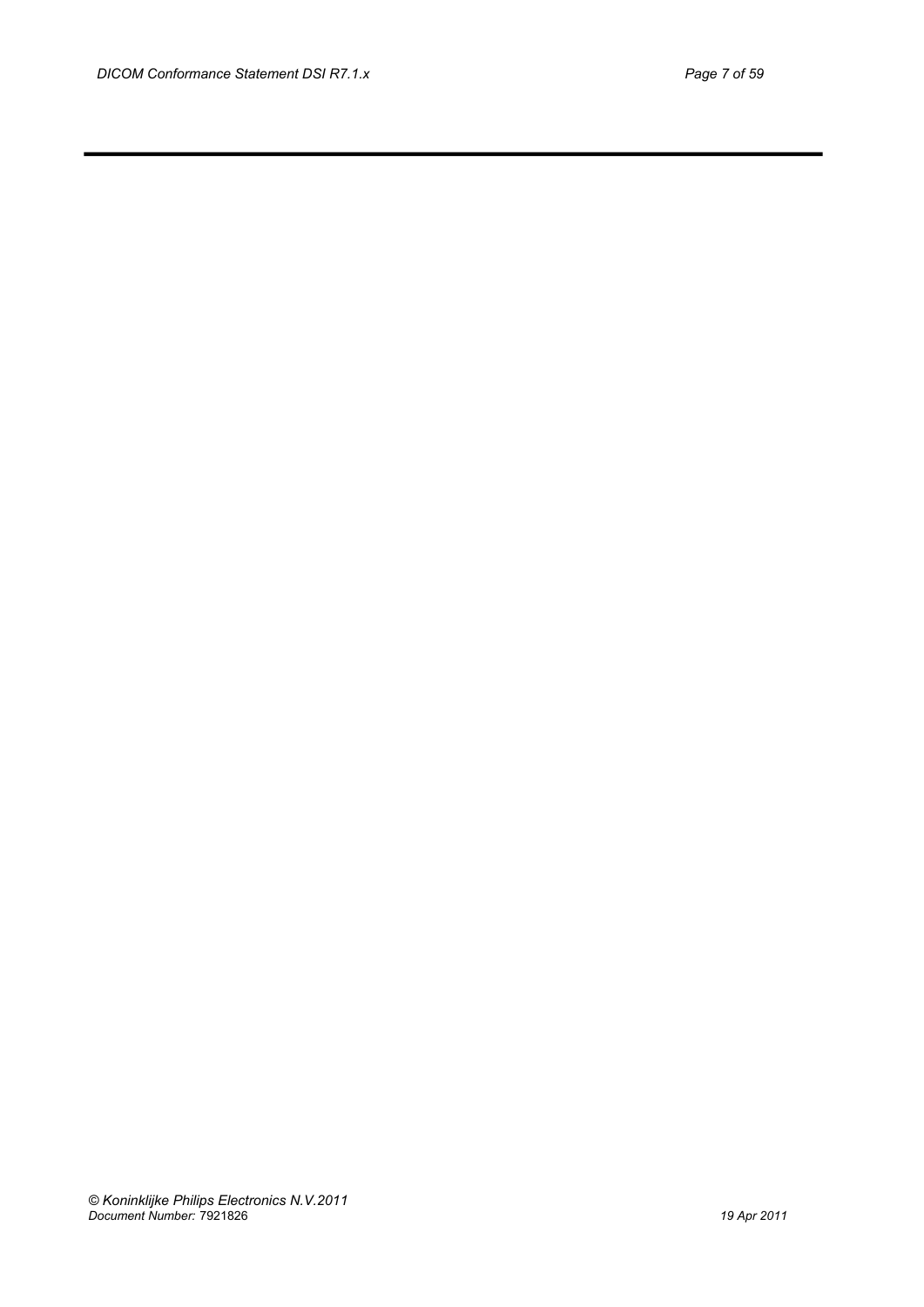## <span id="page-7-0"></span>**1. INTRODUCTION**

The introduction specifies product and relevant disclaimers as well as any general information that the vendor feels is appropriate.

## <span id="page-7-1"></span>**1.1. Revision History**

|  | <b>Table 2: Revision History</b> |  |
|--|----------------------------------|--|
|  |                                  |  |

| <b>Document</b><br><b>Version</b> | Date of<br><b>Issue</b> | <b>Author</b>   | <b>Description</b>                                 |
|-----------------------------------|-------------------------|-----------------|----------------------------------------------------|
| 00                                | 19-04--2011             | PCCI/EII - IOCC | Approved DICOM Conformance Statement DSI<br>R7 1 x |

This chapter provides general information about the purpose, scope and contents of this Conformance Statement.

## <span id="page-7-2"></span>**1.2. Audience**

This Conformance Statement is intended for:

- $\triangleright$  (potential) customers
- $\triangleright$  system integrators of medical equipment
- $\triangleright$  software designers implementing DICOM interfaces
- marketing staff interested in system functionality

It is assumed that the reader is familiar with the DICOM standard.

## <span id="page-7-3"></span>**1.3. Remarks**

The DICOM Conformance Statement is contained in chapter 4 through 8 and follows the contents and structuring requirements of DICOM PS 3.2.

This Conformance Statement by itself does not guarantee successful interoperability of Philips equipment with non-Philips equipment. The user (or user's agent) should be aware of the following issues:

## ¾ **Interoperability**

Interoperability refers to the ability of application functions, distributed over two or more systems, to work successfully together. The integration of medical devices into a IT environment may require application functions that are not specified within the scope of DICOM. Consequently, using only the information provided by this Conformance Statement does not guarantee interoperability of Philips equipment with non-Philips equipment.

It is the user's responsibility to analyze thoroughly the application requirements and to specify a solution that integrates Philips equipment with non-Philips equipment.

## ¾ **Validation**

Philips equipment has been carefully tested to assure that the actual implementation of the DICOM interface corresponds with this Conformance Statement. Where Philips equipment is linked to non-Philips equipment, the first step is to compare the relevant Conformance Statements. If the Conformance Statements indicate that successful information exchange should be possible, additional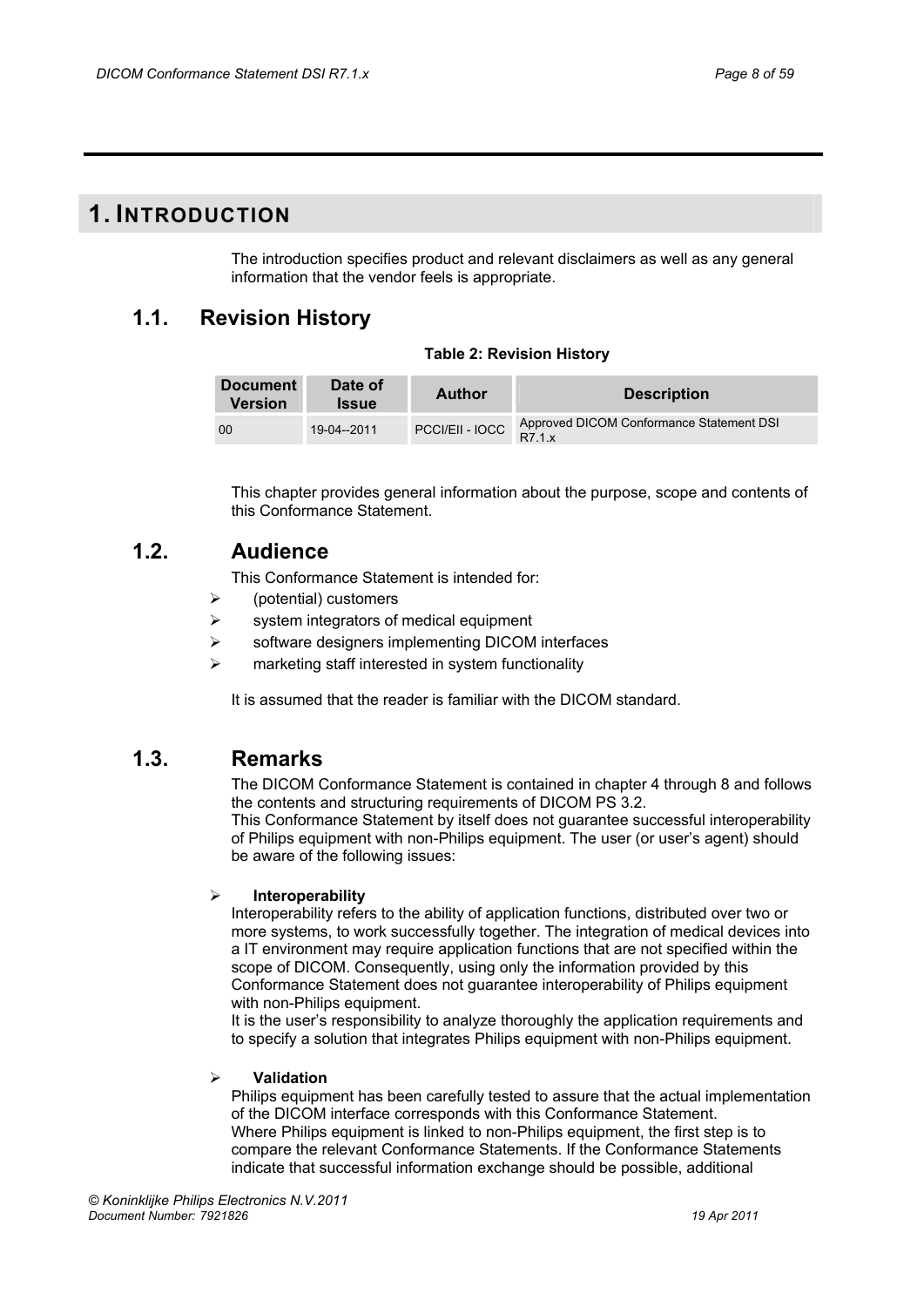validation tests will be necessary to ensure the functionality, performance, accuracy and stability of image and image related data. It is the responsibility of the user (or user's agent) to specify the appropriate test suite and to carry out the additional validation tests.

## ¾ **New versions of the DICOM Standard**

The DICOM Standard will evolve in future to meet the user's growing requirements and to incorporate new features and technologies. Philips is actively involved in this evolution and plans to adapt its equipment to future versions of the DICOM Standard. In order to do so, Philips reserves the right to make changes to its products or to discontinue its delivery.

The user should ensure that any non-Philips provider linking to Philips equipment, also adapts to future versions of the DICOM Standard. If not, the incorporation of DICOM enhancements into Philips equipment may lead to loss of connectivity (in case of networking) and incompatibility (in case of media).

## <span id="page-8-0"></span>**1.4. Definitions, Terms and Abbreviations**

DICOM definitions, terms and abbreviations are used throughout this Conformance Statement. For a description of these, see NEMA PS 3.3 and PS 3.4. The word Philips in this document refers to Philips Medical Systems.

| <b>Abbreviation/Term</b> | <b>Explanation</b>                             |
|--------------------------|------------------------------------------------|
| <b>ACP</b>               | Archiving / Connectivity and Print             |
| <b>ACR</b>               | American College of Radiology                  |
| <b>AE</b>                | <b>Application Entity</b>                      |
| <b>ANSI</b>              | American National Standard Institute           |
| AP                       | <b>Application Profile</b>                     |
| <b>DICOM</b>             | Digital Imaging and Communications in Medicine |
| <b>DIMSE</b>             | <b>DICOM Message Service Element</b>           |
| DIMSE-C                  | DIMSE-Composite                                |
| <b>DIMSE-N</b>           | DIMSE-Normalized                               |
| <b>DSI</b>               | Digital Spot Imaging                           |
| EBE                      | DICOM Explicit VR Big Endian                   |
| <b>ELE</b>               | <b>DICOM Explicit VR Little Endian</b>         |
| GUI                      | Graphic User Interface                         |
| <b>HIS</b>               | <b>Hospital Information System</b>             |
| <b>IHE</b>               | Integrating the Healthcare Enterprise          |
| ILE                      | DICOM Implicit VR Little Endian                |
| <b>IOD</b>               | Information Object Definition                  |
| <b>ISIS</b>              | Information System - Imaging System            |
| <b>NEMA</b>              | National Electrical Manufacturers Association  |
| <b>PACS</b>              | Picture Archiving Communication System         |
| <b>PDU</b>               | Protocol Data Unit                             |
| <b>RF</b>                | X-Ray Radiofluoroscopic                        |
| <b>RIS</b>               | Radiology Information System                   |
| <b>RWA</b>               | <b>Real-World Activity</b>                     |
| <b>SC</b>                | Secondary Capture                              |
| <b>SCM</b>               | <b>Study Component Management</b>              |
| <b>SCP</b>               | Service Class Provider                         |
| SCU                      | Service Class User                             |

## **Table 3: Definitions, Terms and Abbreviations**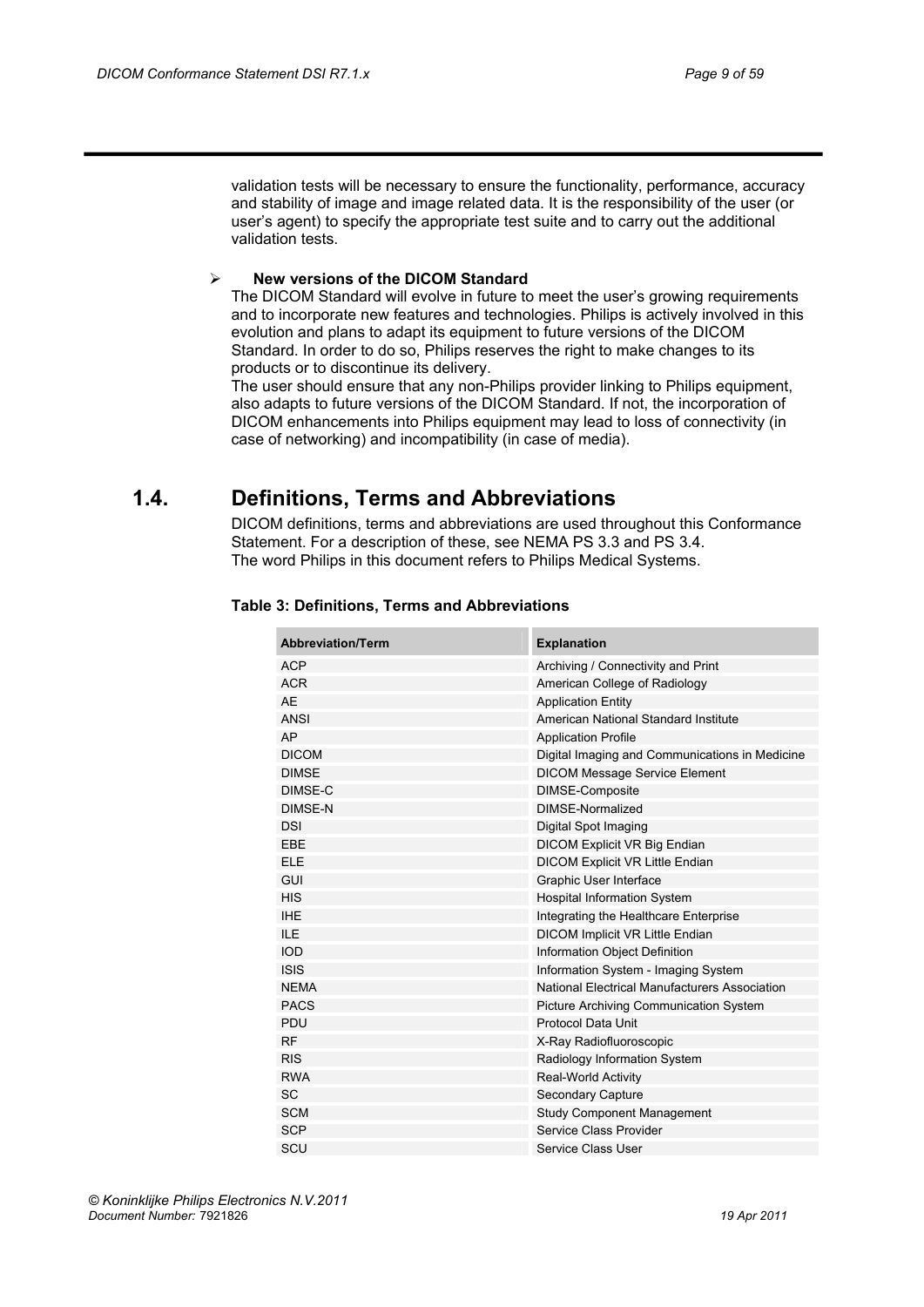| <b>Abbreviation/Term</b> | <b>Explanation</b>                                     |
|--------------------------|--------------------------------------------------------|
| <b>SOP</b>               | Service Object Pair                                    |
| <b>TCP/IP</b>            | <b>Transmission Control Protocol/Internet Protocol</b> |
| <b>UID</b>               | Unique Identifier                                      |
| <b>VFRB</b>              | ViewForum Release Bulletin                             |
| <b>WLM</b>               | <b>Worklist Management</b>                             |

The following terms are used in this document:

| Term                                | <b>Explanation</b>                                                                                                                                                                                                                                                                                                                                               |
|-------------------------------------|------------------------------------------------------------------------------------------------------------------------------------------------------------------------------------------------------------------------------------------------------------------------------------------------------------------------------------------------------------------|
| DSI System.                         | The Digital Spot Imaging System is a X-ray system, designed to<br>provide faster, more confident diagnoses. It combines a wide<br>application range with revolutionary technology that adapts the<br>system to your way of working.                                                                                                                              |
| Image Archive (PACS)                | A PACS is a system that provides long term storage of images,<br>Presentation States, Key Image Notes and Evidence Documents<br>[IHE].                                                                                                                                                                                                                           |
| Image Display Viewer                | The Image Display Viewer is a system that offers browsing of<br>Patients' Studies. In addition, it may support the retrieval and<br>display of selected sets of images, Presentation States, Key<br>Image Notes, and Evidence Documents [IHE].                                                                                                                   |
| Department System<br>Scheduler      | A department-based information system that provides functions<br>related to the management of orders received from external<br>systems or through the department system's user interface. Upon<br>a defined workflow action, makes procedures available for charge<br>posting. The actor defines the action/event that actually causes<br>charges to post [IHE]. |
| Performed Procedure Step<br>Manager | A system that re-distribute the Modality Performed Procedure Step<br>Information from the Acquisition Modality or image Creator to the<br>Department System Scheduler/Order Filler and Image Manager<br>[IHE].                                                                                                                                                   |

## <span id="page-9-0"></span>**1.5. References**

[DICOM] Digital Imaging and Communications in Medicine (DICOM), Part 1 – 18 (NEMA PS 3.1 – PS 3.18), National Electrical Manufacturers Association (NEMA) Publication Sales 1300 N. 17<sup>th</sup> Street, Suite 1847 Rosslyn, Virginia. 22209, United States of America

[IHE] Integrating the Healthcare Enterprise (IHE) Technical Framework Revision 5.4: Radiological Society of North America (RSNA), Inc. 820 Jorie Boulevard, Oak Brook, IL, United States of America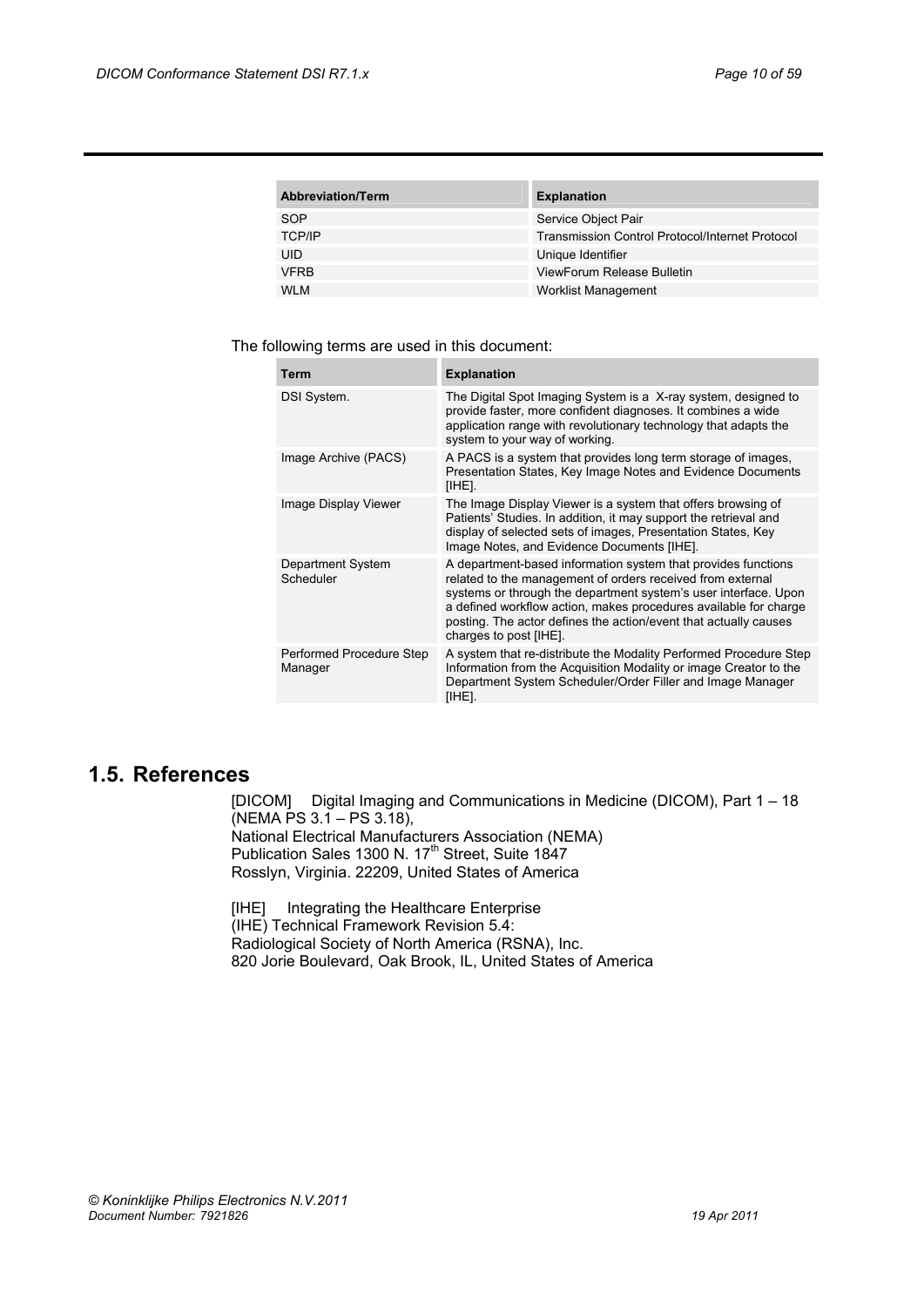## <span id="page-10-1"></span><span id="page-10-0"></span>**2. NETWORKING**

This section contains the networking related services (vs. the media related ones).

## **2.1. IMPLEMENTATION MODEL**

The implementation model consists of the Application Data Flow Diagram, specifying the relationship between the DSI Application Entity and the "external world".

## <span id="page-10-2"></span>**2.1.1. Application Data Flow Diagram**

The DSI contains one Application Entity able to export DICOM images and handle Modality Worklists. The related Implementation Model is shown in Figure 2.

![](_page_10_Figure_8.jpeg)

DICOM Standard Interface

## **Figure 2. Networking Application Data Flow Diagram of the DSI**

As documented in the PS 3.4, the arrows in the diagram on the previous page have the following meanings:

• An arrow pointing to the right indicates the local application entity initiates an association.

The DSI DICOM Export transfers a complete examination to a remote DICOM node. The transfer of a subset of images in an examination is possible. During the DICOM store operation it is possible to perform a cancel operation on the store.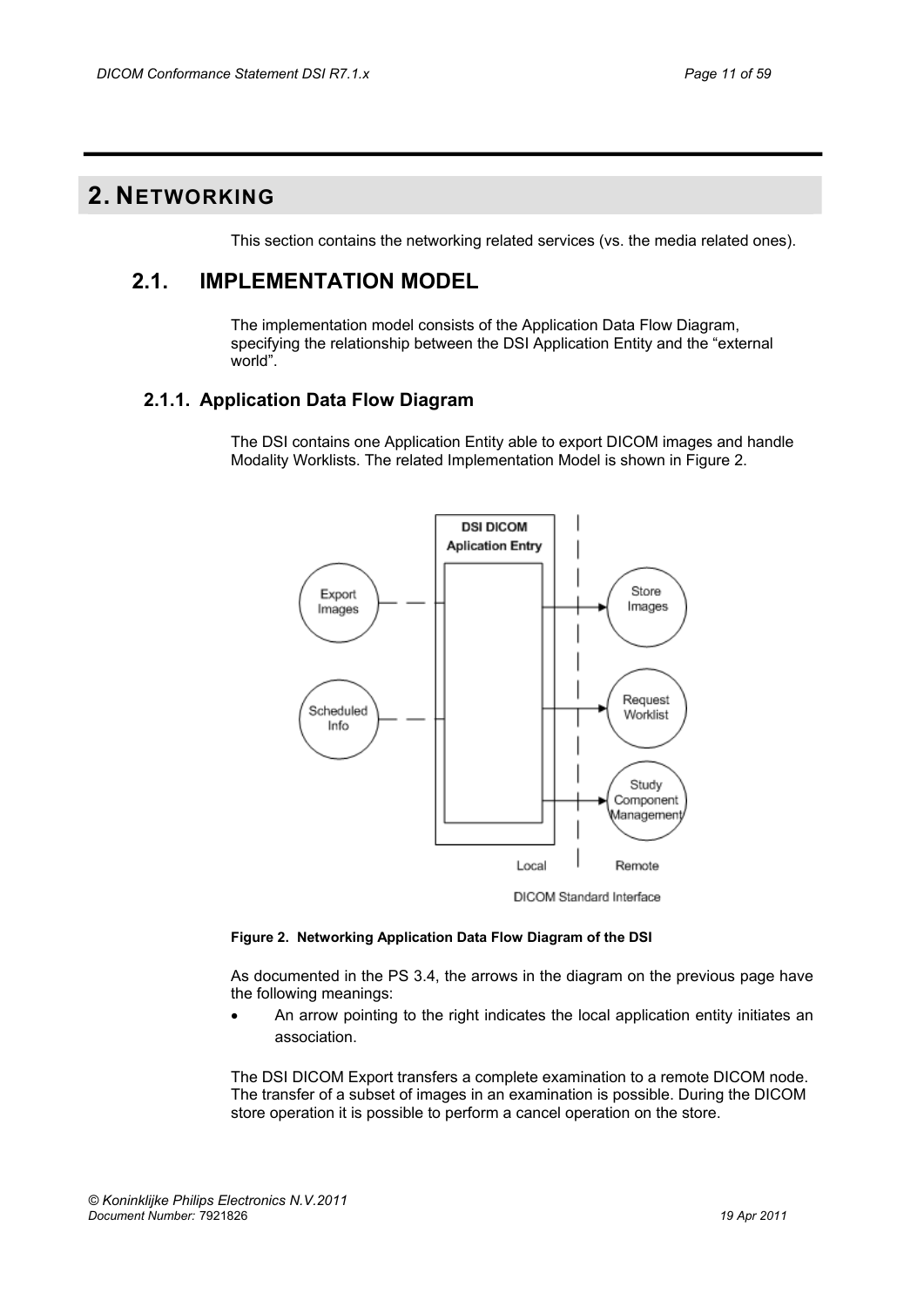Image data to be transferred are instances of the DICOM X-Ray Radiofluoroscopic (RF) or Secondary Capture (SC) classes.

The following cases can be distinguished:

- The system is configured to supports both RF and SC classes. Result will be that all fluoroscopy and exposure images are exported as RF images and all other images (like external video) as SC images.
- If the system is configured to support SC class only, than all images are exported as SC images.
- If SCP system doesn't support RF images, the images are exported as SC images.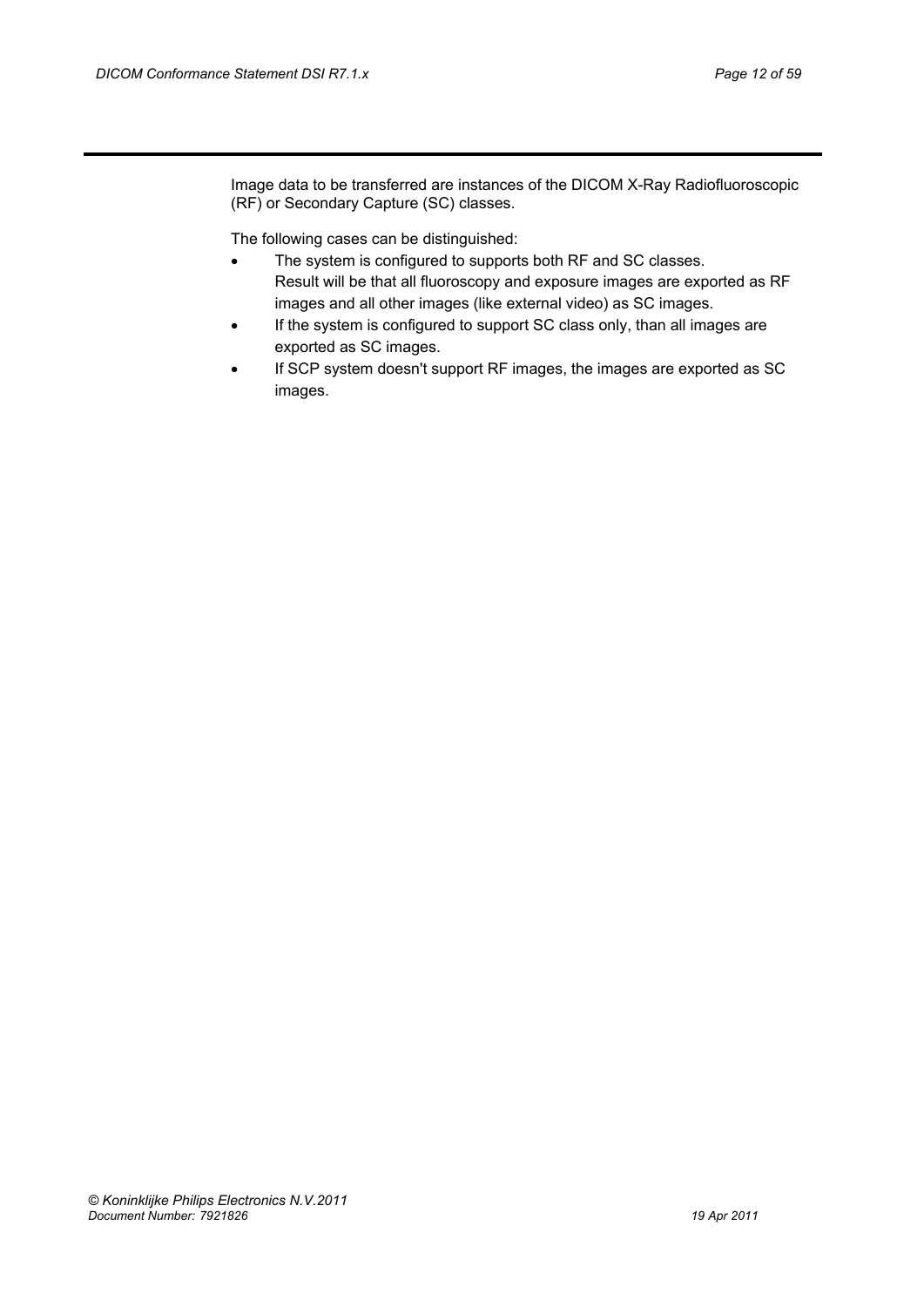## <span id="page-12-1"></span><span id="page-12-0"></span>**2.2. Functional definition of Application Entities**

## **2.2.1. DSI DICOM AE**

The DSI DICOM Application Entity acts as a Service Class User (SCU) of the Storage Service Class. After invoking it will open an Association to the remote system. For each image to be transported a retrieve action from the DSI storage will take place followed by the conversion to a DICOM message to be transferred to the remote system.

The DSI DICOM Application Entity acts also as a Service Class User (SCU) of the Basic Worklist Management Service Class and the Study Component Management Service Class. After invoking it will open an Association to the remote system (usually a RIS) to request for the up-to-date modality Worklist.

## <span id="page-12-2"></span>**2.2.1.1. Functional Definition of the DSI**

The DSI includes the following service classes.

Storage Service Class The DSI DICOM AE can perform the Storage service as SCP.

A remote SCU shall request an association with the DSI DICOM AE for Storage SOP classes. After accepting the association, the DSI DICOM AE shall receive the Storage requests, store the data in the local database, send the applicable Storage responses, and release the association when requested.

The DSI DICOM AE can perform the Storage service as SCU, triggered by operator or retrieve request).

The DSI DICOM AE shall request an association with the selected remote SCP for all applicable Storage SOP classes. When the association is accepted, the DSI DICOM AE shall send the Storage requests (including data from local database), receive the Storage responses and act accordingly, and release the association.

#### Worklist Service Class

The DSI DICOM AE RIS Application Entity acts as a Service Class User (SCU) for Worklist and SCM (Study Component Management).

## <span id="page-12-3"></span>**2.3. Sequencing of Real World Activities**

The Request for Worklist should be done first, before a Study Component Management (SCM) can be created.

Then the generated images may be exported. However, export of DICOM images is also possible without the Worklist and Study Component Management activities.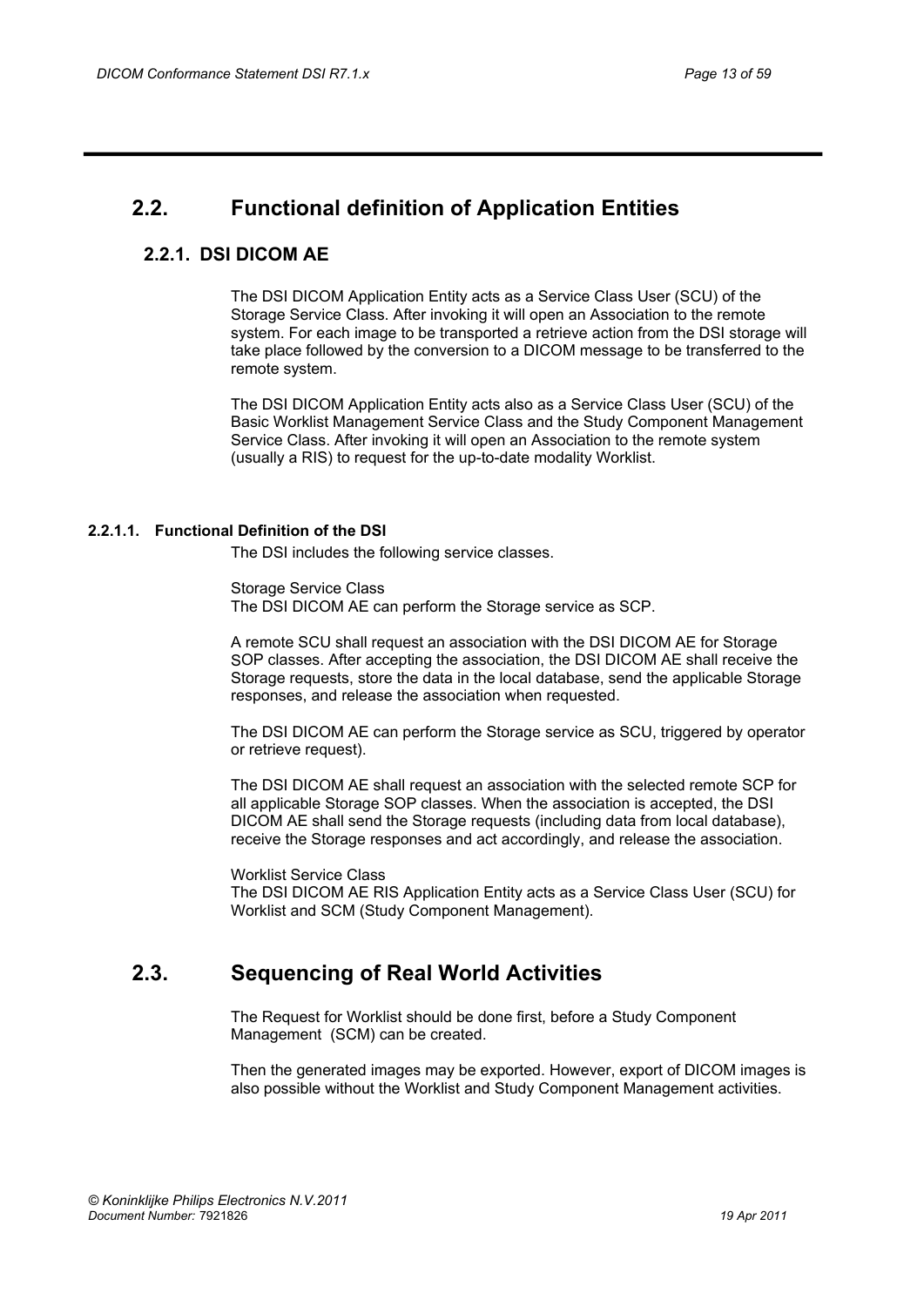![](_page_13_Figure_2.jpeg)

#### **Figure 3. Sequencing of the Real Word Activities of the DSI System.**

Examinations, identified with a new UID, are created inside the DSI RIS-AE as result of Worklist Management or on manual scheduling by the clinical user. Once an examination (an equivalent to the DICOM Procedure Step) is created, the clinical user can select this examination for acquisition.

The administration Patient information, put in by the clinical user, and the worklist patient information will be sent together to the DSI ACP-AE. A Examination, selection for acquisition is synchronized between the DSI RIS-AE and the DSI ACP-AE. Once an acquisition has started, the SCM CREATED messages are sent from the DSI RIS-AE to the RIS. Acquired images from the DSI ACP-AE and related data from the clinical user are added to the examination.

The composite images acquired are manually / automatic forwarded to the DSI ACP-AE, and can now be used for Viewing or Exporting.

When the clinical user has indicated on the DSI ACP that the examination is finished the Examination will be deleted here, as soon as the manually / automatic export of the images has taken place.

A Study Component Management "**COMPLETED"** message is sent from the DSI RIS-AE to the RIS.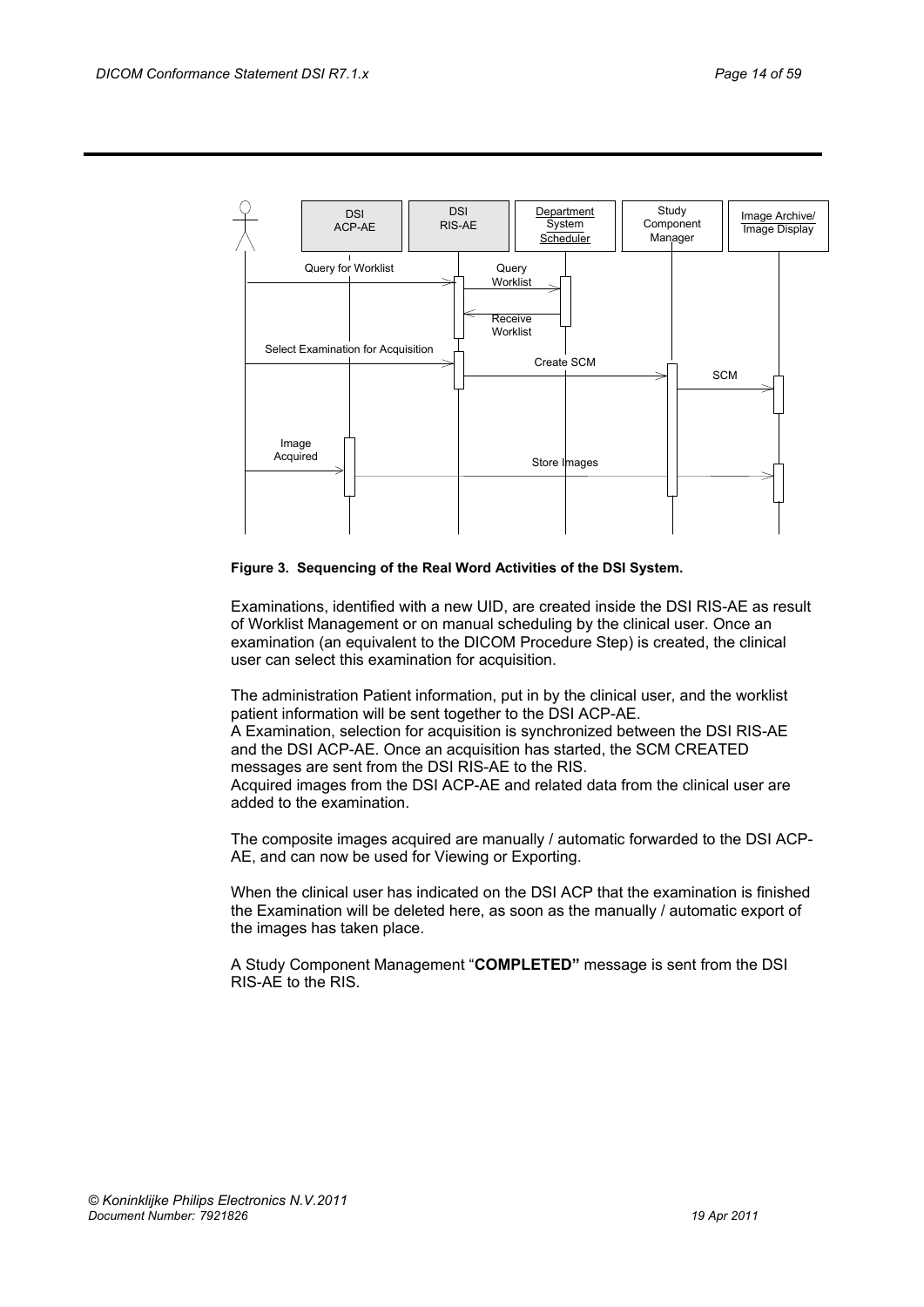## <span id="page-14-0"></span>**3. AE SPECIFICATIONS**

The Digital Spot Imaging Application contains one Application Entity AE.

## <span id="page-14-1"></span>**3.1. DSI DICOM AE**

The DSI DICOM Application Entity provides Standard Conformance to the following DICOM 3.0 SOP classes as an SCU specified in Table 1.

| <b>SOP Class</b>                                                   |                                  |                         | Provider            |  |  |
|--------------------------------------------------------------------|----------------------------------|-------------------------|---------------------|--|--|
| <b>Name</b>                                                        | <b>UID</b>                       | <b>Service</b><br>(SCU) | of Service<br>(SCP) |  |  |
|                                                                    | Storage for the NO AUTOPUSH Mode |                         |                     |  |  |
| Specialized X-Ray                                                  | 1.3.46.670589.2.3.1.1            | <b>Yes</b>              | <b>No</b>           |  |  |
| Grayscale Softcopy Presentation State Storage                      | 1.2.840.10008.5.1.4.1.1.11.1     | <b>Yes</b>              | <b>No</b>           |  |  |
| Storage for the PROCESSED Mode (RF & SC and SC only) (NO AUTOPUSH) |                                  |                         |                     |  |  |
| Secondary Capture Image Storage                                    | 1.2.840.10008.5.1.4.1.1.7        | <b>Yes</b>              | No.                 |  |  |
| X-Ray Radiofluoroscopic Image Storage                              | 1.2.840.10008.5.1.4.1.1.12.2     | <b>Yes</b>              | No.                 |  |  |
| Storage for the AUTOPUSH Mode                                      |                                  |                         |                     |  |  |
| Specialized X-Ray                                                  | 1.3.46.670589.2.3.1.1            | <b>Yes</b>              | No.                 |  |  |
| Grayscale Softcopy Presentation State Storage                      | 1.2.840.10008.5.1.4.1.1.11.1     | Yes                     | No.                 |  |  |
| <b>Workflow Management</b>                                         |                                  |                         |                     |  |  |
| Modality Worklist Information Model - FIND                         | 1.2.840.10008.5.1.4.31           | <b>Yes</b>              | <b>No</b>           |  |  |
| Study Component Management SOP Class                               | 1.2.840.10008.3.1.2.3.2          | <b>Yes</b>              | No.                 |  |  |

The DSI DICOM Application Entity does not support DICOM 3.0 SOP classes as a SCP.

## <span id="page-14-2"></span>**3.1.1. Association Establishment Policies**

## <span id="page-14-3"></span>**3.1.1.1. General**

The maximum PDU size of the DSI is fixed on 28K (is 28672 Bytes). See also the important remark about the PDU size of the remote systems in chapter 6.

## <span id="page-14-4"></span>**3.1.1.2. Number of Associations**

The DSI will attempt to establish two Associations at a time. One Association for storage and one to receive the Worklist. DSI does not accept Associations.

## <span id="page-14-5"></span>**3.1.1.3. Asynchronous Nature**

The DSI does not support asynchronous operations and will not perform asynchronous window negotiation.

## <span id="page-14-6"></span>**3.1.1.4. Implementation Identifying Information**

| THE IMPLEMENTATION CLASS UID:    | 1.3.46.670589.6.1.2.1.1.1 |
|----------------------------------|---------------------------|
| THE IMPLEMENTATION VERSION NAME: | R7.1.x                    |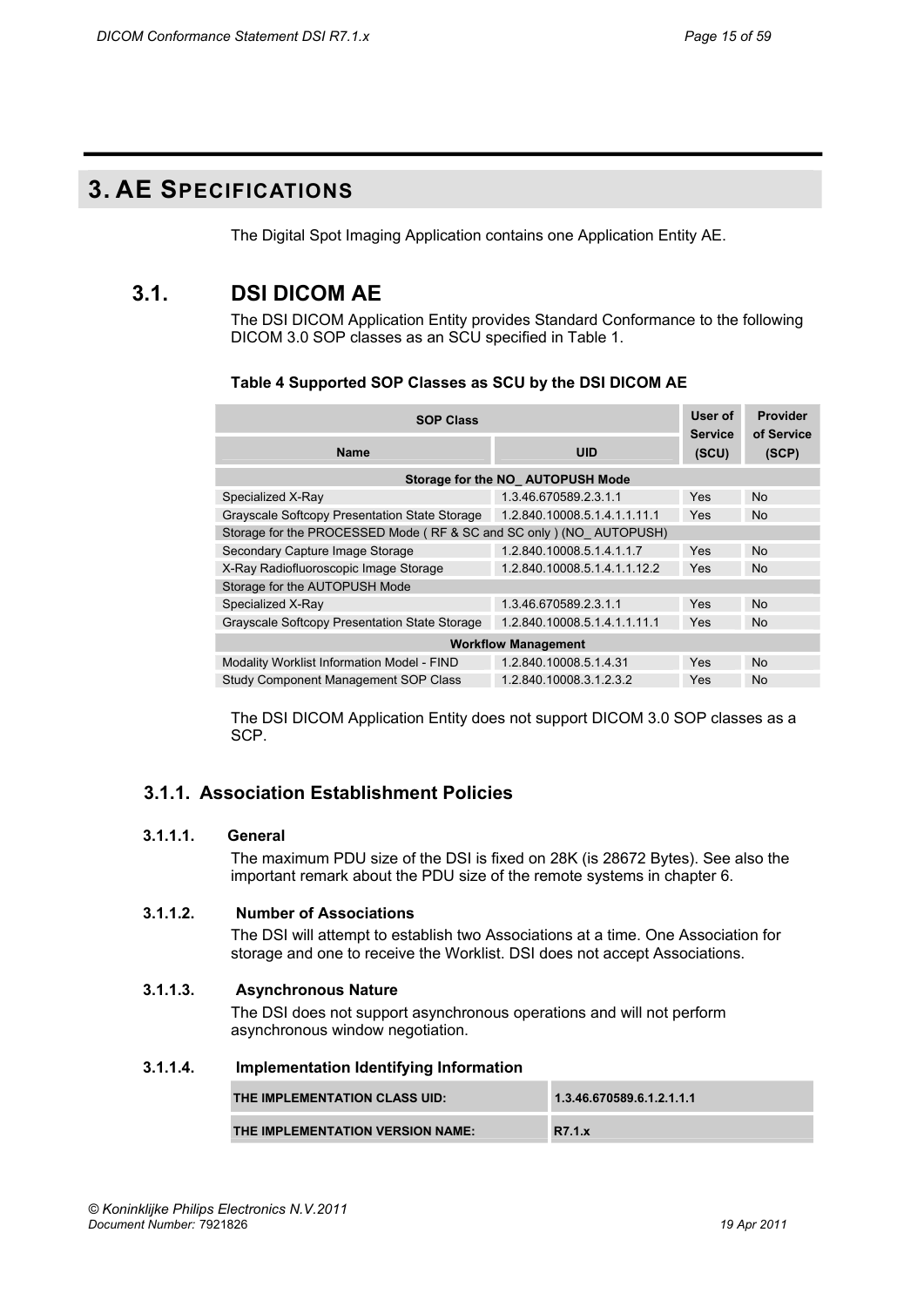## <span id="page-15-0"></span>**3.1.2. Association Acceptance Policy**

The DSI initiates Associations as a result of the following events:

- The DSI operator requests for DICOM export, see section 3.1.2.1;
- The DSI operator requests for the DSI Worklist, see section 3.1.2.2;
- The DSI operator has selected a Worklist item from the received DSI Worklist (i.e. an examination to perform).

## <span id="page-15-1"></span>**3.1.2.1. Export from DSI system**

#### *3.1.2.1.1. Associated Real-World Activity*

The DSI operator is able to request for export of one examination or a list of examinations to a remote system. The complete examination or a subset is transferred to the remote system.

The DSI DICOM Export function will be accessible through the DSI F2 Copy page. With the F4 Config page the remote DICOM system is selected from a list of maximum of five configurable nodes.

The current transfer can be aborted by the DSI F2 Cancel function. DSI can't abort during exporting an image, the system will abort the job after the image is export correctly.

After the transfer the Association is released.

#### *3.1.2.1.2. Proposed Presentation Contexts*

DSI will propose the following presentation contexts:

| <b>Abstract Syntax</b><br><b>Name</b>       | UID                                        | <b>Transfer</b><br><b>Syntax</b> | <b>UID List</b>                                                 | Role Ext. | Neg.                                                  |
|---------------------------------------------|--------------------------------------------|----------------------------------|-----------------------------------------------------------------|-----------|-------------------------------------------------------|
| <b>Secondary Capture</b><br>Image Storage   | 1.2.840.10008.5.2.1.4.1.1.7                | <b>ILE</b><br>ELE.<br>EBE        | 1.2.840.10008.1.2<br>1.2.840.10008.1.2.1<br>1.2.840.10008.1.2.2 |           | <b>SCU None</b><br><b>SCU None</b><br><b>SCU None</b> |
| X-Ray<br>Radiofluoroscopic<br>Image Storage | 1.2.840.10008.5.1.4.1.1.12.2               | <b>ILE</b><br>ELE.<br>EBE.       | 1.2.840.10008.1.2<br>1.2.840.10008.1.2.1<br>1.2.840.10008.1.2.2 |           | <b>SCU None</b><br><b>SCU None</b><br><b>SCU None</b> |
|                                             | X-Ray Specialization 1.3.46.670589.2.3.1.1 | ILE.<br>ELE.<br>EBE              | 1.2.840.10008.1.2<br>1.2.840.10008.1.2.1<br>1.2.840.10008.1.2.2 |           | <b>SCU None</b><br><b>SCU None</b><br><b>SCU None</b> |

## **Table 5 Proposed Presentation Contexts at Image Export**

## *3.1.2.1.3. SOP Specific Conformance to Storage SOP Classes*  DSI provides standard conformance.

Extended Negotiation is not supported.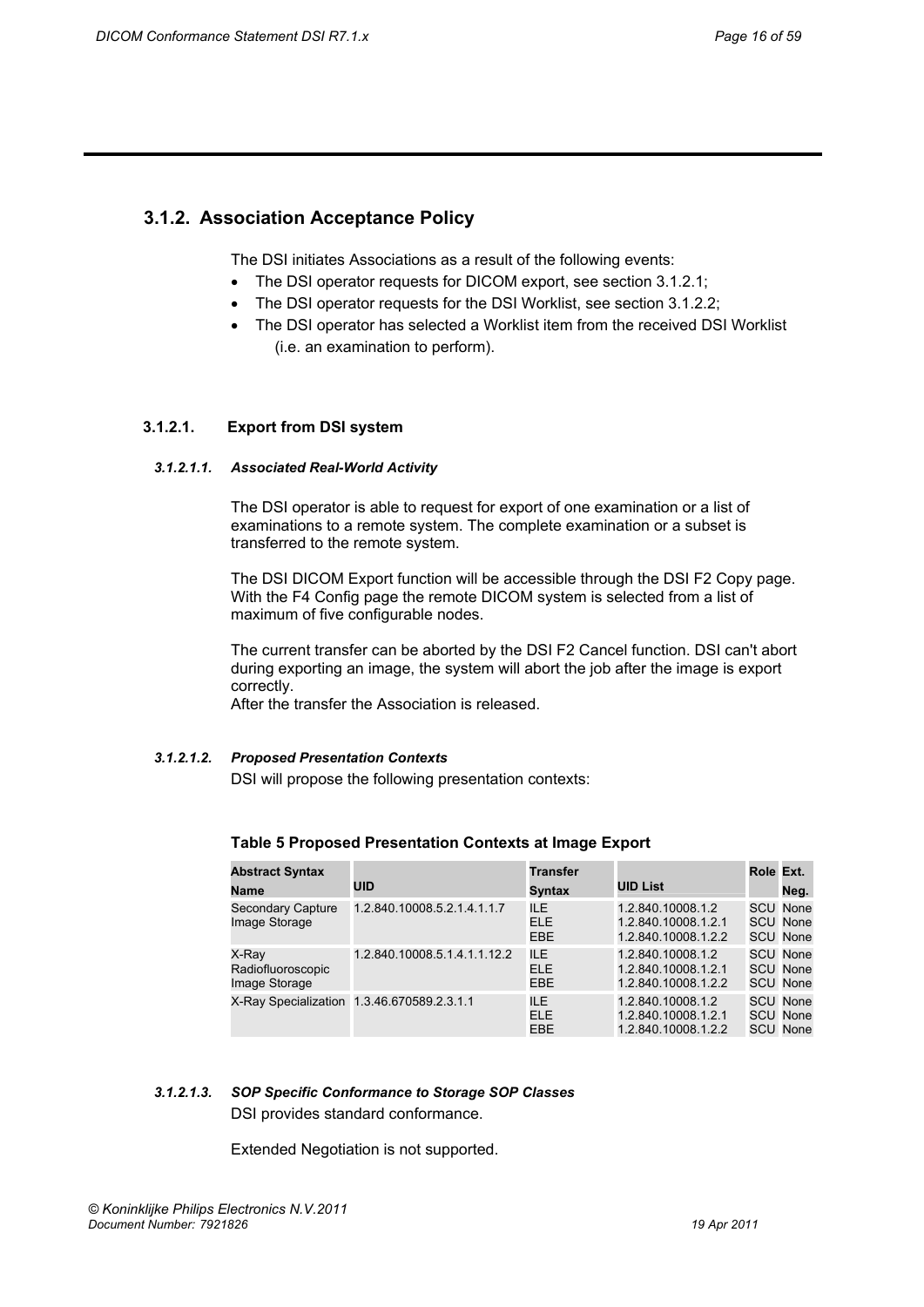During the DICOM export of an exposure or fluoroscopy image as **RF image** the following image processing is performed by DSI: video invert, subtraction, pixel shift.

During the DICOM export of an exposure or fluoroscopy image as **SC image** the following image processing is performed by DSI: video invert, contrast, brightness, edge enhancement, subtraction, pixel shift.

During the DICOM export of an external video image as SC image the following image processing is performed by DSI: video invert, contrast, brightness, edge enhancement.

In case of a subtracted run the DICOM Export first stores the mask image, followed by the subtracted images from that run. No explicit indication is sent with the subtracted images, as to which image was used as the mask image. The image number in the run can be used as an implicit indication.

Other remarks:

- Images shown zoomed on the DSI are exported as normal (i.e. non zoomed) images. Annotations on zoomed images are not sent. DSI annotations on normal images are exported as Image Comments.
- The images are intended for viewing purpose only.
- The compatibility of image data re-imported (by media exchange) of the exported DICOM image data in an earlier stage is not defined.
- DSI logs certain events related to the DICOM export at three different levels, see the service manual of the DSI system.
- Measurement data is not exported during AUTOPUSH Mode.

During the selection and export of an examination, the user interface shows the status:

- Export **flag** examination flagged for DICOM export
- Export **busy** examination being exported
- Export **done** examination exported successfully
- Export **error** while exporting examination
- Export **cancel** export of examination being cancelled
- **Not exported** export of examination cancelled

DSI will stop the transfer of the image data and release the Association as soon as it receives an unsuccessful or warning C-STORE Response status, or when the Association is aborted by the remote system. The reason will logged, the user interface of the DSI console will show the status "Export Error".

If a RIS connection is present, Patient and Study related information will be retrieved by DSI from the RIS and will be put in the image headers of the exported images.

The UID's in the composite images are generated when the related Study, Series and Image are created.

The Image UID's will be different if processing took place.

The Study UID may be retrieved from the RIS via the Worklist.

#### **3.1.2.1.3.1.** .**Overview of the applied X-Ray Fluoroscopy (RF) Image IOD**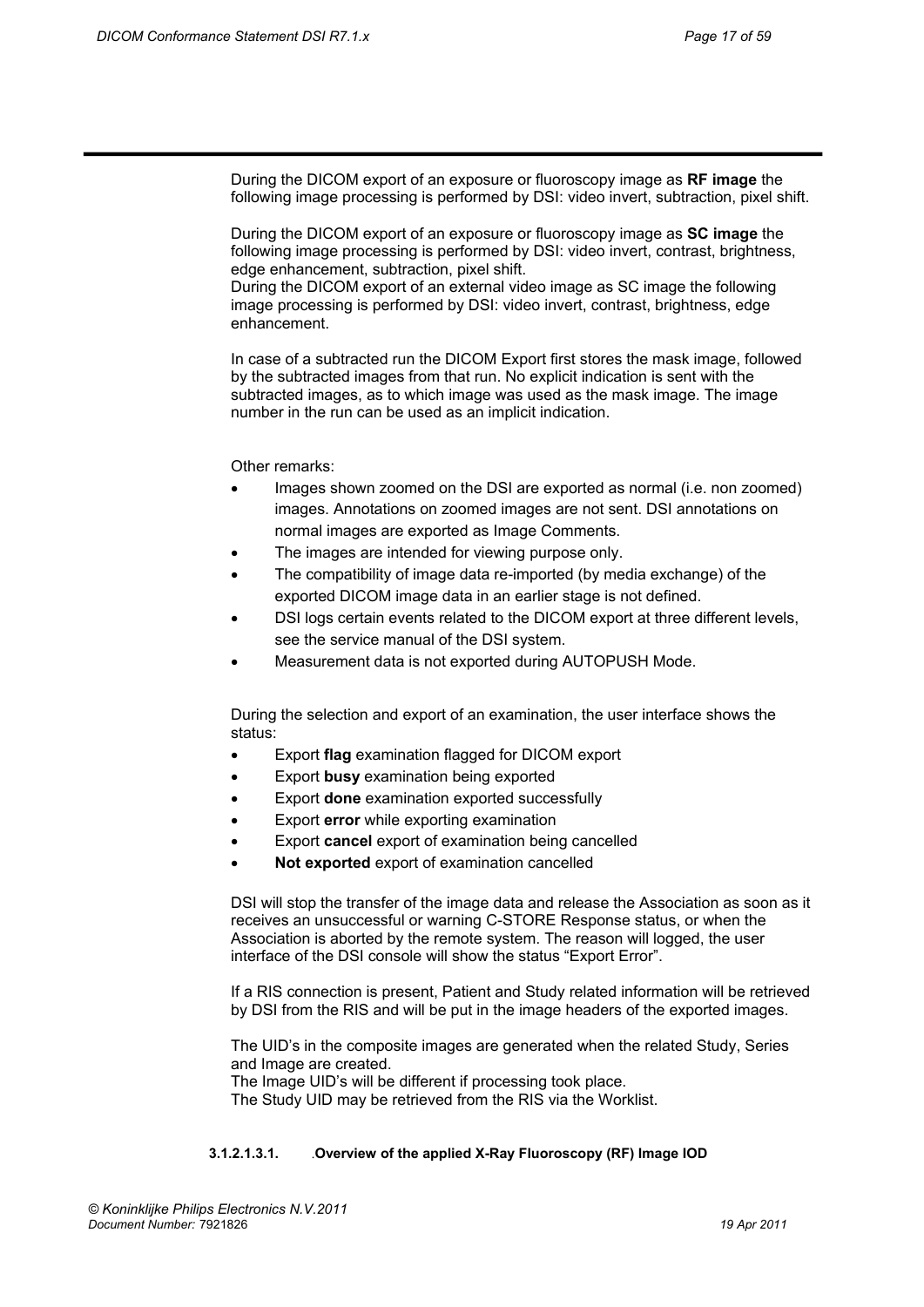Table 6 gives an overview of the applied optional modules and attributes in the RF images.

| IΕ        | <b>Module</b>                                                                                                                                                           | <b>Conditional Attributes</b>                                                                                                                                                                                                                                                                 | <b>Optional Attributes</b>                                                                                                               |
|-----------|-------------------------------------------------------------------------------------------------------------------------------------------------------------------------|-----------------------------------------------------------------------------------------------------------------------------------------------------------------------------------------------------------------------------------------------------------------------------------------------|------------------------------------------------------------------------------------------------------------------------------------------|
| Patient   | Patient                                                                                                                                                                 |                                                                                                                                                                                                                                                                                               |                                                                                                                                          |
| Study     | <b>General Study</b>                                                                                                                                                    |                                                                                                                                                                                                                                                                                               | <b>Study Description</b>                                                                                                                 |
| Series    | <b>General Series</b>                                                                                                                                                   | Laterality.                                                                                                                                                                                                                                                                                   | Series Date,<br>Series Time,<br>Performing Physician's Name,<br>Protocol Name                                                            |
| Equipment | General Equipment                                                                                                                                                       |                                                                                                                                                                                                                                                                                               | Institution Name,<br>Station Name.<br>Manufacturer's Model name,<br>Device Serial Number,<br>Software Version(s)                         |
| Image     | General Image Image<br><b>Pixel Display Shutter</b><br>(applied optional Module)<br>X-Ray Image<br>X-Ray Acquisition<br>VOI LUT (applied optional<br>Module) SOP Common | Image Date, Image Time,<br><b>Patient Orientation</b><br>Shutter Left Vertical Edge,<br>Shutter Right Vertical Edge,<br>Shutter Upper Horizontal Edge, -<br>Shutter Lower Horizontal Edge, -<br>Center of Circular Shutter,<br>Radius of Circular Shutter.<br>Exposure<br><b>Window Width</b> | <b>Acquisition Date,</b><br>Acquisition Time,<br>Acquisition Number,<br>Image Comments<br><b>Window Center</b><br>Specific Character Set |

**Table 6 Applied optional Modules and Attributes of the RF Image IOD** 

The modules selected from the IOD module table of DICOM 3.0 are given in the table below.

## **Table 7 Applied Modules in the RF IOD**

| <b>Information Entity</b> | <b>Module</b>                                                                                                              |
|---------------------------|----------------------------------------------------------------------------------------------------------------------------|
| Patient                   | Patient                                                                                                                    |
| Study                     | <b>General Study</b>                                                                                                       |
| <b>Series</b>             | <b>General Series</b>                                                                                                      |
| Equipment                 | <b>General Equipment</b>                                                                                                   |
| Image                     | General Image<br>Image Pixel<br><b>Display Shutter</b><br>X-Ray Image<br>X-Ray Acquisition<br><b>VOI LUT</b><br>SOP Common |

The details of these applied modules are given in the tables in Annex 8.

### **3.1.2.1.3.2. Overview of the applied Secondary Capture (SC) Image IOD**

Table 8 gives an overview of the applied optional modules and attributes in the SC images.

### **Table 8 Applied optional Modules and Attributes of the SC Image IO**

|                                            | Module | <b>Conditional Attributes</b> | <b>Optional Attributes</b> |
|--------------------------------------------|--------|-------------------------------|----------------------------|
| © Koninklijke Philips Electronics N.V.2011 |        |                               |                            |
| Document Number: 7921826                   |        |                               | 19 Apr 2011                |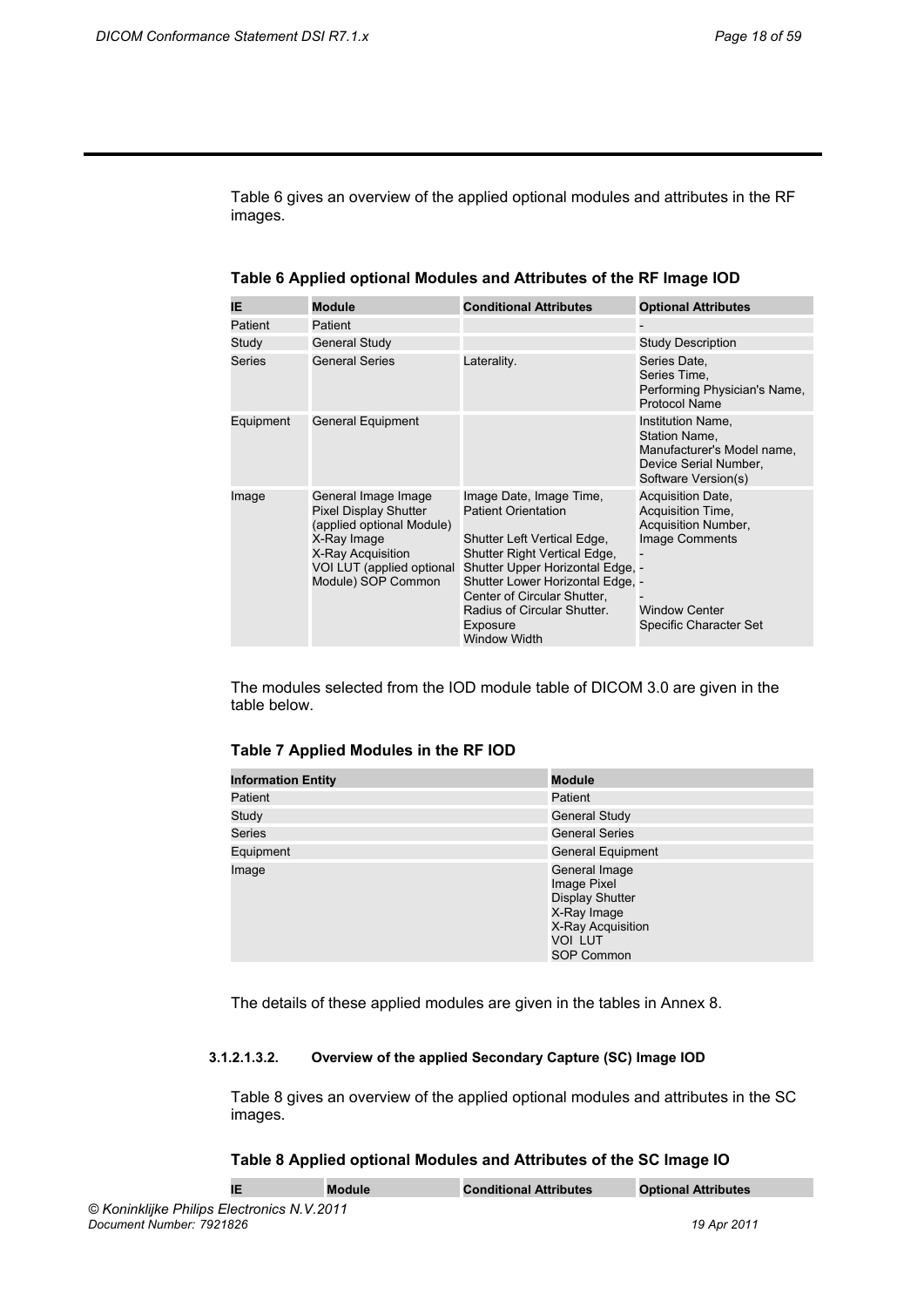| IE.       | <b>Module</b>                                       | <b>Conditional Attributes</b>                   | <b>Optional Attributes</b>                                                                                                                                                  |
|-----------|-----------------------------------------------------|-------------------------------------------------|-----------------------------------------------------------------------------------------------------------------------------------------------------------------------------|
| Patient   | Patient                                             |                                                 |                                                                                                                                                                             |
| Study     | <b>General Study</b>                                |                                                 | <b>Study Description</b>                                                                                                                                                    |
| Series    | <b>General Series</b>                               | Laterality                                      | Series Date, Series Time,<br>Performing Physician's Name,<br>Protocol Name                                                                                                  |
| Equipment | <b>SC Equipment</b>                                 |                                                 | Secondary Capture Device<br>Manufacturer.<br>Secondary Capture Device<br>Manufacturer's Model Name,<br>Secondary Capture Software<br>Version(s)                             |
| Image     | General Image Image<br>Pixel SC Image SOP<br>Common | Image Date, Image Time,<br>Patient Orientation. | Acquisition Date,<br>Acquisition Time,<br>Acquisition Number,<br>Image Comments<br>Date of Secondary Capture,<br><b>Time of Secondary Capture</b><br>Specific Character Set |

The modules selected from the IOD module table of DICOM 3.0 are given in the table below.

## **Table 9 Applied Modules in the SC IOD**

| <b>Information Entity</b> | <b>Module</b>                                                     |
|---------------------------|-------------------------------------------------------------------|
| Patient                   | Patient                                                           |
| Study                     | <b>General Study</b>                                              |
| <b>Series</b>             | <b>General Series</b>                                             |
| Equipment                 | <b>SC Equipment</b>                                               |
| Image                     | General Image<br>Image Pixel<br>SC Image<br>VOI LUT<br>SOP Common |

The details of these applied modules are given in the tables in the ANNEX 8.

<span id="page-18-0"></span>**3.1.2.2. Request for a Modality Worklist** 

![](_page_18_Figure_8.jpeg)

**Figure 4. Sequencing of the Real Word Activities of the DSI System.**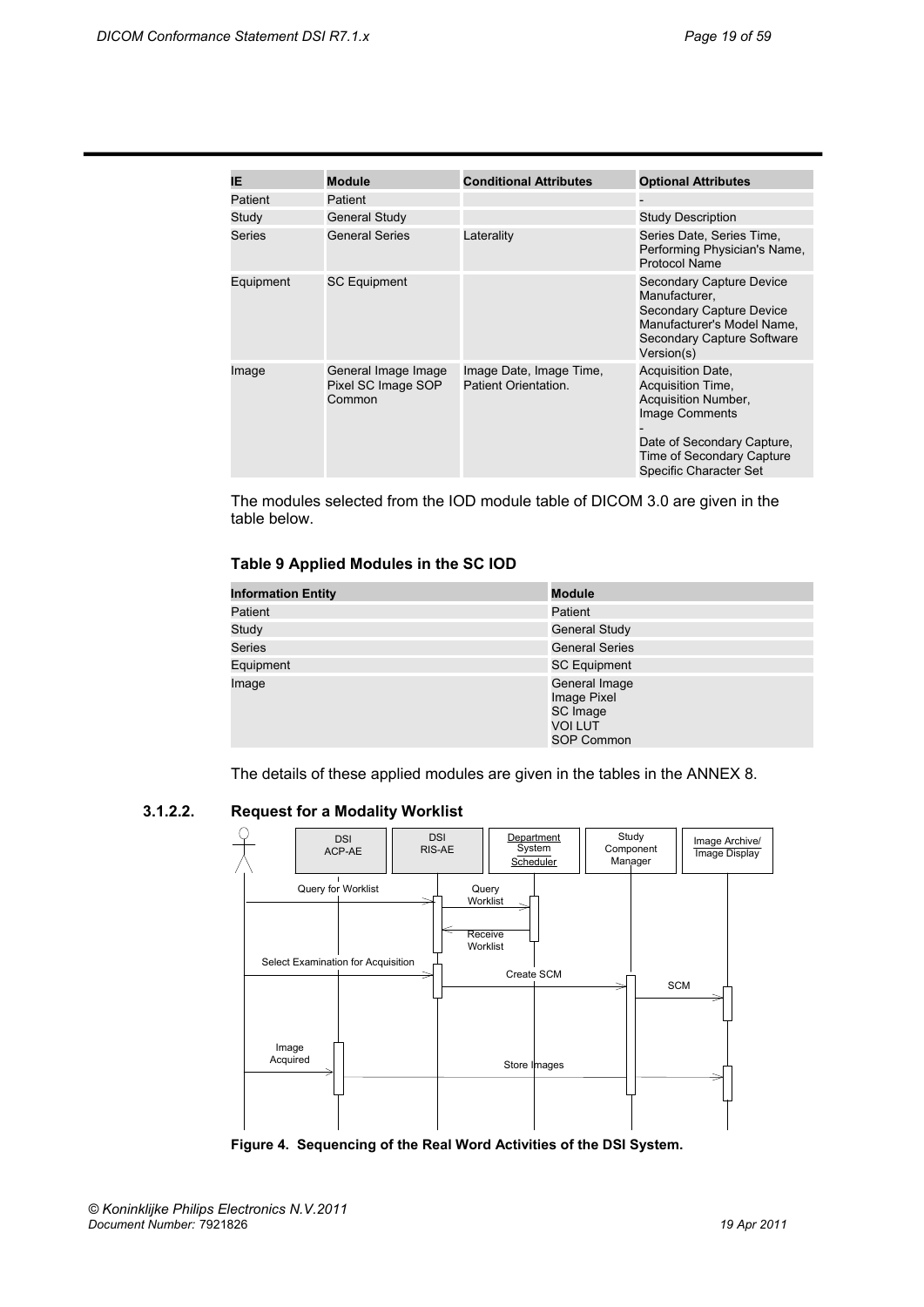## *3.1.2.2.1. Associated Real-World Activity*

This DSI function will be triggered at request of the operator. An Association will be set-up to the pre-configured remote system (the RIS). After receiving the Worklist the Association is released.

#### *3.1.2.2.2. Proposed Presentation Contexts*

DSI will propose the following presentation contexts:

**Table 10 Proposed Presentation Contexts for Request for Modality Worklist** 

| <b>Abstract Syntax</b><br>Name                       | <b>UID</b>             | <b>Transfer</b><br>Svntax | <b>UID List</b>                                                 | Role Ext. | Neg.                             |
|------------------------------------------------------|------------------------|---------------------------|-----------------------------------------------------------------|-----------|----------------------------------|
| <b>Modality Worklist</b><br>Information Model - FIND | 1.2.840.10008.5.1.4.31 | ILE.<br>ELE.<br>EBE       | 1.2.840.10008.1.2<br>1.2.840.10008.1.2.1<br>1.2.840.10008.1.2.2 |           | SCU None<br>SCU None<br>SCU None |

## *3.1.2.2.3. SOP Specific Conformance to Modality Worklist Management*  DSI provides standard conformance.

No optional Matching keys are supported (i.e. no optional Matching Keys will be present in the C-FIND Requests).

No optional Return Keys are supported (i.e. no optional Return Keys will be present in the C-FIND Requests).

If more than 42 Worklist items are received (via C-FIND Responses) as result of a worklist request, DSI will cancel the request by sending a C-CANCEL-FIND Request.

The status of the C-FIND Responses (Success, Refused, Error, Warning) is logged. Only general status messages are displayed on the user interface, like: "RIS not responding" and "No patient available from RIS".

The following non-printable characters (Hexa-decimal coded) are not supported in the received Worklist data:

- 00H through 1FH,
- 7FH
- 80H through 9FH,
- A0H, A6H, A8H, A9H, ADH, AEH, AFH
- B1H, B4H, B8H, B9H, BEH
- C0H, C1H, C2H, C3H, C8H, CAH, CBH, CCH, CDH, CEH, CFH
- D0H. D2H, D3H, D4H, D5H, D9H, DAH, DBH, DDH, DEH
- E<sub>3</sub>H
- F0H, F5H, FDH, FEH

If one or more of these non-printable characters are present in the strings of received Worklist data, the string is not accepted. If non-printable characters are present in the Patient Name or if this attribute is empty, the worklist entry is not accepted. In case the Patient Name only contains spaces, this Worklist entry and all succeeding Worklist entries will be skipped.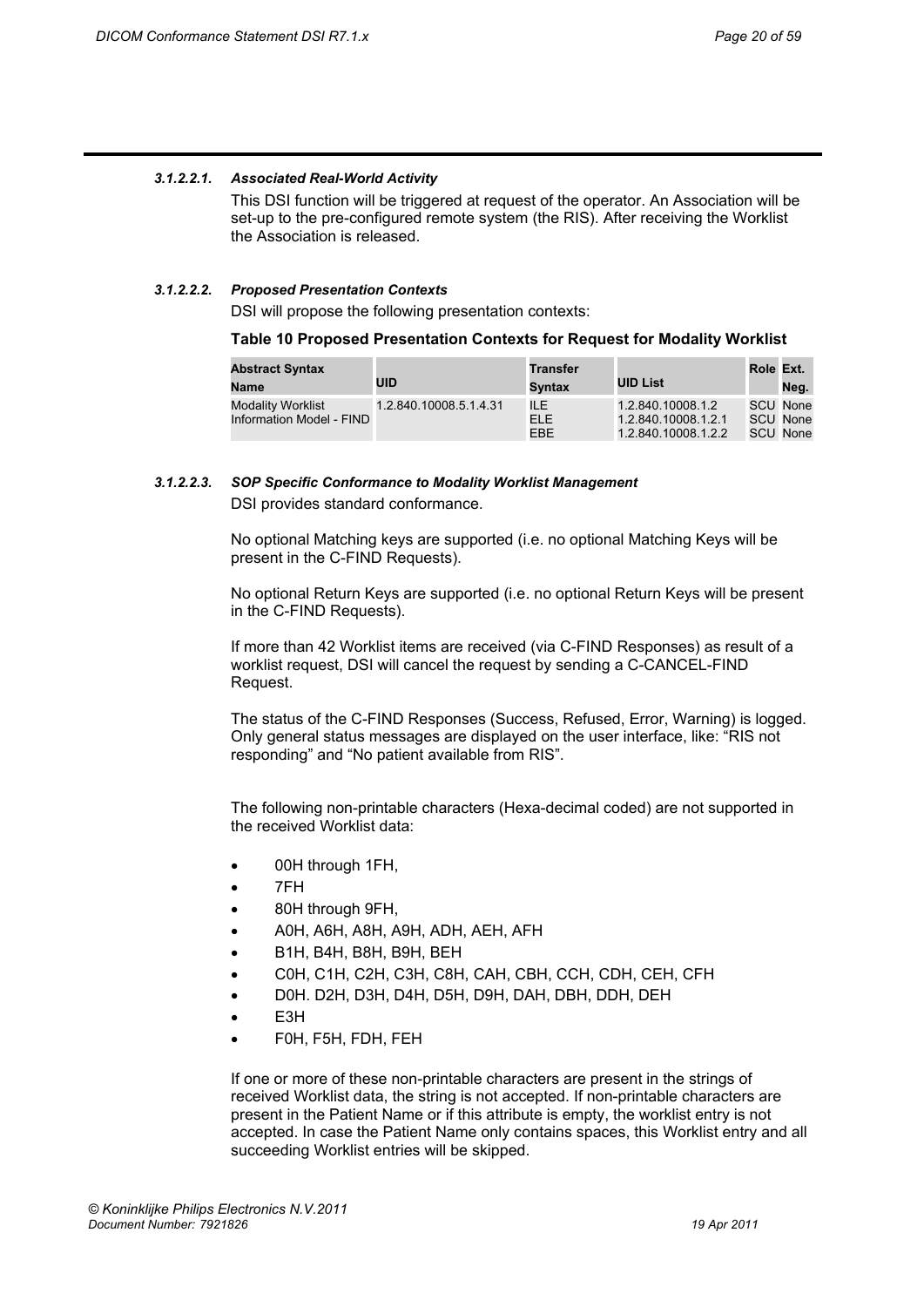DSI is able to retrieve the modality Worklist from a RIS. This is done at request of the operator. From the received list a selection of one Worklist item is made; the examination to be performed.

After selecting a Worklist item, the RIS is informed about this creation of the study component.

The DSI can only display a maximum of 42 patients in the worklist. When the system receive more then 42 patients in the worklist the system acts as a FIFO system (First In First Out), so information about the first patient in the worklist is lost.

This chapter specifies in detail the applied attributes in the **C-FIND** Service Element of this supported SOP Class.

#### **Table 11 Modality Worklist Information Model - Patient Identification Module**

| <b>Attribute Name</b> | <b>VR</b> | Taɑ       | <b>Note</b>              |
|-----------------------|-----------|-----------|--------------------------|
| Patient's Name        | PN        | 0010,0010 | $\overline{\phantom{a}}$ |
| Patient ID            |           | 0010,0020 | $\overline{\phantom{a}}$ |

#### **Table 12 Modality Worklist Information Model - Patient Demographic Module**

| <b>Attribute Name</b> | <b>VR</b> | Taɑ       | <b>Note</b>              |
|-----------------------|-----------|-----------|--------------------------|
| Patient's Birth Date  | DA        | 0010.0030 | $\overline{\phantom{a}}$ |
| <b>Patient's Sex</b>  | CS.       | 0010,0040 | $\overline{\phantom{a}}$ |

#### **Table 13 Modality Worklist Information Model - Scheduled Procedure Step Module**

| <b>Attribute Name</b>                             | <b>VR</b> | Tag       | <b>Note</b>                       |
|---------------------------------------------------|-----------|-----------|-----------------------------------|
| <b>Scheduled Procedure Step</b><br>Sequence       | SQ        | 0040.0100 | $\overline{a}$                    |
| > Modality                                        | <b>CS</b> | 0008,0060 | Can be used as matching key. (RF) |
| > Scheduled Station AE Title                      | <b>AE</b> | 0040.0001 | Can be used as matching key.      |
| > Scheduled Procedure Step Start<br>Time          | <b>TM</b> | 0040.0003 |                                   |
| > Scheduled Performing<br><b>Physician's Name</b> | <b>PN</b> | 0040.0006 |                                   |
| > Scheduled Procedure Step<br>Description         | LO        | 0040.0007 |                                   |
| > Scheduled Procedure Step ID                     | <b>SH</b> | 0040.0009 | -                                 |

#### **Table 14 Modality Worklist Information Model - Requested Procedure Module**

| <b>Attribute Name</b>                | <b>VR</b> | Tag       | <b>Note</b>              |
|--------------------------------------|-----------|-----------|--------------------------|
| Study Instance UID                   | UI        | 0020.000D | $\overline{\phantom{0}}$ |
| Requested Procedure Code<br>Sequence | <b>SQ</b> | 0032.1064 | Default: EMPTY           |

### **Table 15 Modality Worklist Information Model - Imaging Service Request Module**

| <b>Attribute Name</b>      | <b>VR</b> | Tag       | <b>Note</b> |
|----------------------------|-----------|-----------|-------------|
| <b>Accession Number</b>    | <b>SH</b> | 0008.0050 |             |
| Referring Physician's Name | <b>PN</b> | 0008.0090 |             |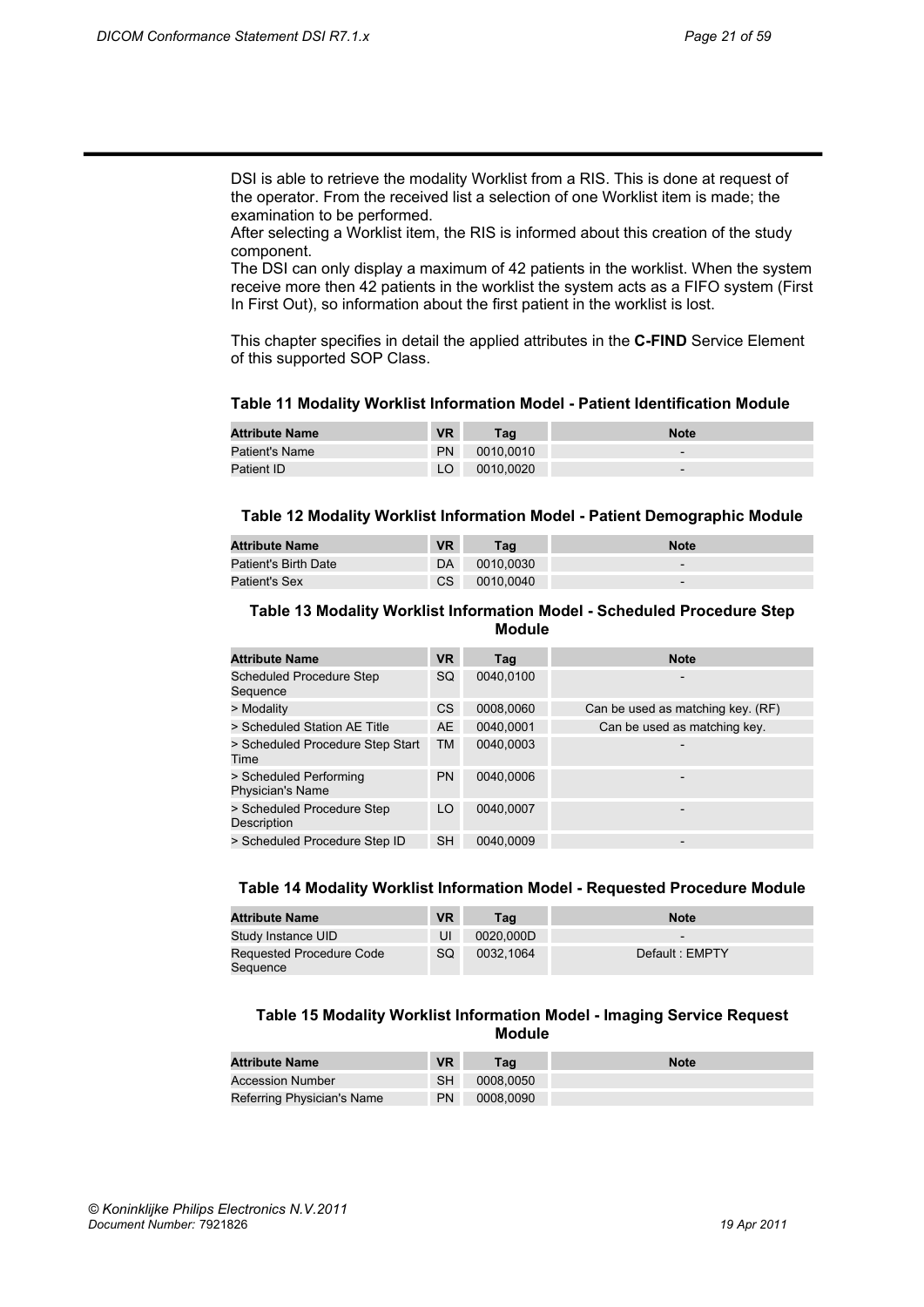## <span id="page-21-0"></span>**3.1.2.3. Create a Study Component**

#### *3.1.2.3.1. Associated Real-World Activity*

![](_page_21_Figure_4.jpeg)

A DSI "Examination" is regarded equivalent to a DICOM Procedure Step.

If scheduled by the RIS, an Examination is the result of a Scheduled Procedure Step.

An SCM message with **N-CREATE** is sent when one Examination is scheduled by the clinical user.

This DSI function will be triggered when a Worklist item is selected, i.e. a Study Component will be created. An Association will be set-up to the pre-configured remote system (usually a RIS). After informing the remote system about the created Study Component, the Association is released.

#### *3.1.2.3.2. Proposed Presentation Contexts*

DSI will propose the following presentation contexts:

#### **Table 16 Proposed Presentation Contexts for Create a Study Component**

| <b>Abstract Syntax</b><br><b>Name</b>             | UID                         | <b>Transfer Syntax</b> | <b>UID List</b>                                                 | Role Ext. | Neg.                                    |
|---------------------------------------------------|-----------------------------|------------------------|-----------------------------------------------------------------|-----------|-----------------------------------------|
| <b>Study Component</b><br>Management SOP<br>Class | 1.2.840.10008.3.1.2.3.2 ILE | ELE.<br>EBE            | 1.2.840.10008.1.2<br>1.2.840.10008.1.2.1<br>1.2.840.10008.1.2.2 |           | SCU None<br>SCU None<br><b>SCU None</b> |

## *3.1.2.3.3. SOP Specific Conformance to Study Component Management*  DSI provides standard conformance.

Only the N-CREATE Service Element is used (as SCU), so no use of the N-GET and N-SET Service Elements.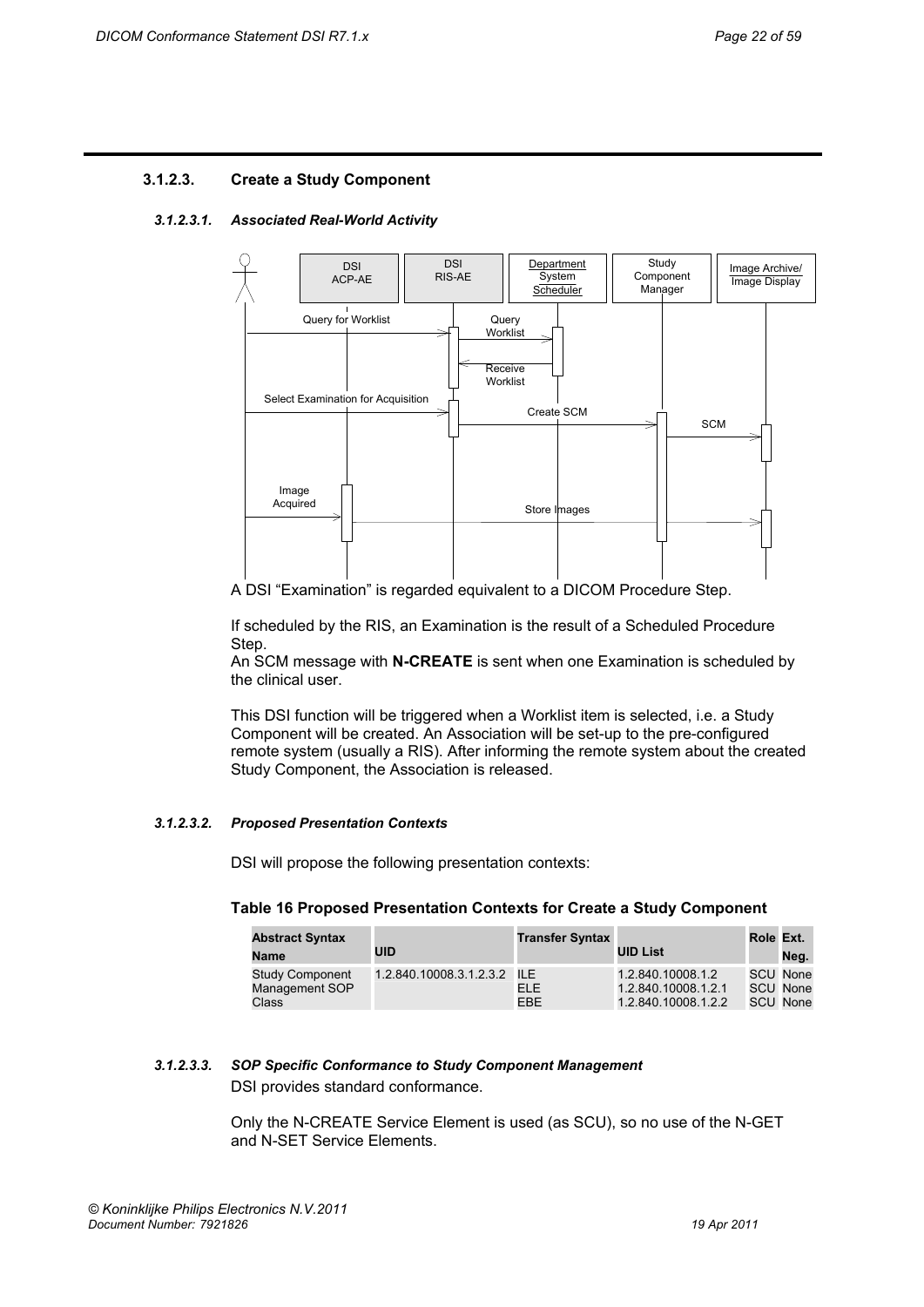No optional attributes are applied in the N-CREATE Service Element. The Specific Character Set (conditional in DICOM) will always be present. The status of the DIMSE Responses (Success, Refused, Error, Warning) is logged. No status messages are displayed on the user interface. This chapter specifies in detail the applied attributes in the **N-CREATE** Service Element of this supported SOP Class. Abbreviations used in the IOD tables for the column "Presence of Module" are: ALWAYS The module is always present CONDITIONAL The module is used under specified condition Abbreviations used in the Module table for the column "Presence of Value" are: ALWAYS The attribute is always present with a value EMPTY The attribute is always present without any value (attribute sent zero length)<br>VNAP The attribute is always pres The attribute is always present and its Value is Not Always Present (attribute sent zero length if no value is present)<br>ANAP The attribute is present under specified condition – if pres The attribute is present under specified condition  $-$  if present then it will always have a value<br>The attribute is present under s The attribute is present under specified condition  $-$  if present then its Value is Not Always Present (attribute sent zero length if condition applies and no value is present) ANAPEV The attribute is present under specified condition – if present then it will not have any value The abbreviations used in the Module table for the column "Source" are: AUTO The attribute value is generated automatically CONFIG The attribute value source is a configurable parameter COPY The attribute value source is another SOP instance FIXED The attribute value is hard-coded in the application IMPLICIT The attribute value source is a user-implicit setting MPPS The attribute value is the same as that use for Modality Performed Procedure Step MWL The attribute value source is a Modality Worklist USER The attribute value source is explicit user input

## **Table 17 Study Component Management SOP Class - Study Component Module**

| <b>Attribute</b><br><b>Name</b>         | Tag       | <b>VR</b> | Value | <b>Presence</b><br>of Value | <b>Source</b> | <b>Comment</b>         |
|-----------------------------------------|-----------|-----------|-------|-----------------------------|---------------|------------------------|
| Referenced<br><b>Series</b><br>Sequence | 0008,1115 | <b>SQ</b> |       | <b>EMPTY</b>                | <b>AUTO</b>   | Always<br><b>EMPTY</b> |
| Study ID                                | 0020,0010 | <b>SH</b> |       | <b>EMPTY</b>                | <b>AUTO</b>   | Always<br><b>EMPTY</b> |

## **Table 18 Study Component Management SOP Class - Study Component Relationship Module**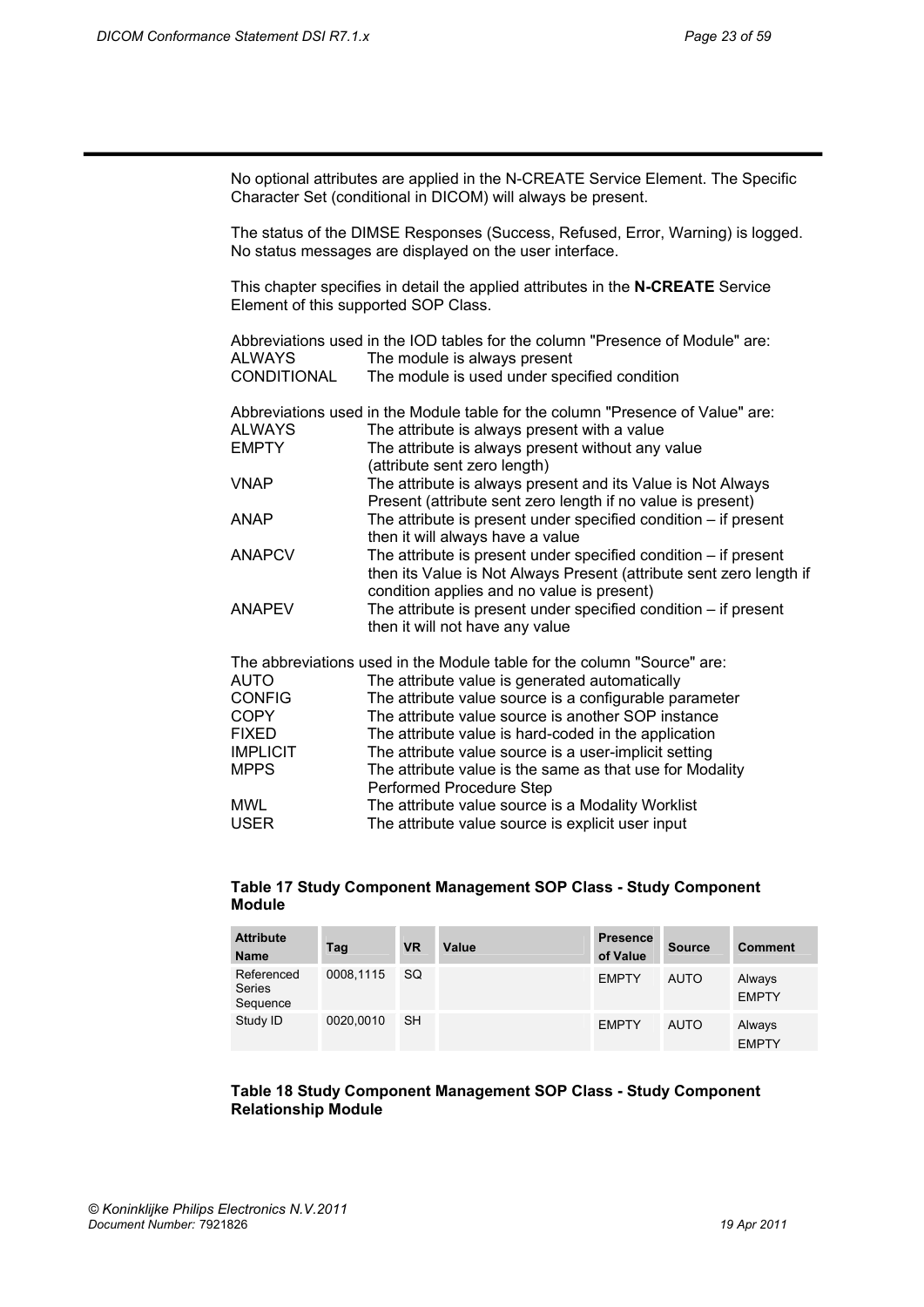| <b>Attribute</b><br><b>Name</b>               | Tag       | <b>VR</b> | Value                                        | Presence of<br>Value | <b>Source</b> | <b>Comment</b>                                                                           |
|-----------------------------------------------|-----------|-----------|----------------------------------------------|----------------------|---------------|------------------------------------------------------------------------------------------|
| Referenced<br>Study<br>Sequence               | 0008,1110 | <b>SQ</b> |                                              | <b>ALWAYS</b>        | <b>AUTO</b>   | $\overline{a}$                                                                           |
| >Referenced<br><b>SOP Class</b><br><b>UID</b> | 0008,1150 | UI        | Applied Value(s):<br>1.2.840.10008.3.1.2.3.1 | <b>ALWAYS</b>        | <b>AUTO</b>   | $\overline{\phantom{a}}$                                                                 |
| >Referenced<br>SOP<br>Instance UID            | 0008,1155 | UI        |                                              | <b>ALWAYS</b>        | <b>AUTO</b>   | Value from<br>Study<br>Instance UID<br>in C-FIND<br>Response of<br>Modality<br>Worklist. |

## **Table 19 Study Component Management SOP Class -Study Component Acquisition Module**

| <b>Attribute Name</b>           | Tag       | <b>VR</b> | Value                                 | <b>Presence</b><br>of Value | <b>Source</b> | <b>Comment</b>           |
|---------------------------------|-----------|-----------|---------------------------------------|-----------------------------|---------------|--------------------------|
| Modality                        | 0008.0060 | СS        | Applied Value: RF                     | <b>ALWAYS</b>               | <b>AUTO</b>   | $\overline{\phantom{a}}$ |
| Study<br>Description            | 0008.1030 | LO        |                                       | <b>EMPTY</b>                | <b>AUTO</b>   | Always<br><b>EMPTY</b>   |
| Study<br>Component<br>Status ID | 0032.1055 | <b>CS</b> | Applied Value(s):<br><b>COMPLETED</b> | <b>ALWAYS</b>               | <b>AUTO</b>   | $\overline{\phantom{a}}$ |

## **Table 20 Study Component Management SOP Class - Sop Common Module**

| <b>Attribute Name</b>            | Tag       | <b>VR</b> | Value                                      | <b>Presence</b><br>of Value | Source      | Comment                  |
|----------------------------------|-----------|-----------|--------------------------------------------|-----------------------------|-------------|--------------------------|
| Specific<br><b>Character Set</b> | 0008.0005 | CS.       | <b>Applied Value:</b><br><b>ISO IR 100</b> | <b>ALWAYS</b>               | <b>AUTO</b> | $\overline{\phantom{a}}$ |

## <span id="page-23-0"></span>**3.1.3. Association Acceptance Policy**

DSI does not accept Associations.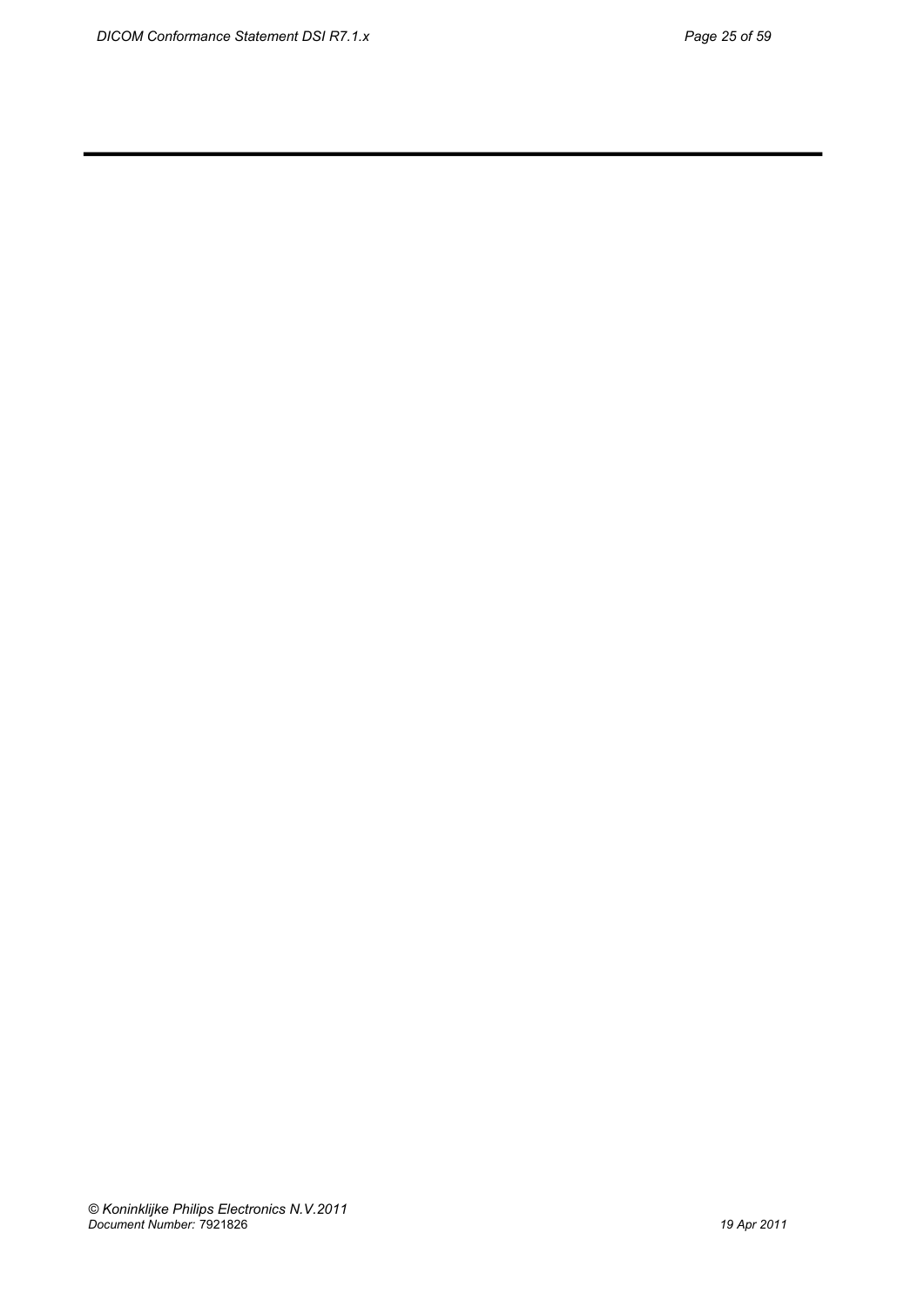## <span id="page-25-1"></span><span id="page-25-0"></span>**4. COMMUNICATION PROFILES**

## **4.1. Physical Network Interface**

DSI provides DICOM 3.0 TCP/IP Network Communication Support as defined in Part 8 of the DICOM 3.0 Standard.

The DSI System supports a single network interface: Ethernet ISO 8802-3. With standard supported physical medium include:

- ¾ IEEE 802.3 10BASE-TX
- ¾ IEEE 802.3 100BASE-TX (Fast Ethernet)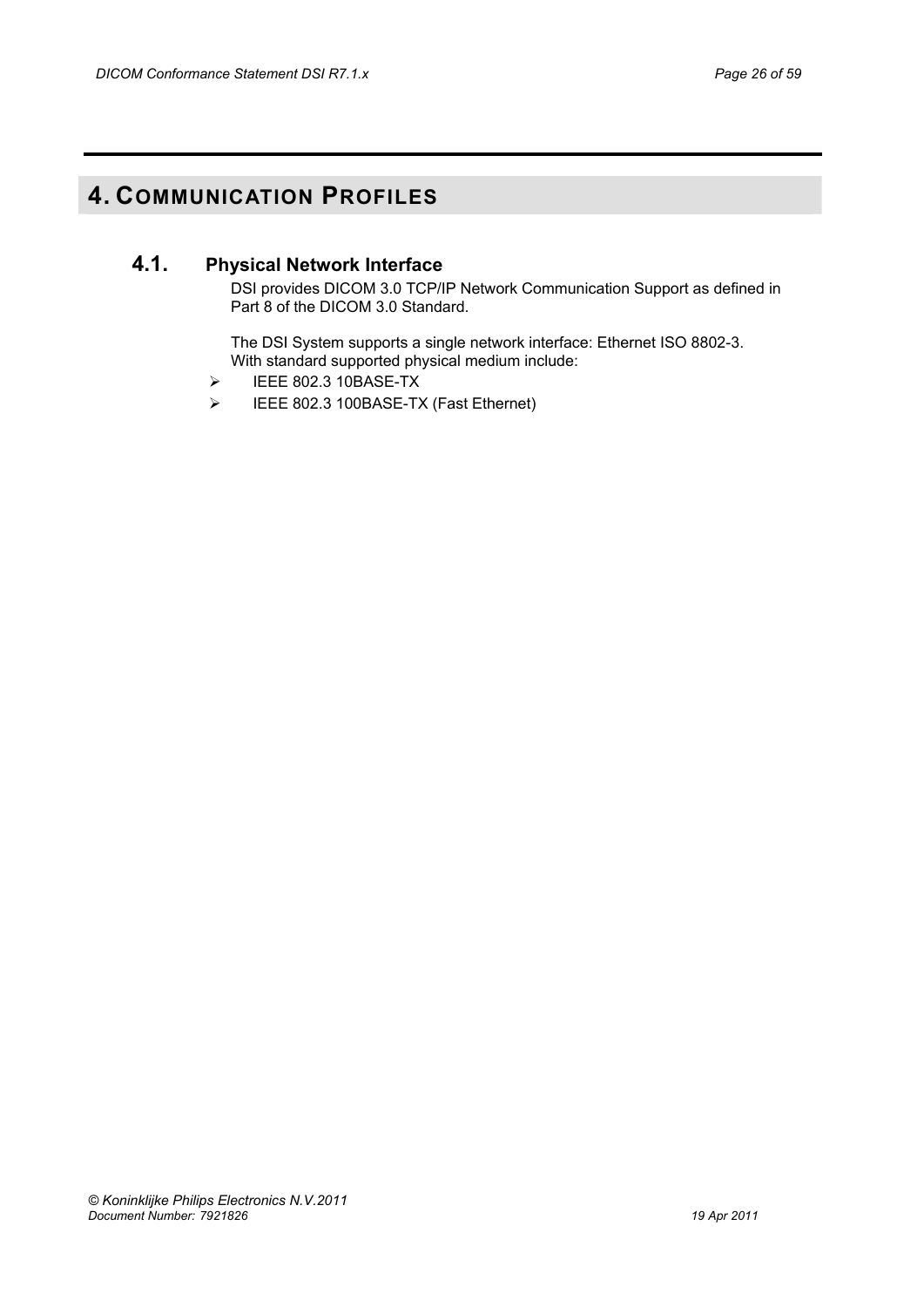## <span id="page-26-0"></span>**5. EXTENSIONS/SPECIALIZATIONS/PRIVATIZATIONS**

Below the mapping table is given between the UI Elements and the DICOM Attributes.

| <b>UI Element</b> | <b>DICOM NAME</b>                    | Service               |
|-------------------|--------------------------------------|-----------------------|
| Patient           | <b>Patient's Name</b>                | <b>RIS and Export</b> |
|                   | <b>Patient's Birth Date</b>          | <b>RIS and Export</b> |
|                   | Patient's Sex                        | <b>RIS and Export</b> |
|                   | Patient ID                           | <b>RIS and Export</b> |
| Exam              | Scheduled Procedure Step Description | <b>RIS</b>            |
|                   | <b>Study Description</b>             | Export                |
|                   | <b>Protocol Name</b>                 | Export                |
| Physician's Name  | Referring Physician's Name           | <b>RIS</b>            |
|                   | Referring Physician's name           | Export                |
|                   | Performing Physician's Name          | Export                |

## **Table 21 Mappings between UI Elements and DICOM attributes**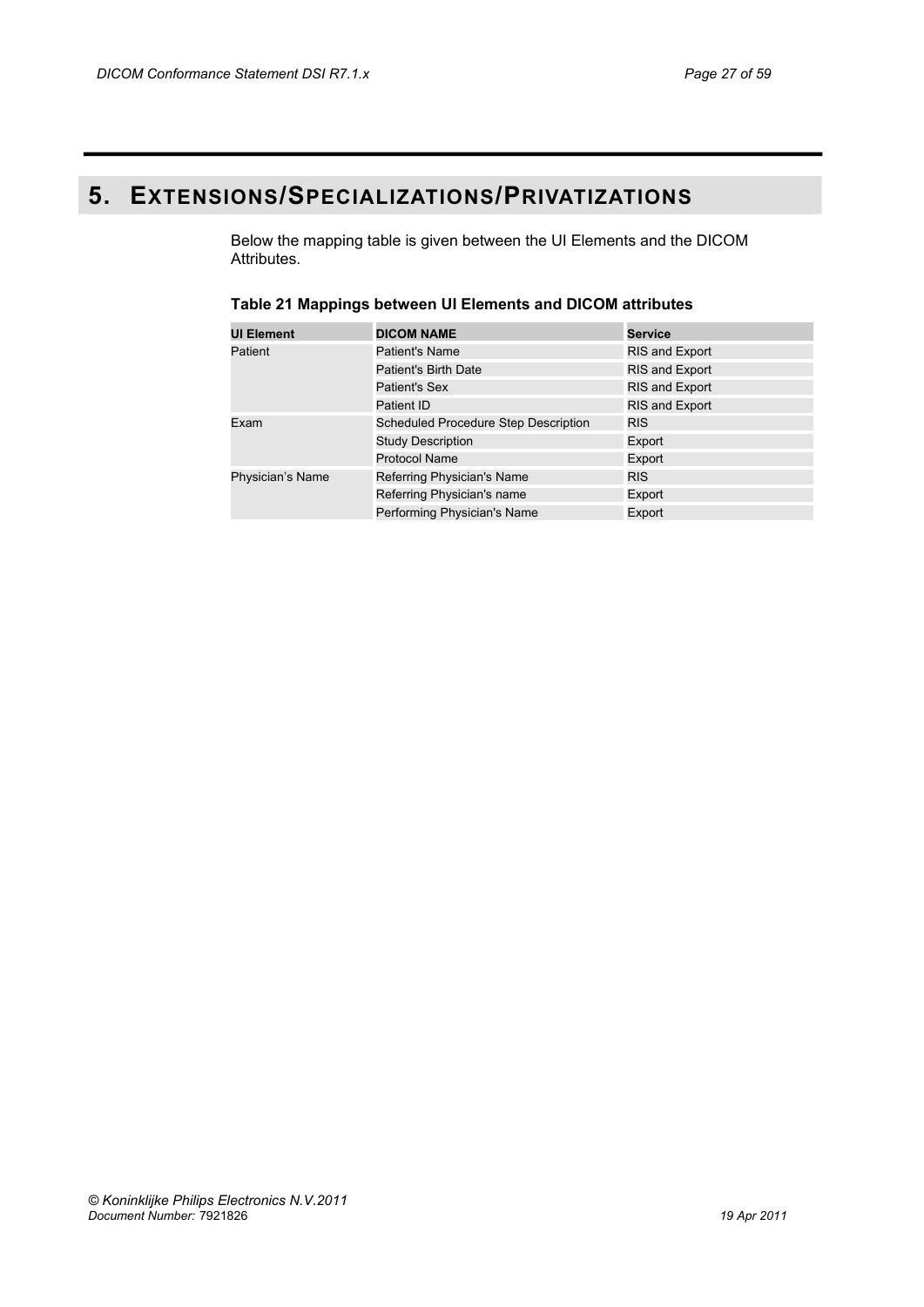## <span id="page-27-0"></span>**6. CONFIGURATION**

The configuration of a DSI system is done by means of a configuration program. It is intended to be used by Philips service engineers only.

## <span id="page-27-1"></span>**6.1. AE Title/Presentation Address mapping**

## **6.1.1. Local AE Titles and Presentation Addresses**

The local (so of DSI itself) Application Entity Title, local System Name and local (System) IP Address are selected by the service configuration program.

## <span id="page-27-3"></span><span id="page-27-2"></span>**6.1.1.1. Local AE Title**

The DSI exits of one Application Entity title and one IP address for the DSI ACP AE. At installation the Customer Support Engineer can change the DSI ACP AE host name. The DSI ACP AE listens on **port 3010** (default**).** 

## **Table 22 AE Title Configuration Table**

| <b>Application Entity</b> | <b>Default AE Title</b>                 | Default TCP/IP Port |  |  |  |
|---------------------------|-----------------------------------------|---------------------|--|--|--|
| DSI ACP AE                | <ip acp="" dsi="" host="" name=""></ip> | $3010*$             |  |  |  |
| .                         |                                         |                     |  |  |  |

Note: \* Not configurable.

## <span id="page-27-4"></span>**6.1.2. Remote AE Titles and Presentation Addresses**

All remote applications to be selected as image export destination or as Worklist supplier are configurable for the following items:

- The Application Entity Title of the remote application.
- The IP Address and Port Number at which the remote application should accept Association requests.
- The Remote Host Name (i.e. System name) of the system on which the remote application resides.
- The Remote Host Name is used in the remote DICOM system list with the F4 Config page.

## <span id="page-27-5"></span>**6.2. Configurable parameters**

Configurable parameters are:

• The PDU size of DSI (i.e. the maximum allowed size of PDU messages received by DSI) is fixed on 28KBytes. For optimal performance of the communication DSI - remote system, it is advised to configure the PDU size on the remote system as large as possible: unlimited and 64KBytes are preferred (in that order). PDU size of 32KBytes on the remote system should not be taken due to an implementation restriction of DSI.

• The "Hospital Name" (configurable) is mapped on "Institution Name".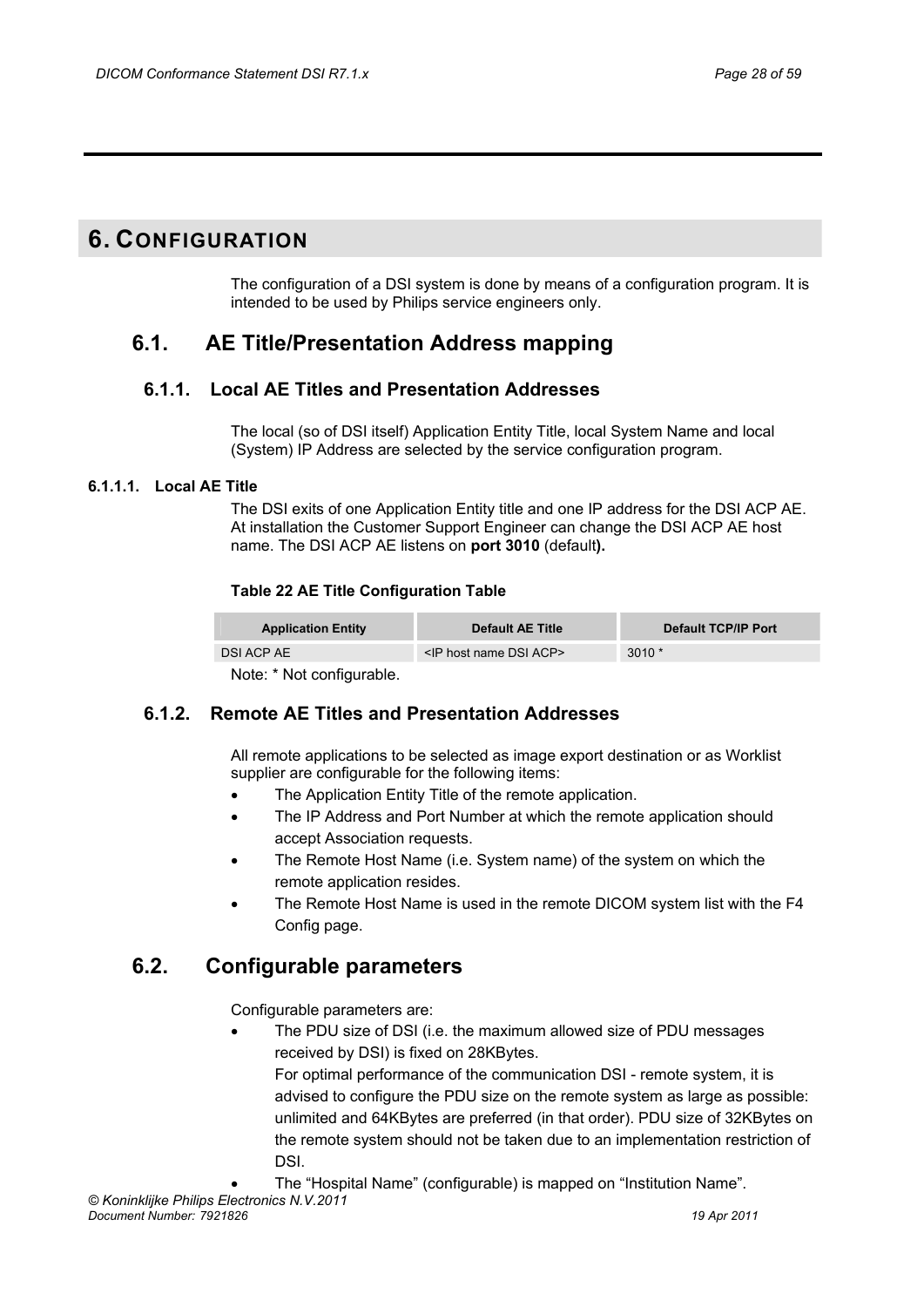• The "System Name" (configurable) is mapped on "Station Name".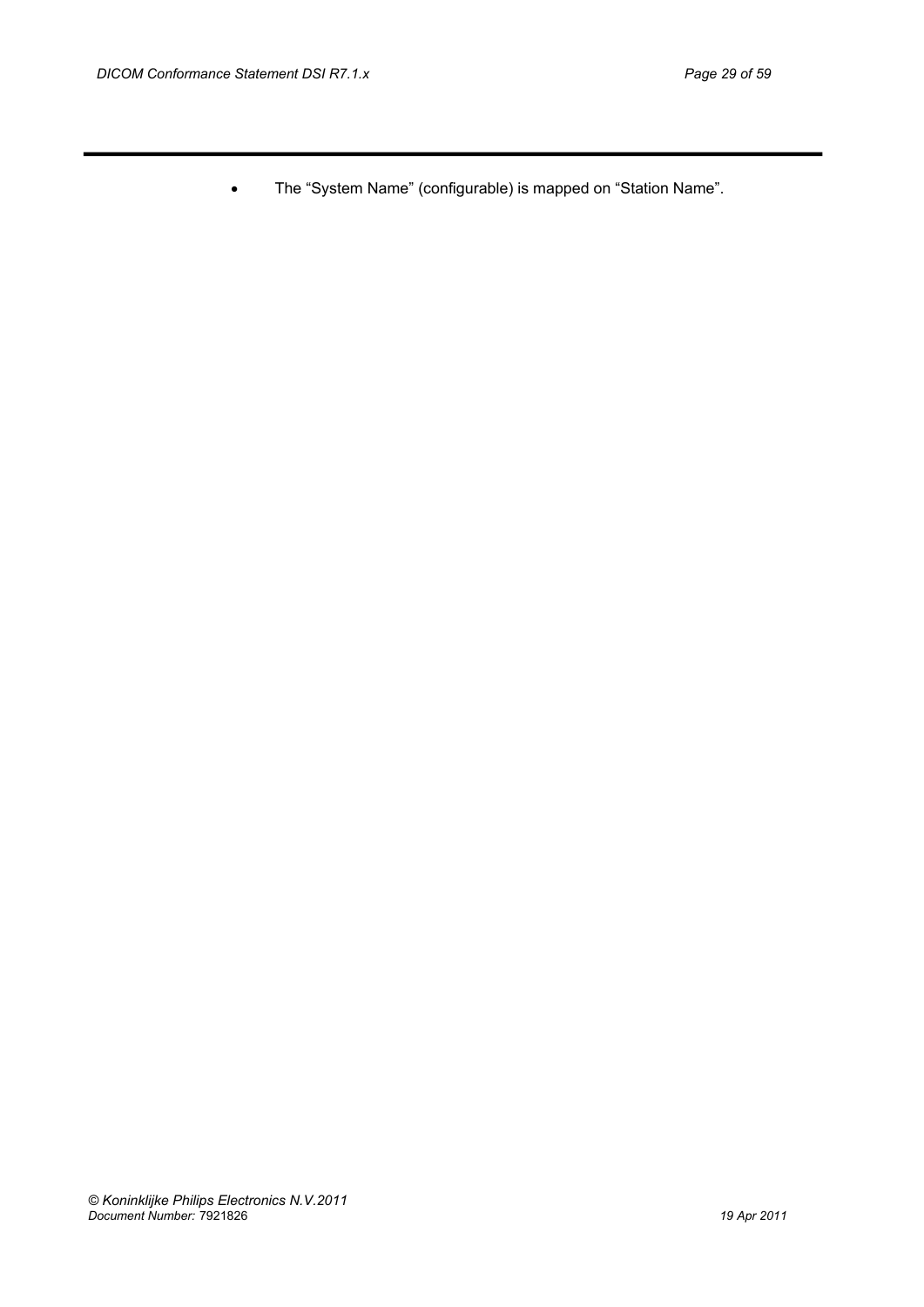## <span id="page-29-0"></span>**7. SUPPORT OF EXTENDED CHARACTER SETS**

The DSI supports the Extended Character Set "ISO\_IR 100" (Latin alphabet No 1, supplementary set) for the Image Export function.

From the Extended Character Set "ISO\_IR 100", the following NON-printable characters (Hexa-decimal coded) are NOT supported in the received Worklist data:

- 00H through 1FH,
- 7FH
- 80H through 9FH,
- A0H, A6H, A8H, A9H, ADH, AEH, AFH
- B1H, B4H, B8H, B9H, BEH
- C0H, C1H, C2H, C3H, C8H, CAH, CBH, CCH, CDH, CEH, CFH
- D0H. D2H, D3H, D4H, D5H, D9H, DAH, DBH, DDH, DEH
- E3H
- F0H, F5H, FDH, FEH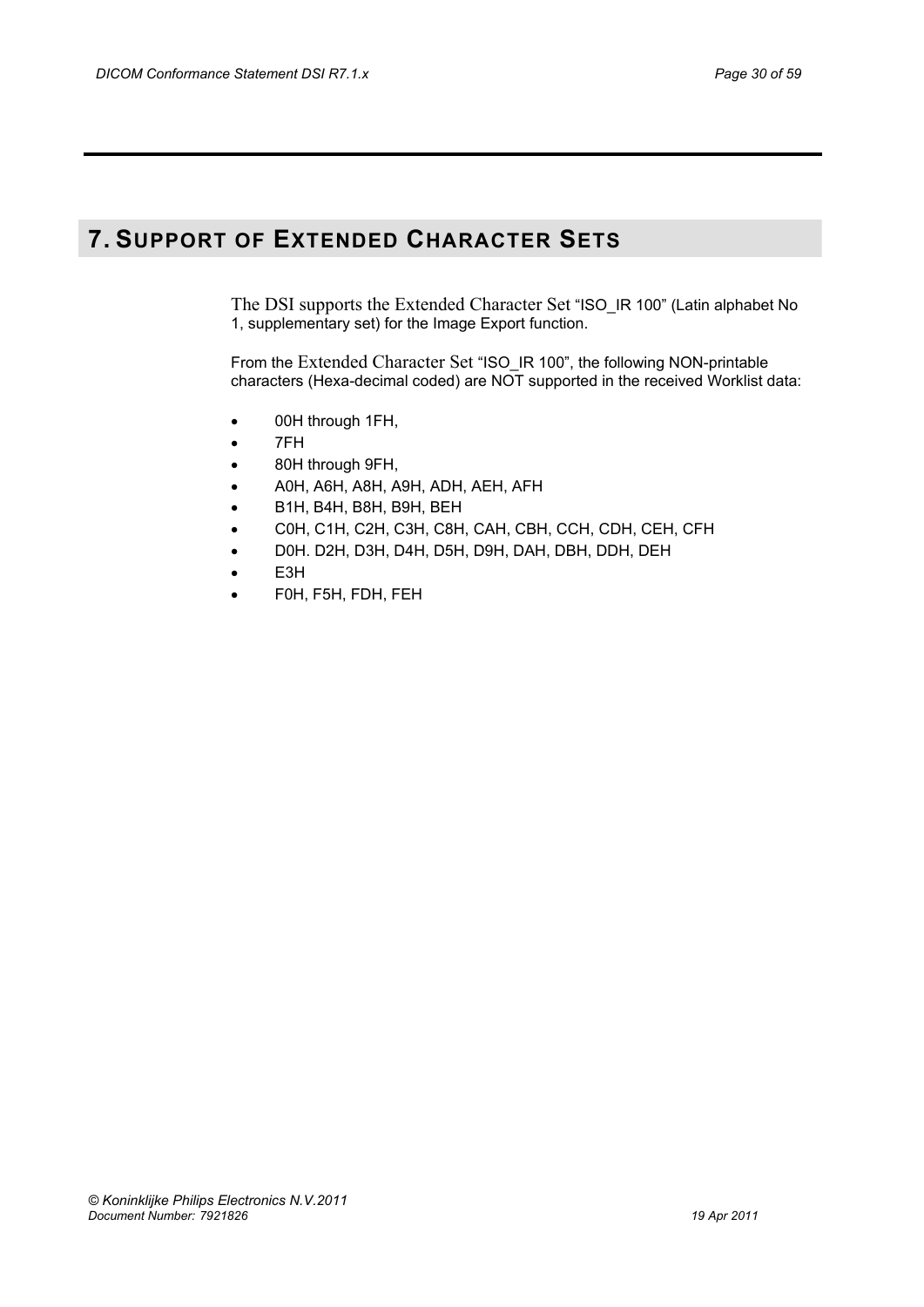## <span id="page-30-1"></span><span id="page-30-0"></span>**8. ANNEX**

## **8.1. IOD CONTENTS**

This section specifies each IOD to be exported by the DSI. This can take place as UNPROCESSED RAW data and PROCESSED data as RF and SC. If the remote system does not support the import of a specific Image Storage SOP Class, the DSI will convert (if configured to do so) these images and sends them via the SC Image SOP Class.

The following tables give a detailed overview of all supported attributes of the Supported Storage SOP Classes.

The list of possible values are given (if applicable). The situation that an attribute is present conditionally/optionally or that an attribute may contain a zero length value, is indicated too. Conditions and Defined/Enumerated Values of DICOM 3.0 are applicable but are not shown in the tables.

|                    | Abbreviations used in the IOD tables for the column "Presence of Module" are: |
|--------------------|-------------------------------------------------------------------------------|
| ALWAYS             | The module is always present                                                  |
| <b>CONDITIONAL</b> | The module is used under specified condition                                  |
|                    |                                                                               |

|               | Abbreviations used in the Module table for the column "Presence of Value" are: |
|---------------|--------------------------------------------------------------------------------|
| <b>ALWAYS</b> | The attribute is always present with a value                                   |
| <b>EMPTY</b>  | The attribute is always present without any value                              |
|               | (attribute sent zero length)                                                   |
| <b>VNAP</b>   | The attribute is always present and its Value is Not Always                    |
|               | Present (attribute sent zero length if no value is present)                    |
| <b>ANAP</b>   | The attribute is present under specified condition $-$ if present              |
|               | then it will always have a value                                               |
| <b>ANAPCV</b> | The attribute is present under specified condition - if present                |
|               | then its Value is Not Always Present (attribute sent zero length if            |
|               | condition applies and no value is present)                                     |
| <b>ANAPEV</b> | The attribute is present under specified condition - if present                |
|               | then it will not have any value                                                |

The abbreviations used in the Module table for the column "Source" are:

| The attribute value source is a configurable parameter   |
|----------------------------------------------------------|
| The attribute value source is another SOP instance       |
| The attribute value is hard-coded in the application     |
| The attribute value source is a user-implicit setting    |
| The attribute value is the same as that use for Modality |
|                                                          |
|                                                          |
|                                                          |
|                                                          |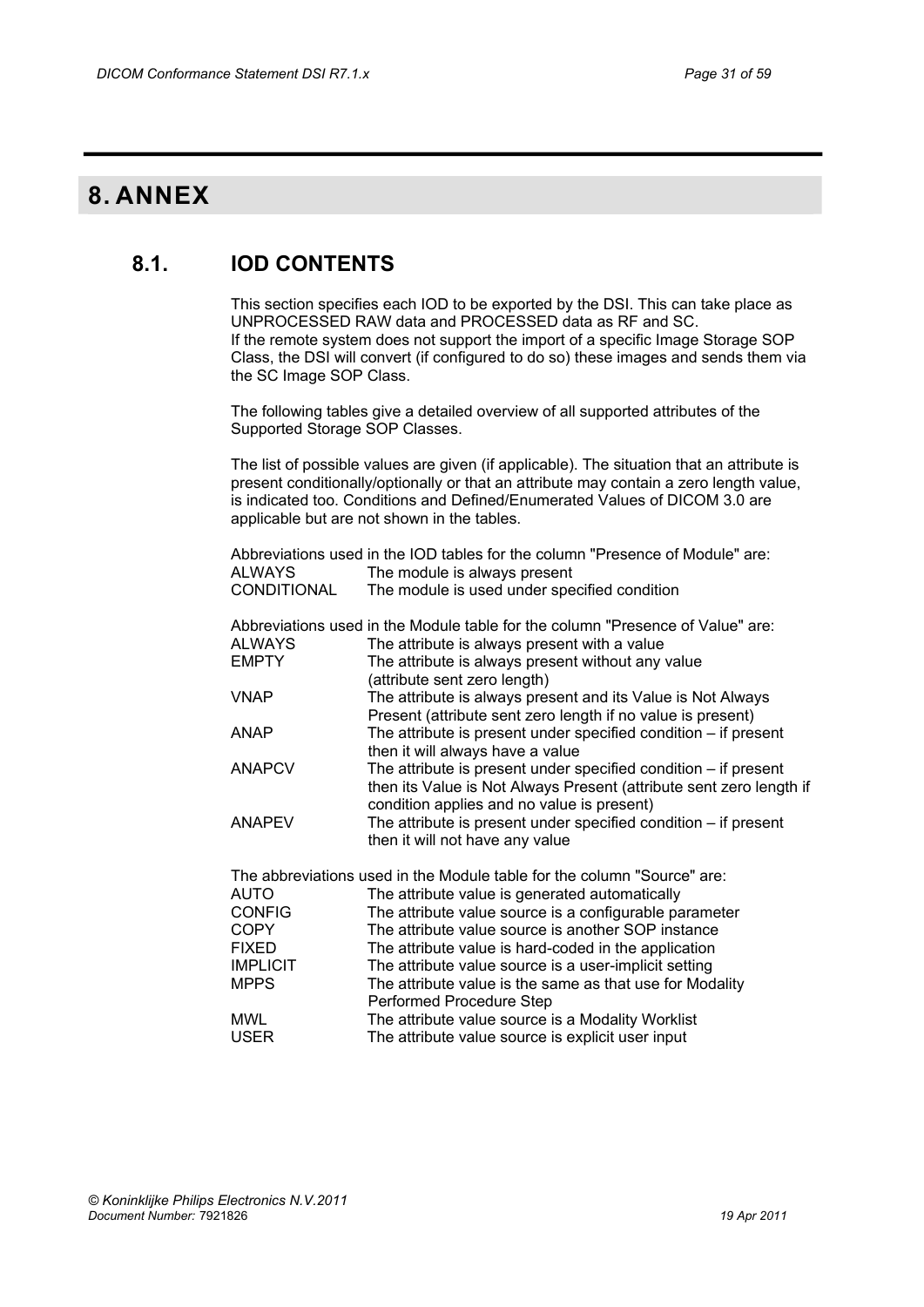## <span id="page-31-0"></span>**8.1.1. Created Secondary Capture Image Storage SOP Class (Processed / NO AutoPush)**

The following tables give a detailed overview of all supported attributes of the create SC Storage SOP Class. The lists of possible values are given. The situation that an attribute is present conditionally/optionally or that an attribute may contain a zero length value, is indicated too. Conditions and Defined/Enumerated Values of DICOM 3.0 are applicable but are not shown in the tables below.

| <b>Attribute Name</b> | Tag       | <b>VR</b> | Value    | <b>Presence</b><br>of Value | <b>Source</b>        | <b>Comment</b>                                                       |
|-----------------------|-----------|-----------|----------|-----------------------------|----------------------|----------------------------------------------------------------------|
| Patient's Name        | 0010,0010 | <b>PN</b> |          | <b>ALWAYS</b>               | AUTO/<br><b>USER</b> | Received from<br>RIS or Entered by<br>Operator                       |
| Patient ID            | 0010.0020 | LO        |          | <b>VNAP</b>                 | AUTO/<br><b>USER</b> | Received from<br>RIS or Entered by<br>Operator                       |
| Patient's Birth Date  | 0010.0030 | <b>DA</b> |          | <b>VNAP</b>                 | AUTO/<br><b>USER</b> | Received from<br>RIS or Entered by<br>Operator                       |
| Patient's Sex         | 0010.0040 | <b>CS</b> | F, M, O, | <b>ALWAYS</b>               | AUTO/<br><b>USER</b> | <b>Received From</b><br>RIS or Entered by<br>Operator.<br>Default O. |

## **Table 23: SC Image Storage SOP Class - Patient Module (M)**

## **Table 24: SC Image Storage SOP Class - General Study Module (M)**

| <b>Attribute Name</b>      | Tag       | <b>VR</b> | Value | <b>Presence</b><br>of Value | <b>Source</b> | <b>Comment</b>                                                        |
|----------------------------|-----------|-----------|-------|-----------------------------|---------------|-----------------------------------------------------------------------|
| <b>Study Date</b>          | 0008,0020 | <b>DA</b> |       | <b>ALWAYS</b>               | <b>AUTO</b>   |                                                                       |
| <b>Study Time</b>          | 0008,0030 | <b>TM</b> |       | <b>ALWAYS</b>               | <b>AUTO</b>   |                                                                       |
| <b>Accession Number</b>    | 0008,0050 | <b>SH</b> |       | <b>VNAP</b>                 | <b>AUTO</b>   | Zero length if not<br>received from RIS                               |
| Referring Physician's Name | 0008.0090 | <b>PN</b> |       | <b>VNAP</b>                 | <b>AUTO</b>   | Zero length if not<br>received from RIS                               |
| <b>Study Description</b>   | 0008.1030 | LO        |       | <b>VNAP</b>                 | <b>AUTO</b>   | Zero length if not<br>received from RIS.                              |
| Study Instance UID         | 0020.000D | UI        |       | <b>ALWAYS</b>               | <b>AUTO</b>   | Generated at the<br>creation of the<br>study or received<br>from RIS. |
| Study ID                   | 0020.0010 | <b>SH</b> |       | <b>EMPTY</b>                | <b>AUTO</b>   | <b>Always EMPTY</b>                                                   |

## **Table 25: SC Image Storage SOP Class - General Series Module (M)**

| <b>Attribute Name</b> | Tag       | <b>VR</b> | Value | <b>Presence</b><br>of Value | <b>Source</b> | Comment                  |
|-----------------------|-----------|-----------|-------|-----------------------------|---------------|--------------------------|
| Series Date           | 0008,0021 | DA        |       | <b>ALWAYS</b>               | <b>AUTO</b>   | $\overline{\phantom{a}}$ |
| Series Time           | 0008,0031 | <b>TM</b> |       | <b>ALWAYS</b>               | <b>AUTO</b>   | $\overline{\phantom{0}}$ |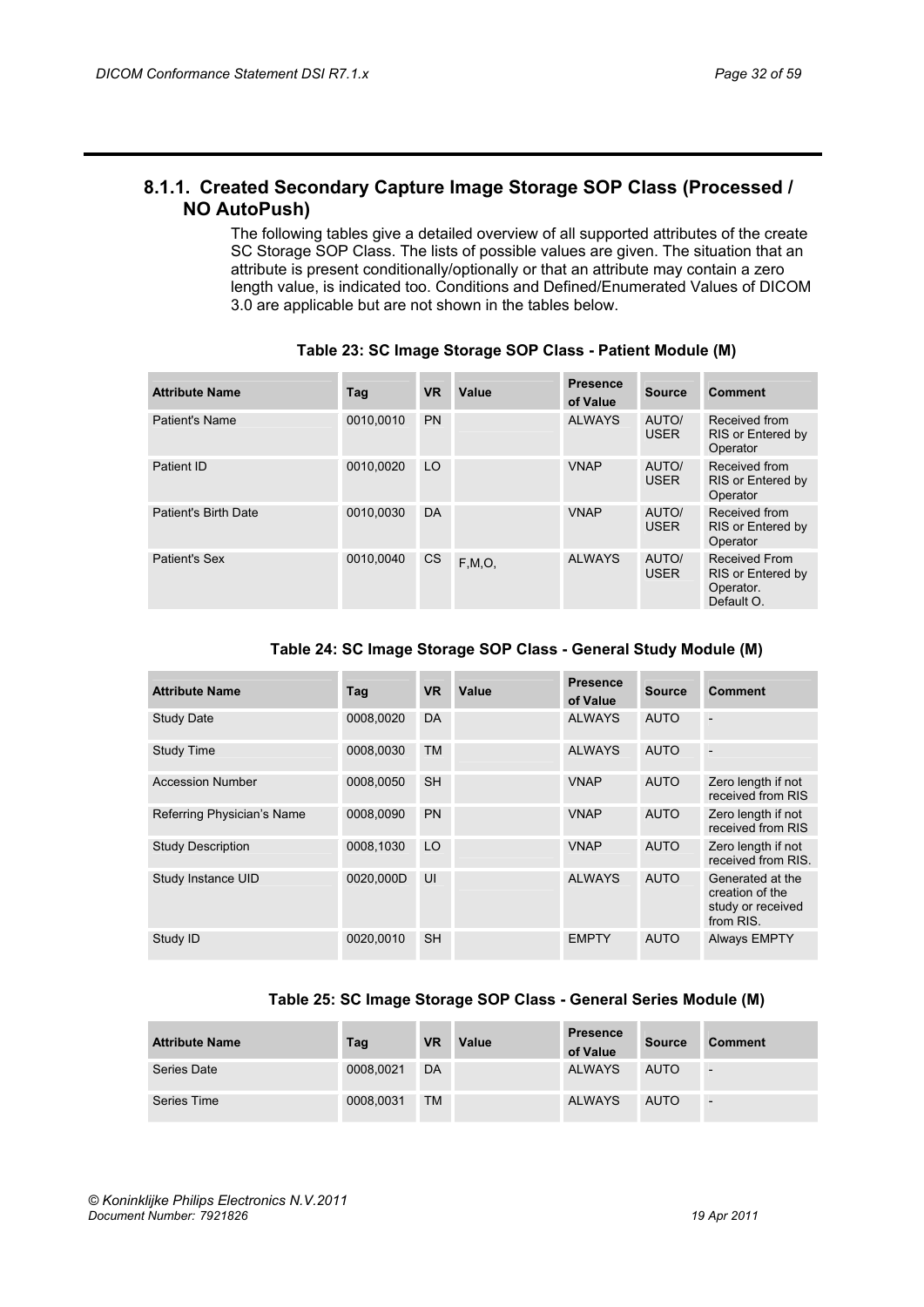| Performing Physicians' Name             | 0008,1050 | PN        | <b>VNAP</b>   | AUTO/<br><b>USER</b> | Received from<br>RIS, entered by<br>user or is empty if<br>not known.<br>Exported only first<br>3 characters of<br>name. |
|-----------------------------------------|-----------|-----------|---------------|----------------------|--------------------------------------------------------------------------------------------------------------------------|
| <b>Protocol Name</b>                    | 0018,1030 | LO        | <b>VNAP</b>   | AUTO/<br><b>USER</b> | Received from<br>RIS, entered by<br>user or is empty if<br>not known.<br>Exported only first<br>6 characters of<br>name. |
| Series Instance UID                     | 0020,000E | UI        | <b>ALWAYS</b> | <b>AUTO</b>          | Generated at<br>creation of the<br>series                                                                                |
| Series Number                           | 0020,0011 | <b>IS</b> | <b>ALWAYS</b> | <b>AUTO</b>          |                                                                                                                          |
| Laterality                              | 0020,0060 | <b>CS</b> | <b>ALWAYS</b> | <b>AUTO</b>          | Always zero<br>length value.                                                                                             |
| Performed Procedure Step Start<br>Date  | 0040,0244 | DA        | <b>ALWAYS</b> | <b>AUTO</b>          | System Date                                                                                                              |
| Performed Procedure Step Start<br>Time  | 0040,0245 | <b>TM</b> | <b>ALWAYS</b> | <b>AUTO</b>          | Always zero<br>length value.                                                                                             |
| Performed Procedure Step<br>Description | 0040,0254 | LO        | <b>ALWAYS</b> | <b>AUTO</b>          | Always zero<br>length value.                                                                                             |

## **Table 26: SC Image Storage SOP Class – General Equipment Module (O )**

| <b>Attribute Name</b> | Tag       | <b>VR</b> | Value                             | <b>Presence</b><br>of Value | <b>Source</b> | Comment |
|-----------------------|-----------|-----------|-----------------------------------|-----------------------------|---------------|---------|
| Manufacturer          | 0008.0070 | LO        | <b>Philips Medical</b><br>Systems | <b>ALWAYS</b>               | <b>AUTO</b>   | ٠       |

## **Table 27: SC Image Storage SOP Class – SC Equipment Module (M)**

| <b>Attribute Name</b>                                 | Tag       | <b>VR</b> | Value                             | <b>Presence</b><br>of Value | <b>Source</b> | <b>Comment</b>           |
|-------------------------------------------------------|-----------|-----------|-----------------------------------|-----------------------------|---------------|--------------------------|
| Modality                                              | 0008.0060 | CS        | <b>RF</b>                         | <b>ALWAYS</b>               | <b>AUTO</b>   |                          |
| <b>Conversion Type</b>                                | 0008.0064 | <b>CS</b> | <b>DV</b>                         | <b>ALWAYS</b>               | <b>AUTO</b>   | (Digitized Video)        |
| Secondary Capture Device<br>Manufacturer              | 0018.1016 | LO        | <b>Philips Medical</b><br>Systems | <b>ALWAYS</b>               | <b>AUTO</b>   |                          |
| Secondary Capture Device<br>Manufacturer's Model Name | 0018.1018 | LO        | Digital Imaging                   | <b>ALWAYS</b>               | <b>AUTO</b>   | ۰                        |
| Secondary Capture Device<br>Software Version(s)       | 0018.1019 | LO        |                                   | <b>ALWAYS</b>               | <b>FIXED</b>  | $\overline{\phantom{0}}$ |

## **Table 28: SC Image Storage SOP Class – SC Image Module (M)**

| <b>Attribute Name</b>     | Tag       | <b>VR</b> | Value | <b>Presence</b><br>of Value | <b>Source</b> | Comment                  |
|---------------------------|-----------|-----------|-------|-----------------------------|---------------|--------------------------|
| Date of Secondary Capture | 0018.1012 | DT        |       | <b>ALWAYS</b>               | <b>AUTO</b>   | $\overline{\phantom{a}}$ |
| Time of Secondary Capture | 0018.1014 | <b>TM</b> |       | <b>ALWAYS</b>               | <b>AUTO</b>   | $\overline{\phantom{a}}$ |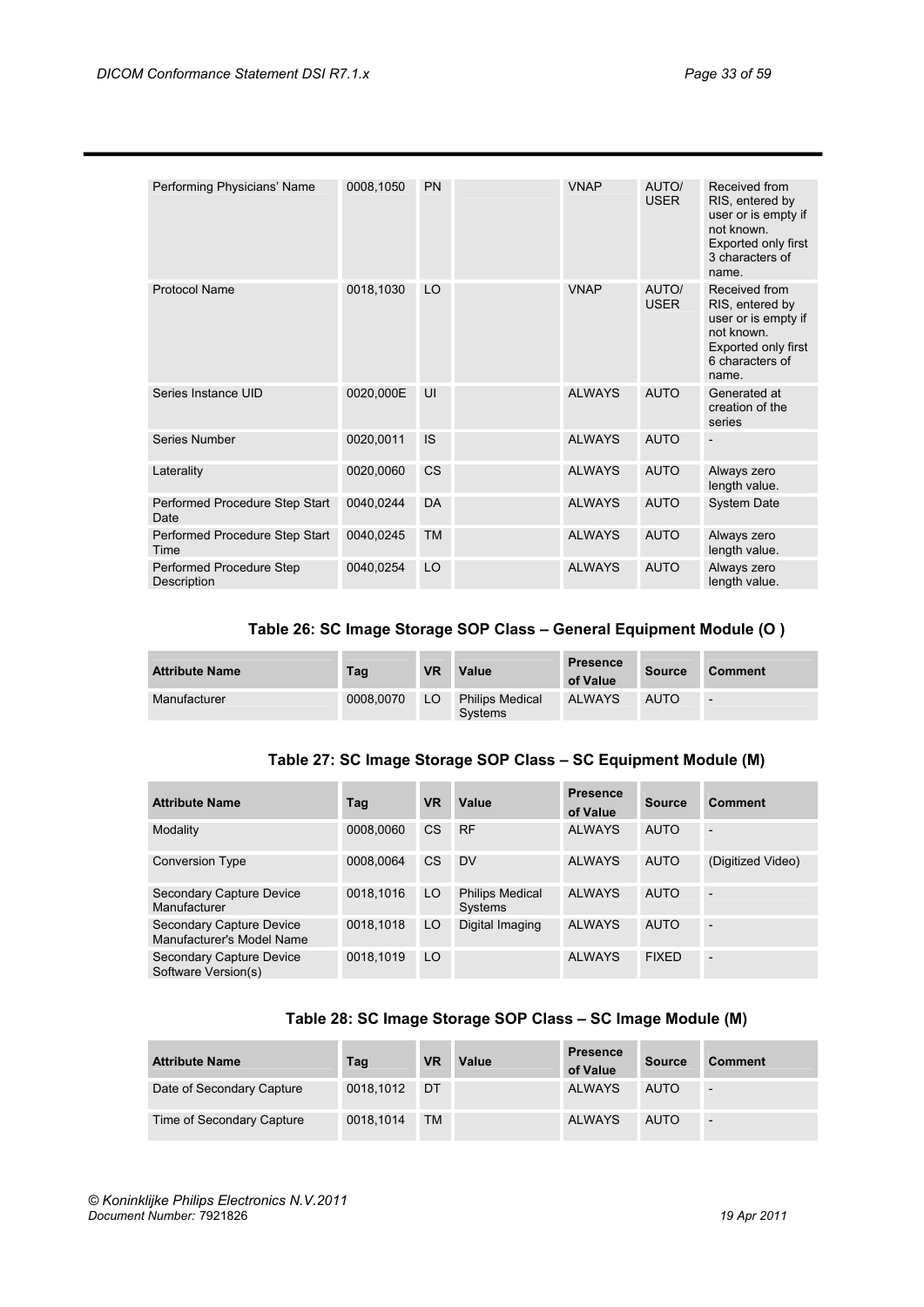| <b>Attribute Name</b>      | Tag       | <b>VR</b> | <b>Value</b> | <b>Presence</b><br>of Value | <b>Source</b> | <b>Comment</b>                                                                                                                                                                                                                          |
|----------------------------|-----------|-----------|--------------|-----------------------------|---------------|-----------------------------------------------------------------------------------------------------------------------------------------------------------------------------------------------------------------------------------------|
| <b>Acquisition Date</b>    | 0008,0022 | <b>DA</b> |              | <b>ALWAYS</b>               | <b>AUTO</b>   | L,                                                                                                                                                                                                                                      |
| <b>Content Date</b>        | 0008,0023 | <b>DA</b> |              | <b>ALWAYS</b>               | <b>AUTO</b>   |                                                                                                                                                                                                                                         |
| <b>Acquisition Time</b>    | 0008,0032 | <b>TM</b> |              | <b>ALWAYS</b>               | <b>AUTO</b>   |                                                                                                                                                                                                                                         |
| <b>Content Time</b>        | 0008,0033 | <b>TM</b> |              | <b>ALWAYS</b>               | <b>AUTO</b>   |                                                                                                                                                                                                                                         |
| <b>Acquisition Number</b>  | 0020,0012 | <b>IS</b> |              | <b>ALWAYS</b>               | <b>AUTO</b>   |                                                                                                                                                                                                                                         |
| <b>Instance Number</b>     | 0020,0013 | <b>IS</b> |              | <b>ALWAYS</b>               | <b>AUTO</b>   |                                                                                                                                                                                                                                         |
| <b>Patient Orientation</b> | 0020,0020 | <b>CS</b> |              | <b>ALWAYS</b>               | <b>AUTO</b>   | Always zero<br>length value.                                                                                                                                                                                                            |
| Image Comments             | 0020,4000 | <b>LT</b> |              | <b>ANAP</b>                 | <b>USER</b>   | Contains also the<br>DI image<br>annotations on<br>normal (i.e. non<br>zoomed) images<br>in the format --<br>$(x,y)$ text --. This<br>attribute is not<br>present if not<br>entered by user<br>and if no<br>annotations are<br>present. |

## **Table 29: SC Image Storage SOP Class - General Image Module (M)**

## **Table 30: SC Image Storage SOP Class - Image Pixel Module (M)**

| <b>Attribute Name</b>       | Tag       | <b>VR</b> | Value                              | <b>Presence</b><br>of Value | <b>Source</b> | <b>Comment</b>           |
|-----------------------------|-----------|-----------|------------------------------------|-----------------------------|---------------|--------------------------|
| Samples per Pixel           | 0028,0002 | <b>US</b> | $\mathbf{1}$                       | <b>ALWAYS</b>               | <b>AUTO</b>   |                          |
| Photometric Interpretation  | 0028,0004 | <b>CS</b> | <b>MONOCHROM</b><br>E <sub>2</sub> | <b>ALWAYS</b>               | <b>AUTO</b>   |                          |
| Row                         | 0028.0010 | <b>US</b> | 1024, 512                          | <b>ALWAYS</b>               | <b>AUTO</b>   | --                       |
| Columns                     | 0028,0011 | US.       | 1024, 512                          | <b>ALWAYS</b>               | <b>AUTO</b>   |                          |
| <b>Bits Allocated</b>       | 0028,0100 | <b>US</b> | 8                                  | <b>ALWAYS</b>               | <b>AUTO</b>   |                          |
| <b>Bits Stored</b>          | 0028,0101 | <b>US</b> | 8                                  | <b>ALWAYS</b>               | <b>AUTO</b>   | L.                       |
| High Bit                    | 0028,0102 | <b>US</b> | $\overline{7}$                     | <b>ALWAYS</b>               | <b>AUTO</b>   |                          |
| <b>Pixel Representation</b> | 0028,0103 | <b>US</b> | $0 \times 0000 = 0$                | <b>ALWAYS</b>               | <b>AUTO</b>   |                          |
| <b>Pixel Data</b>           | 7FE0,0010 | <b>OW</b> |                                    | <b>ALWAYS</b>               | <b>AUTO</b>   | $\overline{\phantom{a}}$ |

## **Table 31: SC Image Storage SOP Class – VOI LUT Module (O)**

| <b>Attribute Name</b> | Tag       | <b>VR</b> | Value | <b>Presence</b><br>of Value | Source      | Comment |
|-----------------------|-----------|-----------|-------|-----------------------------|-------------|---------|
| <b>Window Center</b>  | 0028.1050 | DS        |       | <b>ALWAYS</b>               | <b>AUTO</b> | ÷       |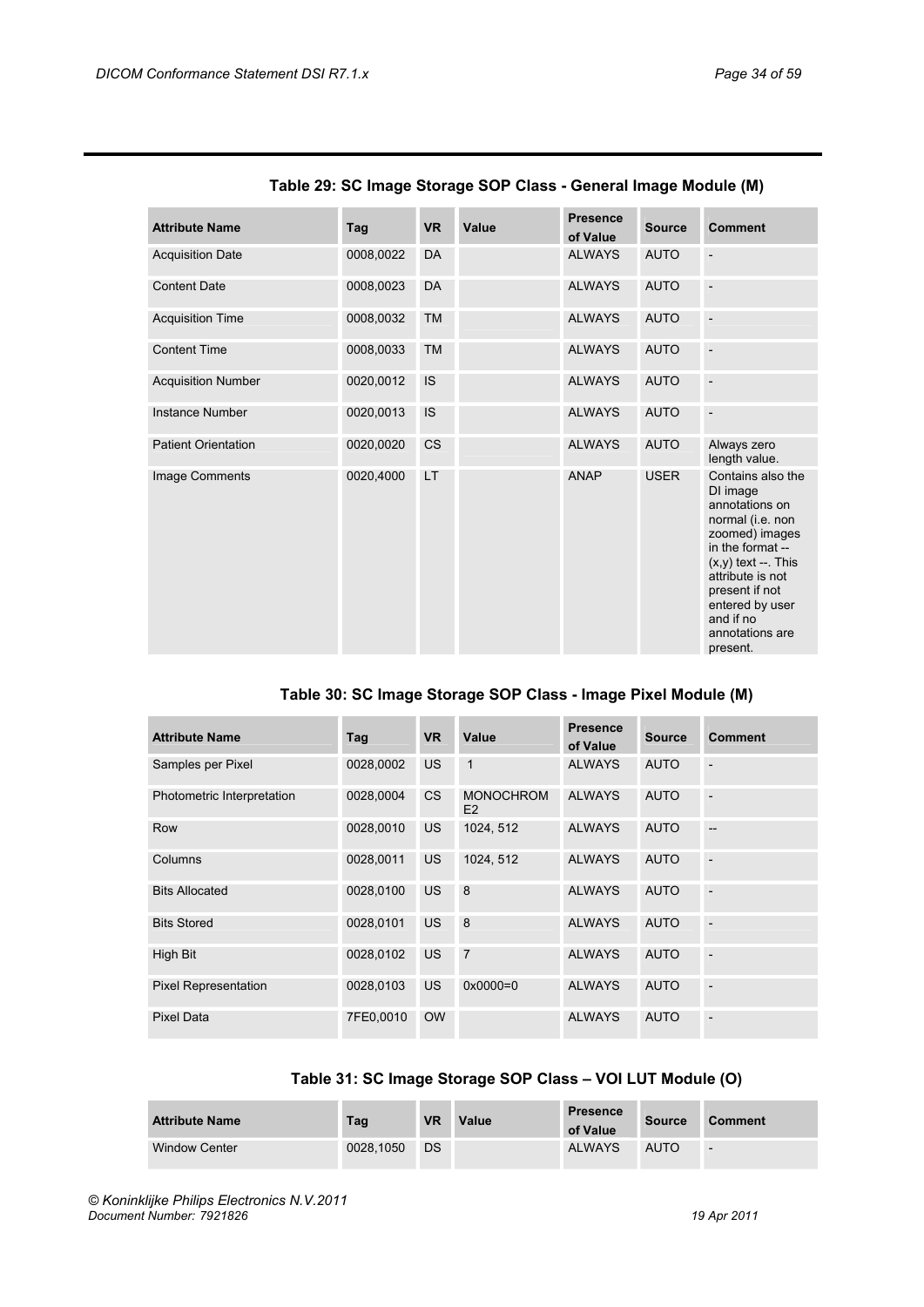| <b>Window Width</b>    | 0028,1051 | DS        |                                                              | <b>ALWAYS</b>               | <b>AUTO</b>   | $\overline{\phantom{a}}$ |
|------------------------|-----------|-----------|--------------------------------------------------------------|-----------------------------|---------------|--------------------------|
|                        |           |           | Table 32: SC Image Storage SOP Class - SOP Common Module (M) |                             |               |                          |
| <b>Attribute Name</b>  | Tag       | <b>VR</b> | Value                                                        | <b>Presence</b><br>of Value | <b>Source</b> | Comment                  |
| Specific Character Set | 0008.0005 | CS        | <b>ISO IR 100</b>                                            | <b>ALWAYS</b>               | <b>AUTO</b>   |                          |
| <b>SOP Class UID</b>   | 0008.0016 | UI        | 1.2.840.10008.5.<br>1.4.1.1.7                                | <b>ALWAYS</b>               | <b>AUTO</b>   |                          |
| SOP Instance UID       | 0008,0018 | UI        |                                                              | <b>ALWAYS</b>               | <b>AUTO</b>   |                          |
| Instance Number        | 0020,0013 | IS        |                                                              | <b>ALWAYS</b>               | <b>AUTO</b>   |                          |

## <span id="page-34-0"></span>**8.1.2. Created RF Image Storage SOP Class (Processed / NO AutoPush)**

The following tables give a detailed overview of all supported attributes of the XRF Storage SOP Class for the Processed Mode with or without Overlays. The list of possible values are given. The situation that an attribute is present conditionally / optionally or that an attribute may contain a zero length value, is indicated too. Conditions and Defined / Enumerated Values of DICOM 3.0 are applicable but are not shown in the tables below.

| <b>Attribute Name</b> | Tag       | <b>VR</b> | Value   | <b>Presence</b><br>of Value | <b>Source</b>        | <b>Comment</b>                                                      |
|-----------------------|-----------|-----------|---------|-----------------------------|----------------------|---------------------------------------------------------------------|
| Patient's Name        | 0010.0010 | <b>PN</b> |         | <b>ALWAYS</b>               | <b>AUTO</b><br>/USER | Received From<br>RIS or Entered by<br>Operator.                     |
| Patient ID            | 0010.0020 | LO        |         | <b>VNAP</b>                 | <b>AUTO</b><br>/USER | <b>Received From</b><br>RIS or Entered by<br>Operator               |
| Patient's Birth Date  | 0010,0030 | <b>DA</b> |         | <b>VNAP</b>                 | <b>AUTO</b><br>/USER | <b>Received From</b><br>RIS or Entered by<br>Operator               |
| Patient's Sex         | 0010.0040 | <b>CS</b> | F, M, O | <b>ALWAYS</b>               | <b>AUTO</b><br>/USER | <b>Received From</b><br>RIS or Entered by<br>Operator,<br>default O |

#### **Table 34: XRF Image Storage SOP Class -General Study Module (M)**

| <b>Attribute Name</b>   | Tag       | <b>VR</b> | Value | <b>Presence</b><br>of Value | <b>Source</b> | <b>Comment</b>                           |
|-------------------------|-----------|-----------|-------|-----------------------------|---------------|------------------------------------------|
| <b>Study Date</b>       | 0008,0020 | DA        |       | <b>ALWAYS</b>               | <b>AUTO</b>   | From system                              |
| Study Time              | 0008,0030 | ТM        |       | <b>ALWAYS</b>               | <b>AUTO</b>   | From system                              |
| <b>Accession Number</b> | 0008,0050 | <b>SH</b> |       | <b>ALWAYS</b>               | <b>AUTO</b>   | Zero length if not<br>received from RIS. |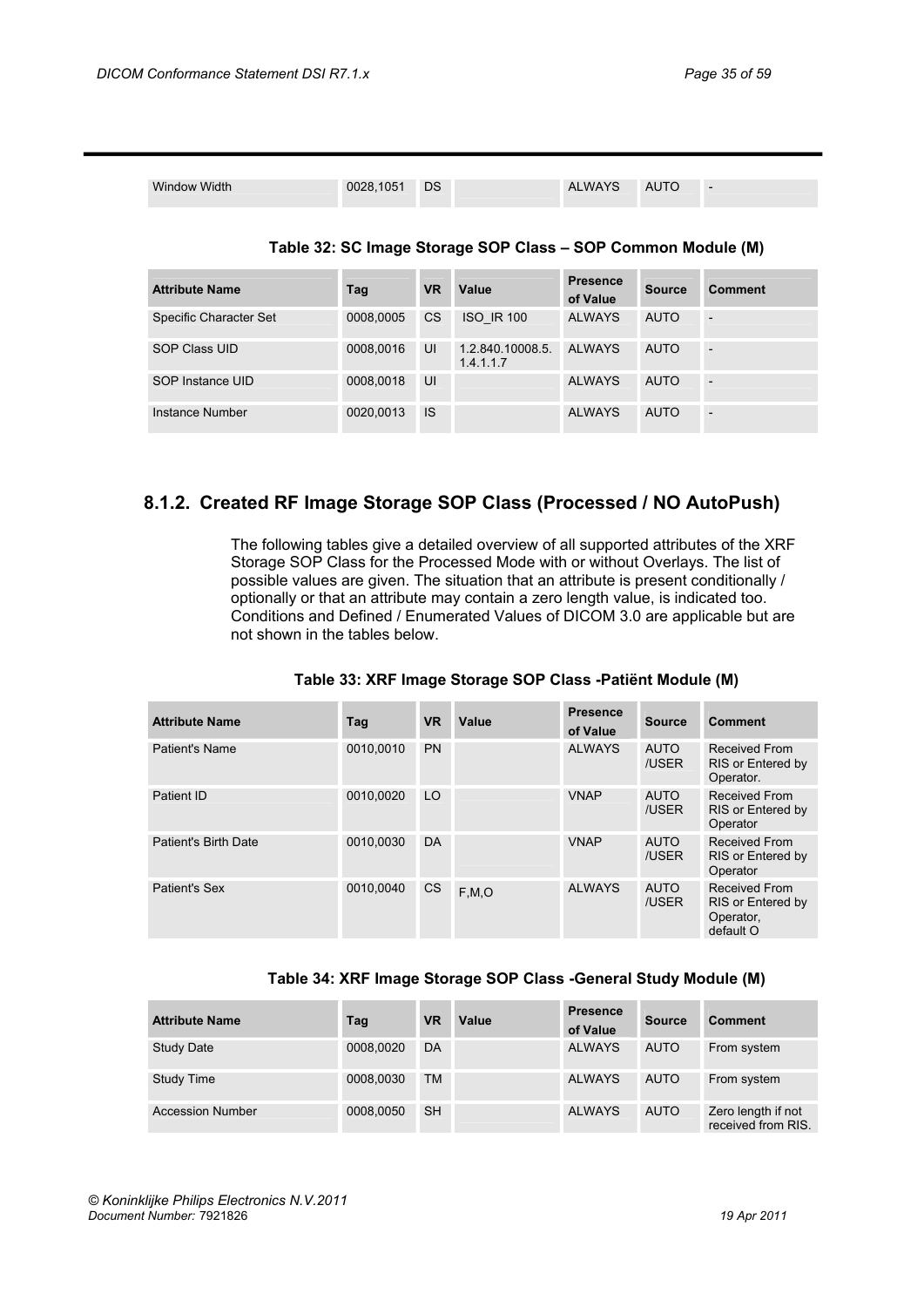| Referring Physician's Name | 0008.0090 | <b>PN</b> | <b>ALWAYS</b> | <b>AUTO</b>          | Zero length if not<br>received from RIS.                              |
|----------------------------|-----------|-----------|---------------|----------------------|-----------------------------------------------------------------------|
| <b>Study Description</b>   | 0008,1030 | LO        | <b>ALWAYS</b> | AUTO/<br><b>USER</b> | Received from<br>RIS or entered by<br>user.                           |
| Study Instance UID         | 0020.000D | UI        | <b>ALWAYS</b> | <b>AUTO</b>          | Generated at the<br>creation of the<br>study or received<br>from RIS. |
| Study ID                   | 0020,0010 | <b>SH</b> | <b>EMPTY</b>  | <b>AUTO</b>          | <b>Always EMPTY</b>                                                   |

## **Table 35: XRF Image Storage SOP Class -General Series Module (M)**

| <b>Attribute Name</b>                   | Tag       | <b>VR</b> | Value                          | <b>Presence</b><br>of Value | <b>Source</b>        | <b>Comment</b>                                                                                                                                                                              |
|-----------------------------------------|-----------|-----------|--------------------------------|-----------------------------|----------------------|---------------------------------------------------------------------------------------------------------------------------------------------------------------------------------------------|
| Series Date                             | 0008,0021 | <b>DA</b> |                                | <b>ALWAYS</b>               | <b>AUTO</b>          | From system                                                                                                                                                                                 |
| Series Time                             | 0008,0031 | <b>TM</b> |                                | <b>ALWAYS</b>               | <b>AUTO</b>          | From system                                                                                                                                                                                 |
| Modality                                | 0008,0060 | <b>CS</b> | Applied Value(s):<br><b>RF</b> | <b>ALWAYS</b>               | <b>AUTO</b>          | $\overline{\phantom{m}}$                                                                                                                                                                    |
| Performing Physician's Name             | 0008,1050 | PN        |                                | <b>ALWAYS</b>               | AUTO/<br><b>USER</b> | Received from<br>RIS, entered by<br>user or is empty if<br>not known.<br>Only the first 3<br>chars exported.                                                                                |
| <b>Protocol Name</b>                    | 0018,1030 | LO        |                                | <b>ALWAYS</b>               | <b>AUTO</b>          | Filled with the<br>Exam type, limited<br>to a maximum of 6<br>characters.<br>Received from<br>RIS, or entered<br>by the user. Only<br>the first 6 chars<br>exported. Default<br>zero length |
| Series Instance UID                     | 0020,000E | UI        |                                | <b>ALWAYS</b>               | <b>AUTO</b>          |                                                                                                                                                                                             |
| Series Number                           | 0020,0011 | <b>IS</b> |                                | <b>ALWAYS</b>               | <b>AUTO</b>          |                                                                                                                                                                                             |
| Laterality                              | 0020,0060 | <b>CS</b> |                                | <b>ALWAYS</b>               | <b>AUTO</b>          | Always zero<br>length.                                                                                                                                                                      |
| Performed Procedure Step Start<br>Date  | 0040,0244 | <b>DA</b> |                                | <b>ALWAYS</b>               | <b>AUTO</b>          | <b>System Date</b>                                                                                                                                                                          |
| Performed Procedure Step Start<br>Time  | 0040,0245 | <b>TM</b> |                                | <b>ALWAYS</b>               | <b>AUTO</b>          | Always zero<br>length.                                                                                                                                                                      |
| Performed Procedure Step<br>Description | 0040,0254 | LO        |                                | <b>ALWAYS</b>               | <b>AUTO</b>          | Always zero<br>length.                                                                                                                                                                      |

## **Table 36: XRF Image Storage SOP Class -General Equipment Module (M)**

| <b>Attribute Name</b>   | Tag       | <b>VR</b> | Value                             | <b>Presence</b><br>of Value | <b>Source</b> | <b>Comment</b>           |
|-------------------------|-----------|-----------|-----------------------------------|-----------------------------|---------------|--------------------------|
| Manufacturer            | 0008,0070 | LO        | <b>Philips Medical</b><br>Systems | <b>ALWAYS</b>               | <b>AUTO</b>   | $\overline{\phantom{0}}$ |
| <b>Institution Name</b> | 0008.0080 | LO        |                                   | <b>ALWAYS</b>               | <b>CONFIG</b> | <b>Hospital Name</b>     |
| <b>Station Name</b>     | 0008.1010 | <b>SH</b> |                                   | <b>ALWAYS</b>               | <b>CONFIG</b> | Local system ID          |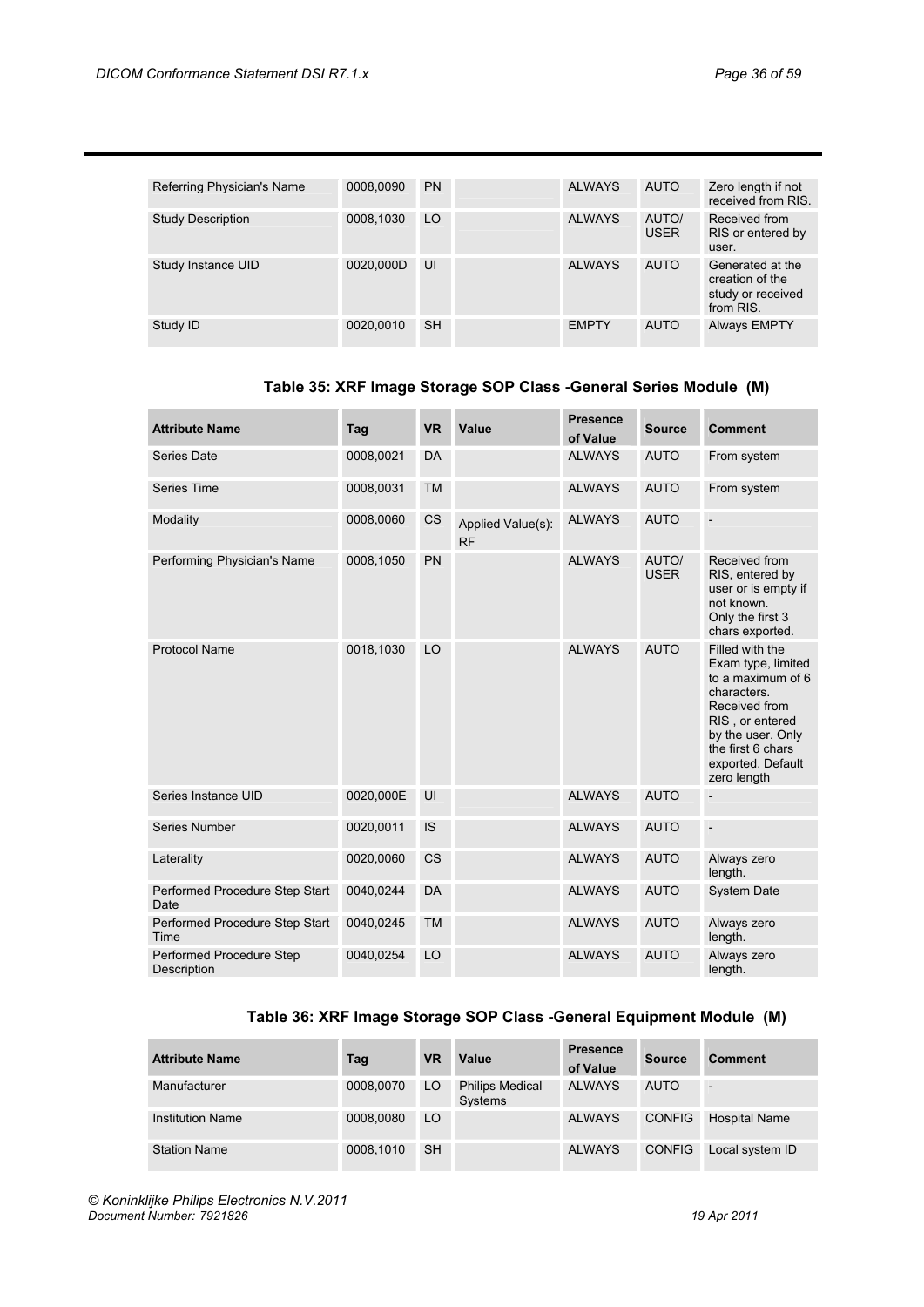| Manufacturer's Model Name | 0008,1090 LO |                 | Digital Imaging | ALWAYS        | <b>AUTO</b>  |                          |
|---------------------------|--------------|-----------------|-----------------|---------------|--------------|--------------------------|
| Device Serial Number      | 0018.1000 LO |                 |                 | <b>ALWAYS</b> | <b>AUTO</b>  | $\overline{\phantom{a}}$ |
| Software Version(s)       | 0018,1020    | LO <sub>1</sub> |                 | <b>ALWAYS</b> | <b>FIXED</b> | $\overline{\phantom{0}}$ |

## **Table 37: XRF Image Storage SOP Class -General Image Module (M)**

| <b>Attribute Name</b>      | Tag       | <b>VR</b> | Value | <b>Presence</b><br>of Value | <b>Source</b> | <b>Comment</b>                                                                                                                                                                                                                            |
|----------------------------|-----------|-----------|-------|-----------------------------|---------------|-------------------------------------------------------------------------------------------------------------------------------------------------------------------------------------------------------------------------------------------|
| <b>Acquisition Date</b>    | 0008,0022 | DA        |       | <b>ALWAYS</b>               | <b>AUTO</b>   |                                                                                                                                                                                                                                           |
| <b>Content Date</b>        | 0008,0023 | <b>DA</b> |       | <b>ALWAYS</b>               | <b>AUTO</b>   |                                                                                                                                                                                                                                           |
| <b>Acquisition Time</b>    | 0008,0032 | <b>TM</b> |       | <b>ALWAYS</b>               | <b>AUTO</b>   |                                                                                                                                                                                                                                           |
| <b>Content Time</b>        | 0008,0033 | <b>TM</b> |       | <b>ALWAYS</b>               | <b>AUTO</b>   |                                                                                                                                                                                                                                           |
| <b>Acquisition Number</b>  | 0020,0012 | <b>IS</b> |       | <b>ALWAYS</b>               | <b>AUTO</b>   |                                                                                                                                                                                                                                           |
| Instance Number            | 0020,0013 | <b>IS</b> |       | <b>ALWAYS</b>               | <b>AUTO</b>   | $\overline{\phantom{a}}$                                                                                                                                                                                                                  |
| <b>Patient Orientation</b> | 0020,0020 | <b>CS</b> |       | <b>ALWAYS</b>               | <b>AUTO</b>   | Always zero<br>length value.                                                                                                                                                                                                              |
| Image Comments             | 0020,4000 | <b>LT</b> |       | <b>ANAP</b>                 | <b>USER</b>   | Contains also the<br>DI image<br>annotations on<br>normal (i.e. non<br>zoomed) images<br>in the format --<br>$(x,y)$ text $-$ . This<br>attribute is not<br>present if not<br>entered by user<br>and if no<br>annotations are<br>present. |

## **Table 38: XRF Image Storage SOP Class -Image Pixel Module (M)**

| <b>Attribute Name</b> | Tag       | <b>VR</b>     | Value                          | <b>Presence</b><br>of Value | <b>Source</b> | <b>Comment</b>           |
|-----------------------|-----------|---------------|--------------------------------|-----------------------------|---------------|--------------------------|
| <b>Rows</b>           | 0028,0010 | US.           | Applied Value(s):<br>1024, 512 | <b>ALWAYS</b>               | <b>AUTO</b>   | $\overline{\phantom{0}}$ |
| Columns               | 0028,0011 | US.           | Applied Value(s):<br>1024.512  | <b>ALWAYS</b>               | <b>AUTO</b>   |                          |
| Pixel Data            | 7FE0.0010 | $\Omega$<br>W |                                | <b>ALWAYS</b>               | <b>AUTO</b>   | $\overline{\phantom{0}}$ |

## **Table 39: XRF Image Storage SOP Class - Display Shutter Module (O)**

| <b>Attribute Name</b>             | Tag       | <b>VR</b> | Value                                 | <b>Presence</b><br>of Value | <b>Source</b> | <b>Comment</b>           |
|-----------------------------------|-----------|-----------|---------------------------------------|-----------------------------|---------------|--------------------------|
| <b>Shutter Shape</b>              | 0018.1600 | <b>CS</b> | <b>CIRCULAR</b><br><b>RECTANGULAR</b> | <b>ALWAYS</b>               | <b>USER</b>   | $\overline{\phantom{0}}$ |
| <b>Shutter Left Vertical Edge</b> | 0018.1602 | <b>IS</b> |                                       | <b>ANAPC</b>                | <b>USER</b>   | ٠                        |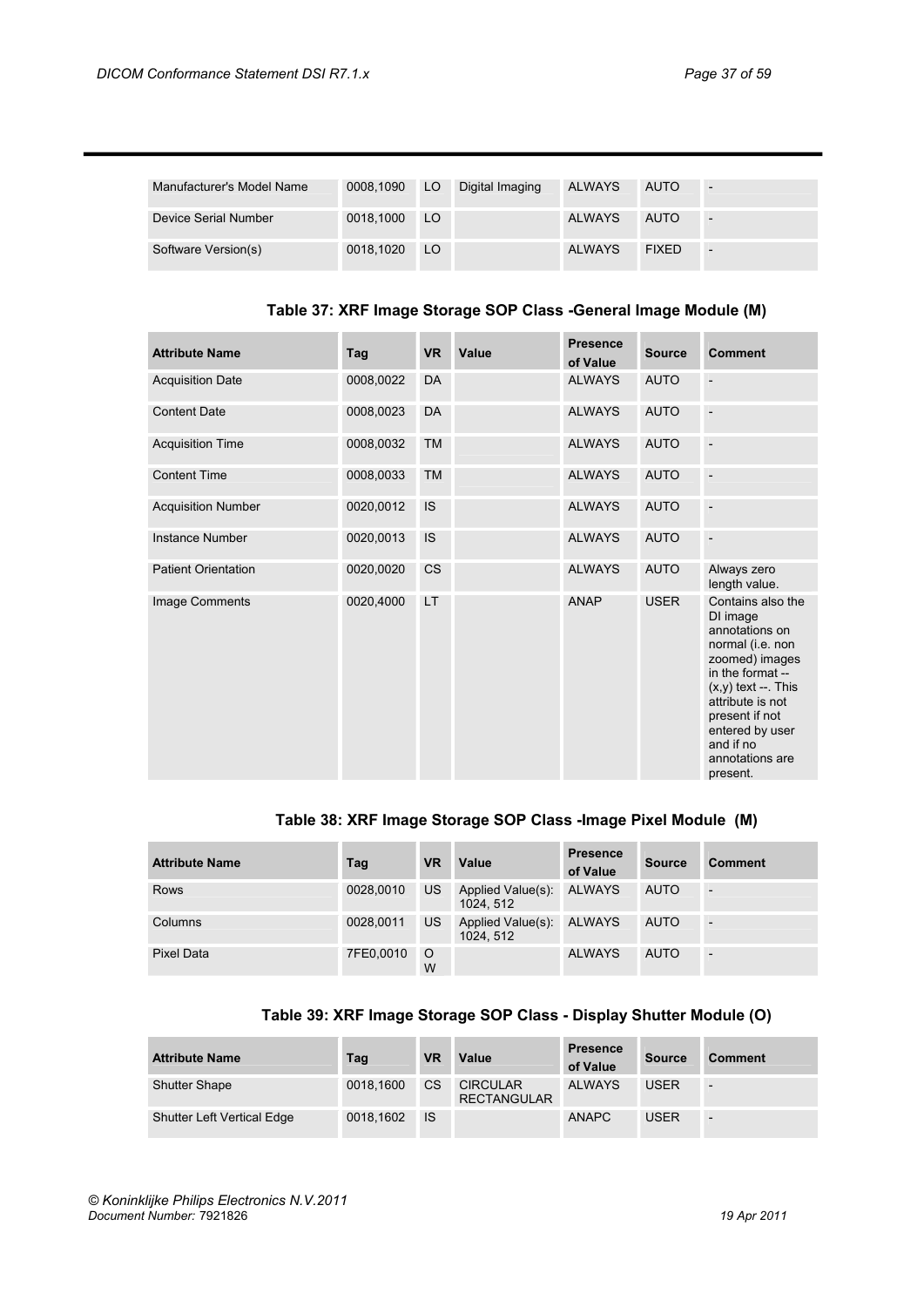| <b>Shutter Right Vertical Edge</b>   | 0018.1604 | <b>IS</b> |                     | <b>ANAPC</b> | <b>USER</b> | $\overline{\phantom{a}}$ |
|--------------------------------------|-----------|-----------|---------------------|--------------|-------------|--------------------------|
| Shutter Upper Horizontal Edge        | 0018.1606 | <b>IS</b> |                     | <b>ANAPC</b> | <b>USER</b> | $\overline{\phantom{a}}$ |
| <b>Shutter Lower Horizontal Edge</b> | 0018.1608 | <b>IS</b> |                     | <b>ANAPC</b> | <b>USER</b> | $\overline{a}$           |
| <b>Center of Circular Shutter</b>    | 0018.1610 | <b>IS</b> |                     | <b>ANAPC</b> | <b>USER</b> | $\overline{a}$           |
| Radius of Circular Shutter           | 0018.1612 | <b>IS</b> |                     | <b>ANAPC</b> | <b>USER</b> | $\overline{\phantom{a}}$ |
| <b>Shutter Presentation Value</b>    | 0018.1622 | <b>US</b> | $0 \times 0000 = 0$ | AI WAYS      | <b>AUTO</b> | ٠                        |

## **Table 40: XRF Image Storage SOP Class -X-ray Image Module (M)**

| <b>Attribute Name</b>        | Tag       | <b>VR</b>      | Value                                        | <b>Presence</b><br>of Value | <b>Source</b> | <b>Comment</b> |
|------------------------------|-----------|----------------|----------------------------------------------|-----------------------------|---------------|----------------|
| Image Type                   | 0008,0008 | C <sub>S</sub> | ORIGINAL,<br>PRIMARY,<br><b>SINGLE PLANE</b> | <b>ALWAYS</b>               | <b>FIXED</b>  |                |
| Samples per Pixel            | 0028,0002 | US.            | 1                                            | <b>ALWAYS</b>               | <b>FIXED</b>  |                |
| Photometric Interpretation   | 0028,0004 | <b>CS</b>      | <b>MONOCHROME</b><br>2                       | <b>ALWAYS</b>               | <b>FIXED</b>  |                |
| <b>Bits Allocated</b>        | 0028,0100 | US.            | 8                                            | <b>ALWAYS</b>               | <b>FIXED</b>  |                |
| <b>Bits Stored</b>           | 0028,0101 | US.            | 8                                            | <b>ALWAYS</b>               | <b>FIXED</b>  |                |
| <b>High Bit</b>              | 0028,0102 | <b>US</b>      | $\overline{7}$                               | <b>ALWAYS</b>               | <b>FIXED</b>  |                |
| <b>Pixel Representation</b>  | 0028,0103 | <b>US</b>      | 0000H                                        | <b>ALWAYS</b>               | <b>FIXED</b>  |                |
| Pixel Intensity Relationship | 0028,1040 | <b>CS</b>      | <b>DISP</b>                                  | <b>ALWAYS</b>               | <b>FIXED</b>  |                |

## **Table 41: XRF Image Storage SOP Class -X-ray Acquisition Module (M)**

| <b>Attribute Name</b> | Tag       | <b>VR</b> | Value | <b>Presence</b><br>of Value | <b>Source</b> | <b>Comment</b>                                                                                                                                                |
|-----------------------|-----------|-----------|-------|-----------------------------|---------------|---------------------------------------------------------------------------------------------------------------------------------------------------------------|
| <b>KVP</b>            | 0018,0060 | <b>DS</b> |       | <b>ALWAYS</b>               | <b>AUTO</b>   | Always zero<br>length value.                                                                                                                                  |
| <b>Exposure Time</b>  | 0018,1150 | <b>IS</b> |       | <b>ANAP</b>                 | <b>AUTO</b>   | Required if<br>Exposure<br>(0018,1152) is not<br>present.                                                                                                     |
| X-Ray Tube Current    | 0018,1151 | <b>IS</b> |       | <b>ANAP</b>                 | <b>AUTO</b>   | Required if<br>Exposure<br>(0018,1152) is not<br>present.                                                                                                     |
| Exposure              | 0018,1152 | <b>IS</b> |       | <b>ALWAYS</b>               | <b>AUTO</b>   | Required if either<br><b>Exposure Time</b><br>(0018,1150) or X-<br>RayTube Current<br>(0018,1151) are<br>not present.<br>Default Always<br>zero length value. |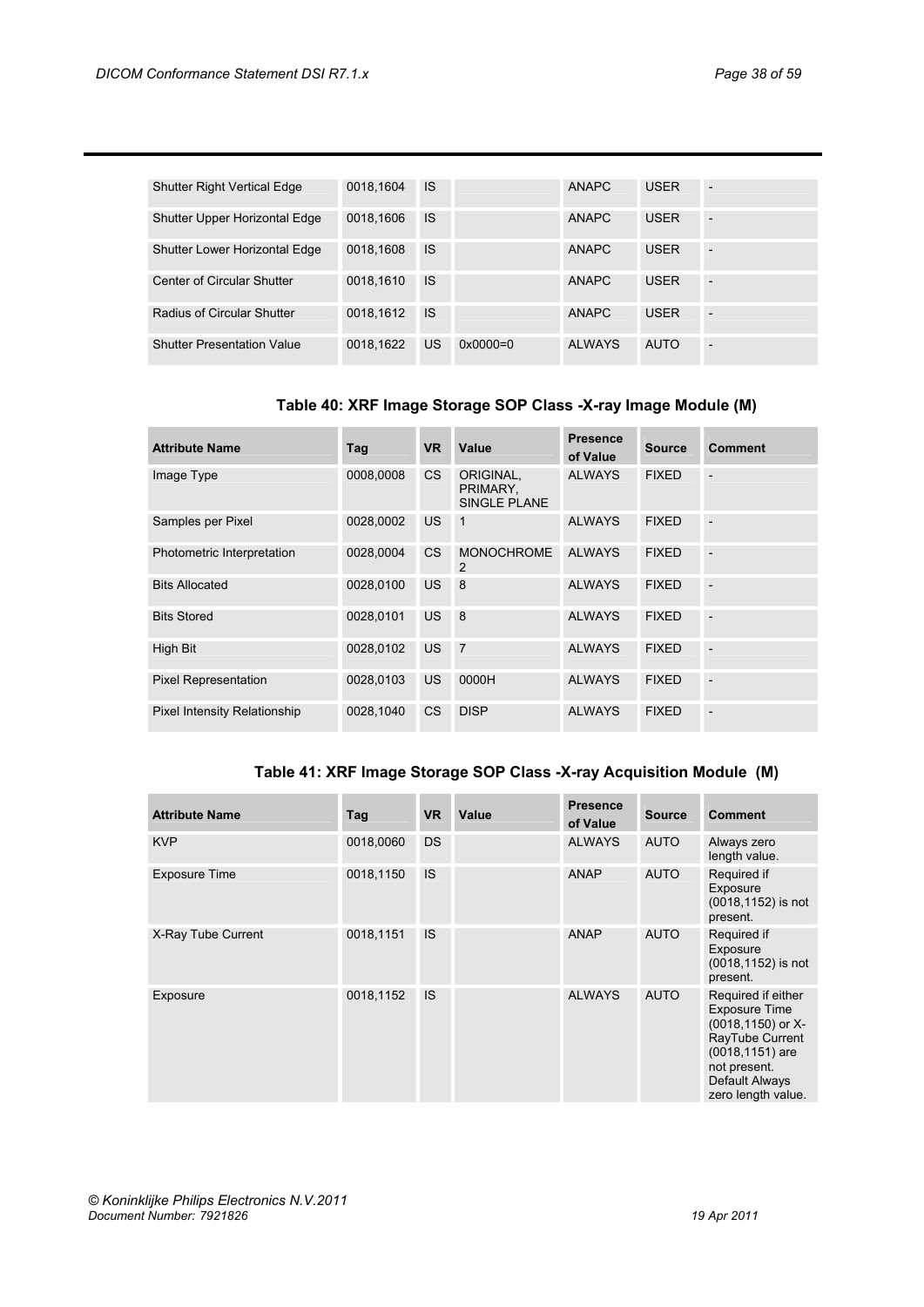| <b>Radiation Setting</b> | 0018,1155 | <b>CS</b> | GR, SC | <b>ALWAYS</b> | <b>AUTO</b> | $SC = low$ dose<br>exposure<br>generally<br>corresponding to<br>fluoroscopic<br>settings (e.g.<br>preparation for<br>diagnostic quality<br>image<br>acquisition);<br>$GR = high dose$<br>for diagnostic<br>quality image<br>acquisition (also<br>called digital spot<br>or cine); |
|--------------------------|-----------|-----------|--------|---------------|-------------|-----------------------------------------------------------------------------------------------------------------------------------------------------------------------------------------------------------------------------------------------------------------------------------|

## **Table 42: XRF Image Storage SOP Class -VOI LUT Module ( O)**

| <b>Attribute Name</b> | Tag       | <b>VR</b> | Value | <b>Presence</b><br>of Value | <b>Source</b> | <b>Comment</b>                                                       |
|-----------------------|-----------|-----------|-------|-----------------------------|---------------|----------------------------------------------------------------------|
| <b>Window Center</b>  | 0028,1050 | <b>DS</b> |       | <b>ALWAYS</b>               | <b>AUTO</b>   | This attribute is<br>related to the DSI<br>Contrast /<br>Brightness. |
| Window Width          | 0028,1051 | <b>DS</b> |       | <b>ALWAYS</b>               | <b>AUTO</b>   | This Attribute is<br>related to the DSI<br>Contrast /<br>Brightness. |

|  | Table 43: XRF Image Storage SOP Class - SOP Common Module (M) |  |  |  |  |
|--|---------------------------------------------------------------|--|--|--|--|
|--|---------------------------------------------------------------|--|--|--|--|

| <b>Attribute Name</b>  | Tag       | <b>VR</b> | Value                                                 | <b>Presence</b><br>of Value | Source      | Comment |
|------------------------|-----------|-----------|-------------------------------------------------------|-----------------------------|-------------|---------|
| Specific Character Set | 0008,0005 | CS.       | Applied Value(s):<br><b>ISO IR 100</b>                | <b>ALWAYS</b>               | <b>AUTO</b> | ٠       |
| <b>SOP Class UID</b>   | 0008.0016 | UI        | Applied Value(s):<br>1.2.840.10008.5.<br>1.4.1.1.12.2 | <b>ALWAYS</b>               | <b>AUTO</b> | ٠       |
| SOP Instance UID       | 0008,0018 | UI        |                                                       | <b>ALWAYS</b>               | <b>AUTO</b> | ٠       |
| Instance Number        | 0020.0013 | <b>IS</b> |                                                       | <b>ALWAYS</b>               | <b>AUTO</b> |         |

## <span id="page-38-0"></span>**8.1.3. Created RAW Image Storage SOP Class (Processed / NO AutoPush)**

This section specifies each IOD created by the DSI for the UnProcessed / No AutoPush Mode.

If private Presentation State information exists, in RAW mode, then the DSI will be send the Presentation State object with the Presentation Label " AS AQUIRED".

The following tables give a detailed overview of all supported attributes of the Specialized PMS X-Ray Storage SOP Class and the create Grayscale Softcopy Presentation State Storage SOP Class.

Each Specialized PMS X-Ray image has his own Grayscale Softcopy Presentation State image.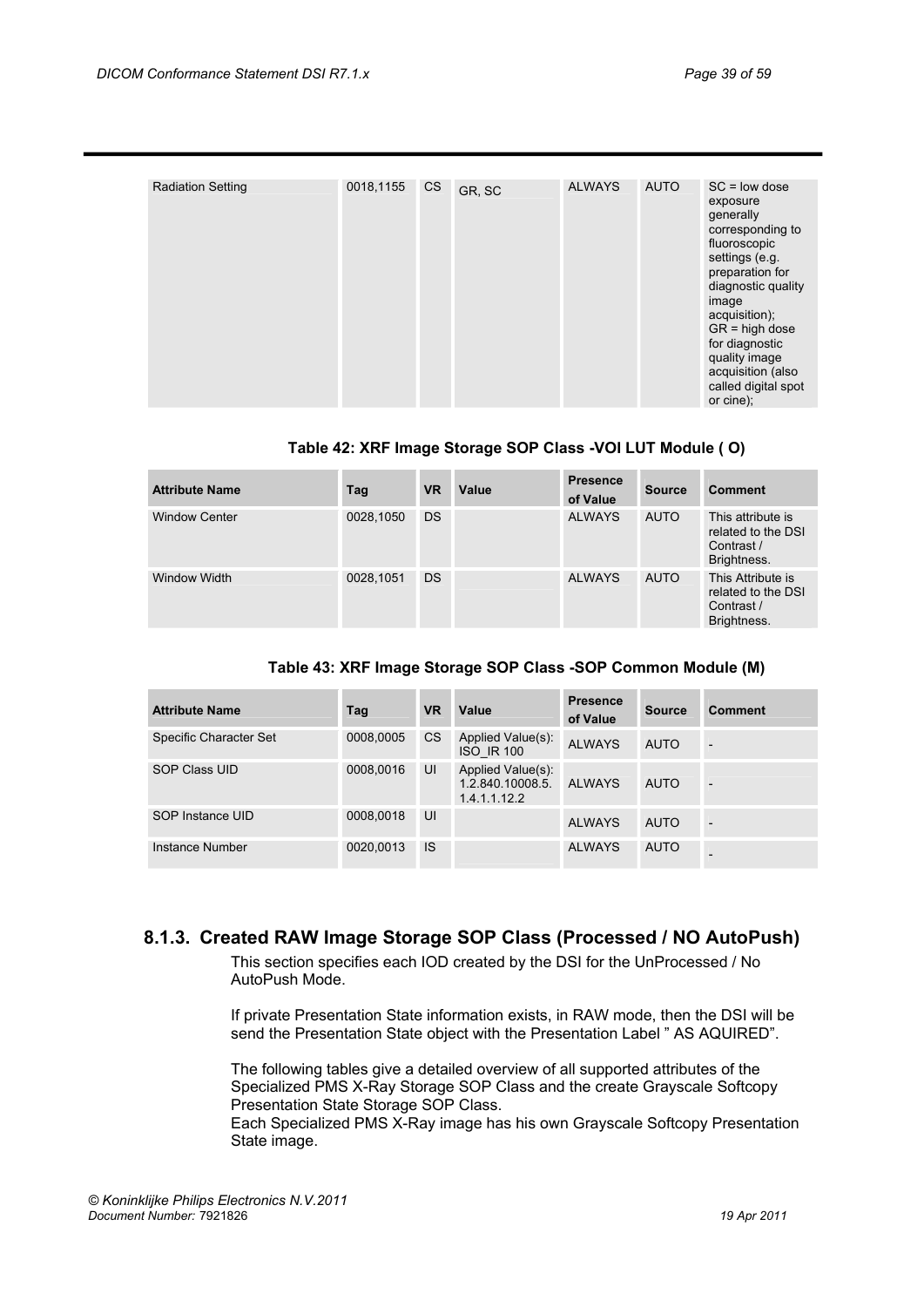## <span id="page-39-0"></span>**8.1.3.1. Created Softcopy Presentation SOP class (Processed / NO AutoPush)**

The following tables give a detailed overview of all supported attributes of the Grayscale Softcopy Presentation State image.

### **Table 44: IOD of Created Softcopy Presentation State Storage SOP Class Instances**

| <b>Information Entity</b> | <b>Module</b>                            | <b>Presence Of</b><br><b>Module</b> |
|---------------------------|------------------------------------------|-------------------------------------|
| Curve                     | Displayed Area Module                    | <b>ALWAYS</b>                       |
|                           | <b>Presentation Series Module</b>        | <b>ALWAYS</b>                       |
| <b>Presentation State</b> | Presentation State Identification Module | <b>ALWAYS</b>                       |
|                           | Presentation State Relationship Module   | <b>ALWAYS</b>                       |
|                           | Softcopy Presentation LUT Module         | <b>ALWAYS</b>                       |
|                           | Softcopy VOI LUT Module                  | <b>CONDITIONAL</b>                  |
| Patient                   | <b>Patient Module</b>                    | <b>ALWAYS</b>                       |
| Study                     | <b>General Study Module</b>              | <b>ALWAYS</b>                       |
| <b>Series</b>             | General Series Module                    | <b>ALWAYS</b>                       |
| Equipment                 | <b>General Equipment Module</b>          | <b>ALWAYS</b>                       |
| Image                     | <b>Display Shutter Module</b>            | <b>CONDITIONAL</b>                  |
|                           | Presentation State Shutter Module        | <b>ALWAYS</b>                       |
|                           | SOP Common Module                        | <b>ALWAYS</b>                       |
| <b>Graphical Module</b>   | <b>Graphic Layer Module</b>              | <b>CONDITIONAL</b>                  |
|                           | <b>Graphic Annotation Module</b>         | <b>CONDITIONAL</b>                  |

## **Table 45: Displayed Area Module (M)**

| <b>Attribute Name</b>                                    | Tag       | <b>VR</b> | <b>Value</b>          | <b>Presence of</b><br>Value | <b>Source</b> | <b>Comment</b>                                                                                                                                                                                                                                                                                                                           |
|----------------------------------------------------------|-----------|-----------|-----------------------|-----------------------------|---------------|------------------------------------------------------------------------------------------------------------------------------------------------------------------------------------------------------------------------------------------------------------------------------------------------------------------------------------------|
| Displayed Area<br>Selection<br>Sequence                  | 0070,005A | SQ        |                       | <b>ALWAYS</b>               | <b>AUTO</b>   | $\overline{a}$                                                                                                                                                                                                                                                                                                                           |
| >Displayed<br>Area Top Left<br><b>Hand Corner</b>        | 0070,0052 | <b>SL</b> | 1, 1                  | <b>ALWAYS</b>               | <b>AUTO</b>   | $\overline{\phantom{a}}$                                                                                                                                                                                                                                                                                                                 |
| >Displayed<br>Area Bottom<br><b>Right Hand</b><br>Corner | 0070,0053 | <b>SL</b> | 512, 512<br>1024,1024 | <b>ALWAYS</b>               | <b>AUTO</b>   | $\overline{a}$                                                                                                                                                                                                                                                                                                                           |
| > Presentation<br>Size Mode                              | 0070,0100 | <b>CS</b> | <b>SCALE TO FIT</b>   | <b>ALWAYS</b>               | <b>AUTO</b>   | $\overline{\phantom{a}}$                                                                                                                                                                                                                                                                                                                 |
| > Presentation<br><b>Pixel Spacing</b>                   | 0070,0101 | <b>DS</b> |                       | <b>ANAPEV</b>               | <b>AUTO</b>   | If Presentation<br>Size Mode<br>$(0070, 0100)$ is<br>specified as<br><b>SCALE TO FIT.</b><br>the specified<br>area shall be<br>displayed as<br>large as possible<br>within the<br>available area on<br>the display or<br>window, i.e.<br>magnified or<br>minified if<br>necessary to fit<br>the display or<br>window space<br>available. |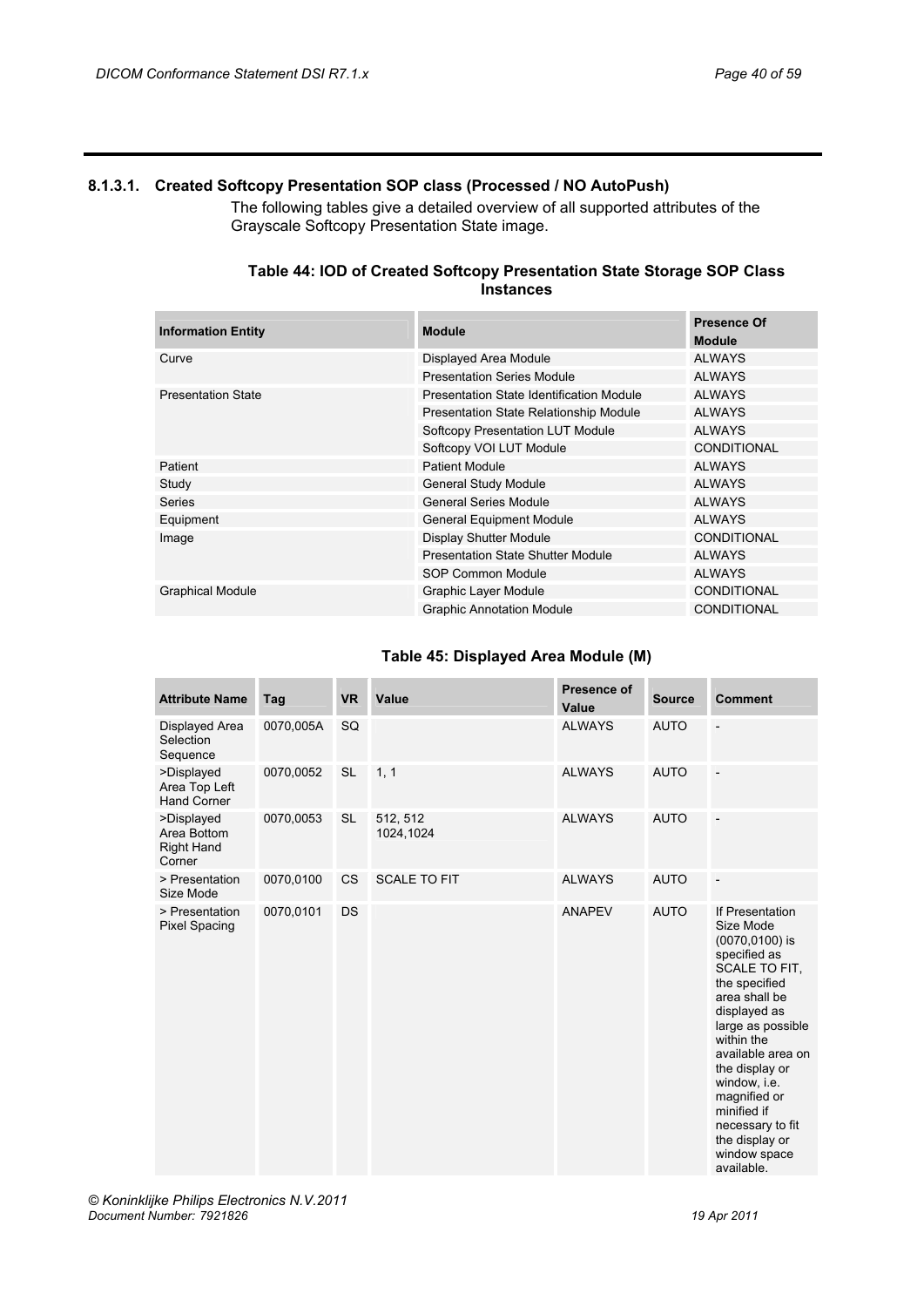| > Presentation<br><b>Pixel Aspect</b><br>Ratio | 0070.0102 IS 1.1 |  | <b>ANAPEV</b> | <b>AUTO</b> | Required if<br>Presentation<br>Pixel Spacing<br>$(0070, 0101)$ is<br>not present. |
|------------------------------------------------|------------------|--|---------------|-------------|-----------------------------------------------------------------------------------|

#### **Table 46: Presentation Series Module (M)**

| <b>Attribute Name</b> | Tag       | <b>VR</b> | Value     | <b>Presence of</b><br>Value | <b>Source</b> | Comment                  |
|-----------------------|-----------|-----------|-----------|-----------------------------|---------------|--------------------------|
| Modality              | 0008.0060 | <b>CS</b> | <b>PR</b> | <b>ALWAYS</b>               | <b>AUTO</b>   | $\overline{\phantom{0}}$ |

## **Table 47: Presentation State Identification Module (M)**

| <b>Attribute Name</b>             | Tag       | <b>VR</b> | Value       | <b>Presence of</b><br>Value | <b>Source</b> | <b>Comment</b>           |
|-----------------------------------|-----------|-----------|-------------|-----------------------------|---------------|--------------------------|
| Instance Number                   | 0020,0013 | -IS       |             | <b>ALWAYS</b>               | <b>AUTO</b>   | $\overline{\phantom{0}}$ |
| <b>Content Label</b>              | 0070.0080 | <b>CS</b> | AS ACQUIRED | <b>ALWAYS</b>               | <b>AUTO</b>   | $\overline{a}$           |
| <b>Content Description</b>        | 0070.0081 | LO        |             | <b>ALWAYS</b>               | <b>AUTO</b>   | Zero length if<br>unknow |
| <b>Presentation Creation Date</b> | 0070.0082 | DA        |             | <b>ALWAYS</b>               | <b>AUTO</b>   | $\overline{a}$           |
| <b>Presentation Creation Time</b> | 0070,0083 | <b>TM</b> |             | <b>ALWAYS</b>               | <b>AUTO</b>   | $\overline{\phantom{a}}$ |
| <b>Content Creator's Name</b>     | 0070.0084 | <b>PN</b> |             | <b>ALWAYS</b>               | <b>AUTO</b>   | Zero length if<br>unknow |

## **Table 48: Presentation State Relationship Module (M)**

| <b>Attribute Name</b>                | Tag       | VR        | Value                 | <b>Presence of</b><br>Value | <b>Source</b> | <b>Comment</b>           |
|--------------------------------------|-----------|-----------|-----------------------|-----------------------------|---------------|--------------------------|
| <b>Referenced Series</b><br>Sequence | 0008.1115 | <b>SQ</b> |                       | <b>ALWAYS</b>               | <b>AUTO</b>   | $\overline{\phantom{0}}$ |
| > Referenced Image Sequence          | 0008.1140 | <b>SQ</b> |                       | <b>ALWAYS</b>               | <b>AUTO</b>   | $\overline{\phantom{0}}$ |
| >> Referenced SOP Class UID          | 0008.1150 | UI        | 1.3.46.670589.2.3.1.1 | <b>ALWAYS</b>               | <b>AUTO</b>   | $\overline{\phantom{0}}$ |
| >> Referenced SOP Instance UID       | 0008.1155 | UI        |                       | <b>ALWAYS</b>               | <b>AUTO</b>   | $\overline{\phantom{a}}$ |
| >Series Instance UID                 | 0020.000E | UI        |                       | <b>ALWAYS</b>               | <b>AUTO</b>   | $\overline{a}$           |

## **Table 49: Softcopy Presentation LUT Module (M)**

| <b>Attribute Name</b>            | Tag       | <b>VR</b> | Value | <b>Presence of</b><br>Value | <b>Source</b> | Comment                  |
|----------------------------------|-----------|-----------|-------|-----------------------------|---------------|--------------------------|
| <b>Presentation LUT Sequence</b> | 2050.0010 | -SQ       |       | <b>ALWAYS</b>               | <b>AUTO</b>   | $\overline{\phantom{0}}$ |
| >LUT Descriptor                  | 0028.3002 | US        |       | <b>ALWAYS</b>               | <b>AUTO</b>   | $\overline{\phantom{0}}$ |
| >LUT Data                        | 0028.3006 | US        |       | <b>ALWAYS</b>               | <b>AUTO</b>   | $\overline{\phantom{0}}$ |

## **Table 50: Softcopy VOI LUT Module (C )**

| <b>Attribute Name</b>      | Tag       | <b>VR</b> | Value | <b>Presence</b><br>of Value | <b>Source</b> | <b>Comment</b>           |
|----------------------------|-----------|-----------|-------|-----------------------------|---------------|--------------------------|
| Softcopy VOI LUT Sequence  | 0028.3110 | - SQ      |       | ALWAYS                      | AUTO          | $\overline{\phantom{a}}$ |
| >Referenced Image Sequence | 0008.1140 | -SQ       |       | ANAPEV                      | AUTO          | $\overline{\phantom{a}}$ |
| >Window Center             | 0028.1050 | <b>DS</b> |       | ALWAYS                      | AUTO          | $\overline{\phantom{a}}$ |
| >Window Width              | 0028.1051 | DS        |       | ALWAYS                      | AUTO          | $\overline{\phantom{a}}$ |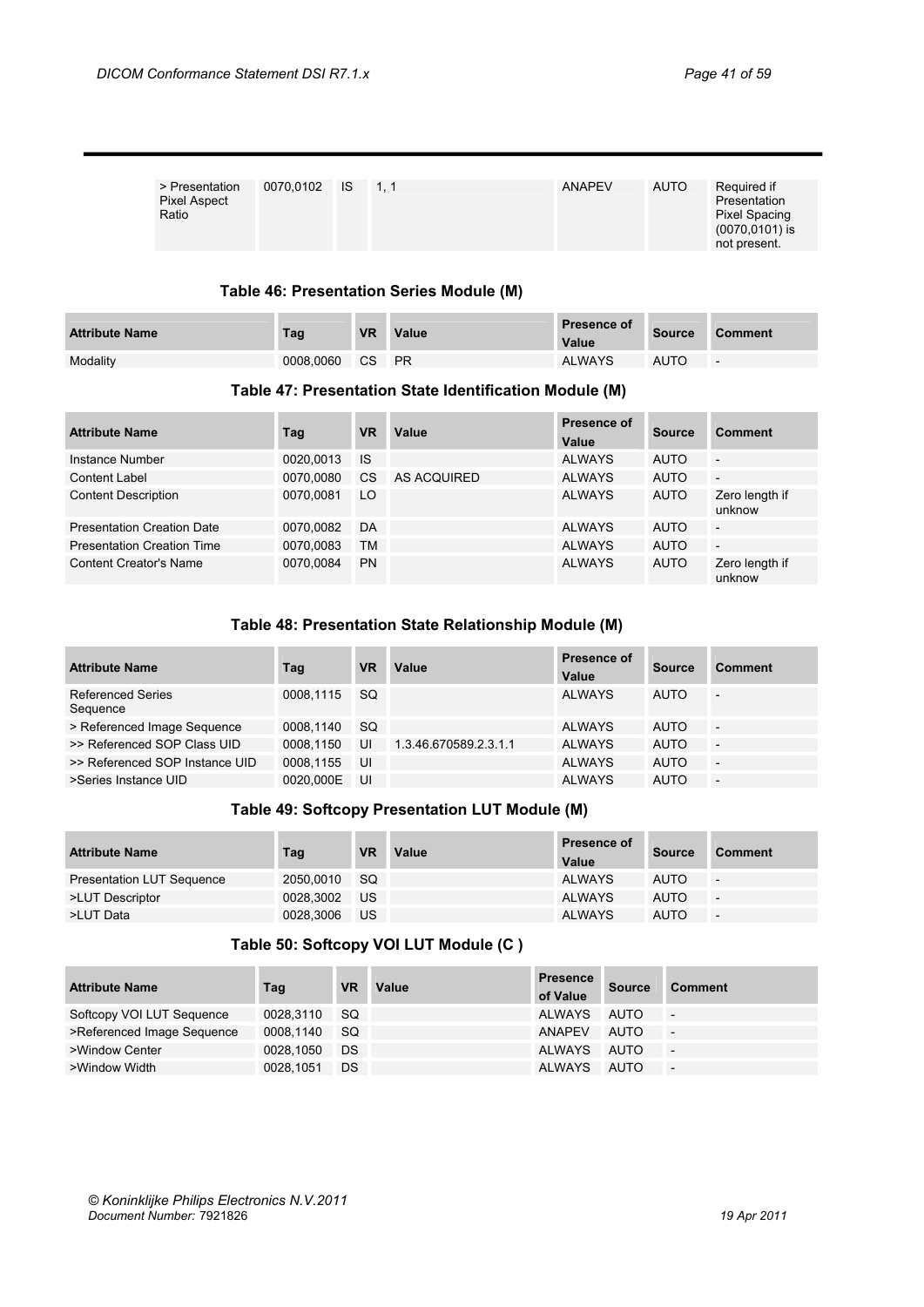| <b>Attribute Name</b> | Tag       | <b>VR</b> | Value | <b>Presence</b><br>of Value | <b>Source</b>        | <b>Comment</b>                                                                      |
|-----------------------|-----------|-----------|-------|-----------------------------|----------------------|-------------------------------------------------------------------------------------|
| <b>Patient's Name</b> | 0010.0010 | <b>PN</b> |       | <b>ALWAYS</b>               | <b>AUTO</b><br>/USER | Received From<br>RIS or Entered by<br>Operator.                                     |
| Patient ID            | 0010,0020 | LO.       |       | <b>VNAP</b>                 | <b>AUTO</b><br>/USER | Received From<br>RIS or Entered by<br>Operator.                                     |
| Patient's Birth Date  | 0010,0030 | DA        |       | <b>VNAP</b>                 | <b>AUTO</b><br>/USER | Received From<br>RIS or Entered by<br>Operator.                                     |
| Patient's Sex         | 0010.0040 | <b>CS</b> | F.M.O | <b>ALWAYS</b>               | AUTO<br>/USER        | <b>Received From</b><br>RIS or Entered by<br>Operator. If not<br>present default O. |

## **Table 52: General Study Module (M)**

| <b>Attribute Name</b>      | Tag       | <b>VR</b> | Value | <b>Presence</b><br>of Value | <b>Source</b> | <b>Comment</b>                  |
|----------------------------|-----------|-----------|-------|-----------------------------|---------------|---------------------------------|
| Study Date                 | 0008,0020 | DA        |       | <b>ALWAYS</b>               | <b>AUTO</b>   | $\overline{\phantom{a}}$        |
| Study Time                 | 0008,0030 | <b>TM</b> |       | <b>ALWAYS</b>               | <b>AUTO</b>   | $\overline{\phantom{a}}$        |
| <b>Accession Number</b>    | 0008,0050 | <b>SH</b> |       | <b>ALWAYS</b>               | <b>AUTO</b>   | From RIS or<br>empty if unknown |
| Referring Physician's Name | 0008.0090 | <b>PN</b> |       | <b>ALWAYS</b>               | <b>AUTO</b>   | From RIS or<br>Empty if unknown |
| <b>Study Description</b>   | 0008.1030 | LO        |       | <b>ALWAYS</b>               | <b>AUTO</b>   | From RIS or<br>Empty if unknown |
| Study Instance UID         | 0020.000D | UI        |       | <b>ALWAYS</b>               | <b>AUTO</b>   | $\overline{\phantom{a}}$        |
| Study ID                   | 0020.0010 | <b>SH</b> |       | <b>EMPTY</b>                | <b>AUTO</b>   | Always EMPTY                    |

## **Table 53: General Series Module (M)**

| <b>Attribute Name</b>                   | Tag       | <b>VR</b> | Value | <b>Presence</b><br>of Value | <b>Source</b>       | <b>Comment</b>                                                                            |
|-----------------------------------------|-----------|-----------|-------|-----------------------------|---------------------|-------------------------------------------------------------------------------------------|
| Series Date                             | 0008,0021 | DA        |       | <b>ALWAYS</b>               | <b>AUTO</b>         | $\overline{\phantom{a}}$                                                                  |
| Series Time                             | 0008,0031 | <b>TM</b> |       | <b>ALWAYS</b>               | <b>AUTO</b>         | $\overline{a}$                                                                            |
| Performing Physician's Name             | 0008,1050 | <b>PN</b> |       | <b>ANAP</b>                 | <b>MWL</b><br>/USER | From RIS or Zero<br>length if unknown.<br>Only the first 3<br>characters are<br>exported. |
| <b>Protocol Name</b>                    | 0018,1030 | LO        |       | <b>ALWAYS</b>               | <b>AUTO</b>         | From RIS or Zero<br>length if unknown.<br>Only the first 6<br>characters are<br>exported. |
| Series Instance UID                     | 0020,000E | UI        |       | <b>ALWAYS</b>               | <b>AUTO</b>         | $\overline{a}$                                                                            |
| Series Number                           | 0020,0011 | <b>IS</b> |       | <b>ALWAYS</b>               | <b>AUTO</b>         | $\overline{\phantom{a}}$                                                                  |
| Laterality                              | 0020,0060 | <b>CS</b> |       | <b>EMPTY</b>                | <b>AUTO</b>         | <b>Always EMPTY</b>                                                                       |
| Performed Procedure Step Start<br>Date  | 0040,0244 | DA        |       | <b>ALWAYS</b>               | <b>AUTO</b>         | System Date.                                                                              |
| Performed Procedure Step Start<br>Time  | 0040,0245 | <b>TM</b> |       | <b>EMPTY</b>                | <b>AUTO</b>         | <b>Always EMPTY</b>                                                                       |
| Performed Procedure Step<br>Description | 0040,0254 | LO        |       | <b>ALWAYS</b>               | <b>USER</b>         | Zero length if<br>unknown                                                                 |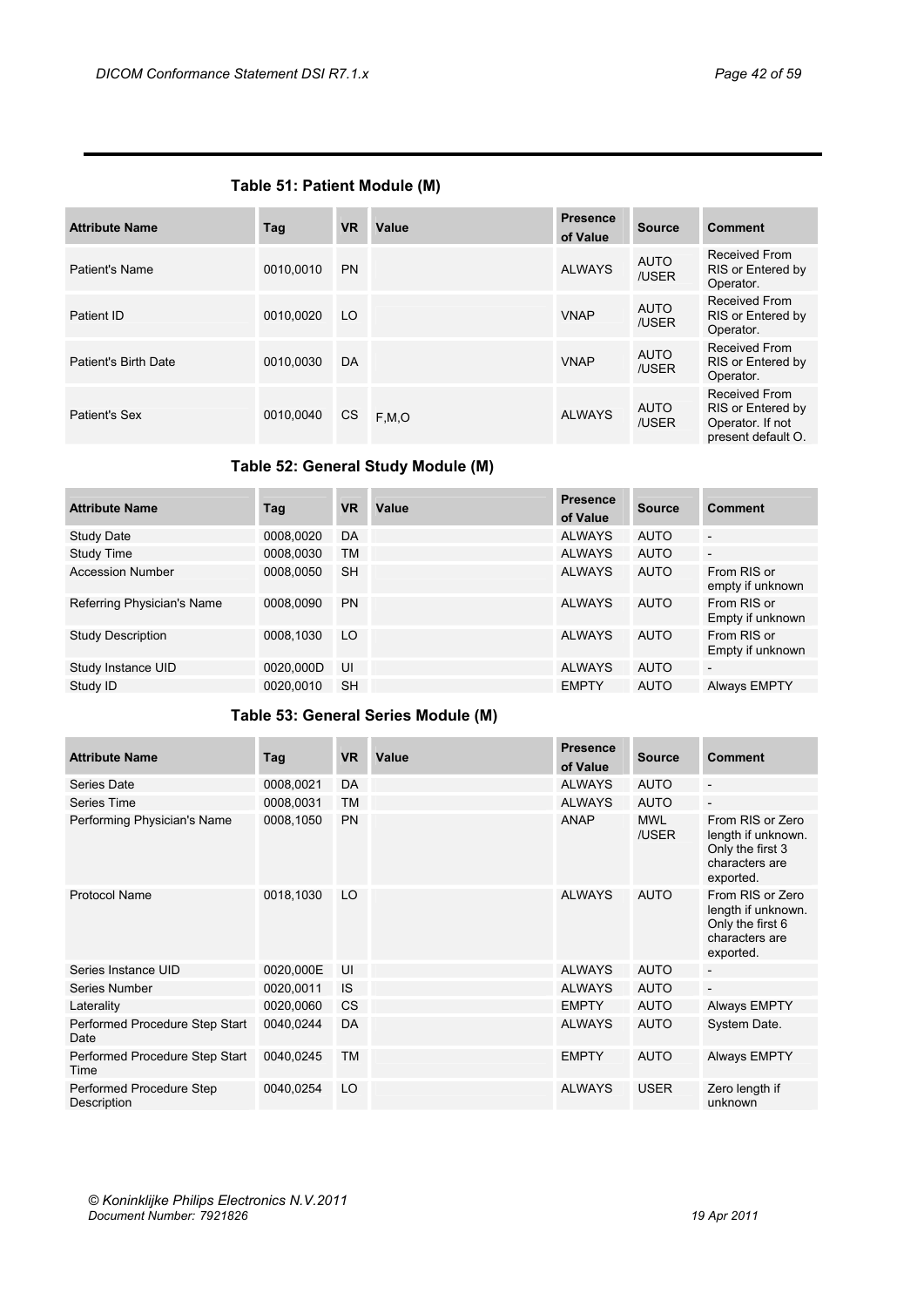## **Table 54: General equipment Module (M)**

| <b>Attribute Name</b>     | Tag       | <b>VR</b> | Value                          | <b>Presence</b><br>of Value | <b>Source</b> | <b>Comment</b>           |
|---------------------------|-----------|-----------|--------------------------------|-----------------------------|---------------|--------------------------|
| Manufacturer              | 0008,0070 | LO        | <b>Philips Medical Systems</b> | <b>ALWAYS</b>               | <b>CONFIG</b> | $\overline{\phantom{a}}$ |
| <b>Institution Name</b>   | 0008,0080 | LO        |                                | <b>ALWAYS</b>               | <b>CONFIG</b> | <b>Hospital Name</b>     |
| <b>Station Name</b>       | 0008.1010 | <b>SH</b> |                                | <b>ALWAYS</b>               | <b>CONFIG</b> | Local system ID          |
| Manufacturer's Model Name | 0008,1090 | LO        | Digital Imaging                | <b>ALWAYS</b>               | <b>CONFIG</b> | $\overline{\phantom{a}}$ |
| Device Serial Number      | 0018,1000 | LO        |                                | <b>ALWAYS</b>               | <b>CONFIG</b> | $\overline{\phantom{a}}$ |
| Software Version(s)       | 0018.1020 | LO        |                                | <b>ALWAYS</b>               | <b>FIXED</b>  | $\overline{\phantom{a}}$ |

## **Table 55: Presentation State Shutter Module (M )**

| <b>Attribute Name</b>             | Tag       | <b>VR</b> | Value             | <b>Presence</b><br>of Value | <b>Source</b> | <b>Comment</b>                                          |
|-----------------------------------|-----------|-----------|-------------------|-----------------------------|---------------|---------------------------------------------------------|
| <b>Shutter Presentation Value</b> | 0018.1622 | US        | Default: 0x0000=0 | <b>ALWAYS</b>               | <b>AUTO</b>   | Generated by<br>device if display<br>shutter is present |

## **Table 56: Display Shutter Module (C )**

| <b>Attribute Name</b>              | Tag       | <b>VR</b> | Value                     | <b>Presence</b><br>of Value | <b>Source</b>              | <b>Comment</b>           |
|------------------------------------|-----------|-----------|---------------------------|-----------------------------|----------------------------|--------------------------|
| <b>Shutter Shape</b>               | 0018,1600 | <b>CS</b> | CIRCULAR,<br>RECTANGULAR. | <b>ALWAYS</b>               | <b>AUTO</b><br><b>USER</b> | $\overline{\phantom{0}}$ |
| <b>Shutter Left Vertical Edge</b>  | 0018,1602 | <b>IS</b> |                           | <b>ANAPEV</b>               | <b>AUTO</b>                | $\overline{\phantom{a}}$ |
| <b>Shutter Right Vertical Edge</b> | 0018.1604 | <b>IS</b> |                           | <b>ANAPEV</b>               | <b>AUTO</b>                | $\overline{\phantom{a}}$ |
| Shutter Upper Horizontal Edge      | 0018,1606 | <b>IS</b> |                           | <b>ANAPEV</b>               | <b>AUTO</b>                | $\overline{\phantom{a}}$ |
| Shutter Lower Horizontal Edge      | 0018,1608 | <b>IS</b> |                           | <b>ANAPEV</b>               | <b>AUTO</b>                | $\overline{\phantom{a}}$ |
| Center of Circular Shutter         | 0018,1610 | <b>IS</b> |                           | ANAPEV                      | <b>AUTO</b>                | $\overline{\phantom{a}}$ |
| Radius of Circular Shutter         | 0018,1612 | <b>IS</b> |                           | <b>ANAPEV</b>               | <b>AUTO</b>                | $\overline{\phantom{a}}$ |
| <b>Shutter Presentation Value</b>  | 0018,1622 | US        | $0 \times 0000 = 0$       | ANAP                        | <b>AUTO</b>                | $\overline{\phantom{a}}$ |

## **Table 57: SOP Common Module (M)**

| <b>Attribute Name</b>  | Tag       | VR   | Value                        | <b>Presence</b><br>of Value | <b>Source</b> | <b>Comment</b>           |
|------------------------|-----------|------|------------------------------|-----------------------------|---------------|--------------------------|
| Specific Character Set | 0008.0005 | CS.  | ISO IR 100                   | <b>ALWAYS</b>               | <b>AUTO</b>   | $\sim$                   |
| SOP Class UID          | 0008.0016 | UI   | 1.2.840.10008.5.1.4.1.1.11.1 | ALWAYS                      | <b>AUTO</b>   | $\overline{\phantom{a}}$ |
| SOP Instance UID       | 0008.0018 | UI   |                              | <b>ALWAYS</b>               | <b>AUTO</b>   | $\overline{\phantom{a}}$ |
| Instance Number        | 0020.0013 | - IS |                              | ALWAYS                      | <b>AUTO</b>   | -                        |

## **Table 58: Graphic Annotation Module (C)**

| <b>Attribute Name</b>              | Tag       | <b>VR</b> | Value       | <b>Presence</b><br>of Value | <b>Source</b> | <b>Comment</b>           |
|------------------------------------|-----------|-----------|-------------|-----------------------------|---------------|--------------------------|
| <b>Graphic Annotation Sequence</b> | 0070.0001 | <b>SQ</b> |             | <b>ANAP</b>                 | <b>USER</b>   | $\overline{\phantom{a}}$ |
| > Graphic Layer                    | 0070,0002 | <b>CS</b> |             | <b>ALWAYS</b>               | <b>USER</b>   | $GLn$ , with $n=0m$      |
| > Graphic Layer Order              | 0070,0062 | <b>IS</b> |             | <b>ALWAYS</b>               | <b>USER</b>   | $\overline{\phantom{a}}$ |
| > Text Object Sequence             | 0070.0008 | <b>SQ</b> |             | <b>ALWAYS</b>               | <b>USER</b>   | $\overline{\phantom{a}}$ |
| >> Unformatted Text Value          | 0070.0006 | <b>ST</b> | mm, degr, % | <b>ALWAYS</b>               | <b>USER</b>   | $\overline{\phantom{a}}$ |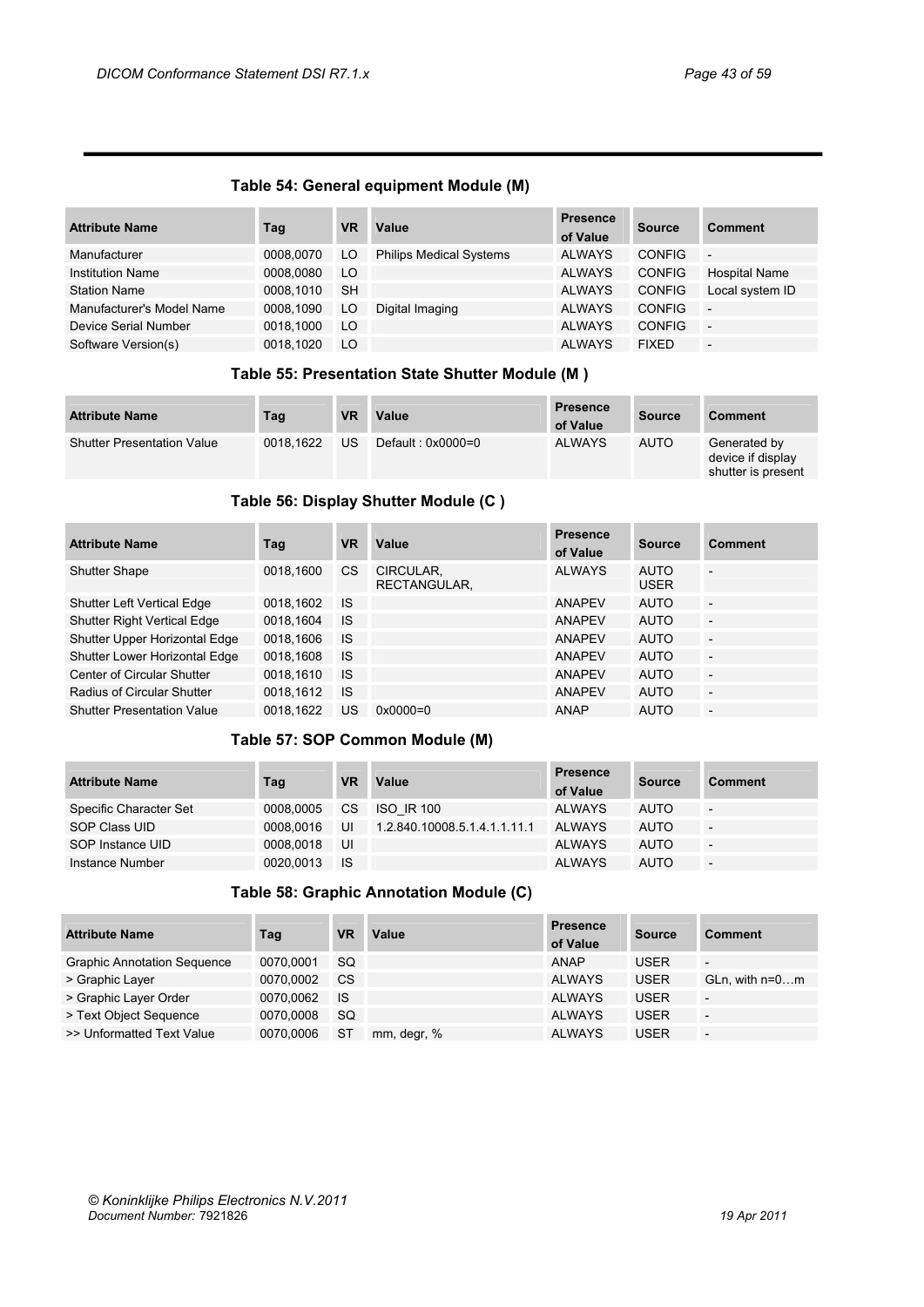| >> Bounding Box Annotation<br>Units              | 0070,0003 | CS.                    | <b>PIXEL</b>        | <b>ANAP</b>   | <b>USER</b> | Required if<br>Bounding Box Top<br>Left Hand<br>Corner<br>(0070,0010) or<br><b>Bounding Box</b><br>Bottom Right Hand<br>Corner<br>$(0070, 0011)$ is<br>present.                                                              |
|--------------------------------------------------|-----------|------------------------|---------------------|---------------|-------------|------------------------------------------------------------------------------------------------------------------------------------------------------------------------------------------------------------------------------|
| >> Anchor Point Annotation<br>Units              | 0070,0004 | CS.                    | <b>PIXEL</b>        | <b>ALWAYS</b> | <b>USER</b> | Required if Anchor<br>Point (0070,0014)<br>is present.                                                                                                                                                                       |
| >> Bounding Box TLHC                             | 0070,0010 | FL.                    |                     | <b>ANAP</b>   | <b>USER</b> | - Required if<br><b>Anchor Point</b><br>$(0070, 0014)$ is not<br>present. May be<br>present otherwise.<br>- Required if<br><b>Bounding Box</b><br><b>Bottom Right</b><br><b>Hand Corner</b><br>$(0070, 0011)$ is<br>present. |
| >> Bounding Box BRHC                             | 0070,0011 | FL.                    |                     | <b>ANAP</b>   | <b>USER</b> | - Required if<br><b>Anchor Point</b><br>(0070,0014) is not<br>present. May be<br>present otherwise.<br>- Required if<br>Bounding Box Top<br>Left Hand<br>Corner<br>(0070,0010) is<br>present.                                |
| >> Bounding Box Text<br>Horizontal Justification | 0070,0012 | <b>CS</b>              | LEFT, RIGTH, CENTER | <b>ALWAYS</b> | <b>USER</b> |                                                                                                                                                                                                                              |
| >> Anchor Point                                  | 0070,0014 | FL.                    |                     | <b>ALWAYS</b> | <b>USER</b> |                                                                                                                                                                                                                              |
| >> Anchor Point Visibility                       | 0070,0015 | CS                     | Y, N                | <b>ALWAYS</b> | <b>USER</b> |                                                                                                                                                                                                                              |
| > Graphic Object Sequence                        | 0070,0009 | SQ                     |                     | <b>ANAP</b>   | <b>USER</b> |                                                                                                                                                                                                                              |
| >> Graphic Annotation Units                      | 0070,0005 | <b>CS</b>              | <b>PIXEL</b>        | <b>ALWAYS</b> | <b>USER</b> |                                                                                                                                                                                                                              |
| >> Graphic Dimensions                            | 0070,0020 | US                     |                     | <b>ALWAYS</b> | <b>USER</b> | $\overline{\phantom{a}}$                                                                                                                                                                                                     |
| >> Number of Graphics Points                     | 0070,0021 | US                     |                     | <b>ALWAYS</b> | <b>USER</b> |                                                                                                                                                                                                                              |
| >> Graphic Data                                  | 0070,0022 | FL.                    |                     | <b>ALWAYS</b> | <b>USER</b> | $\overline{a}$                                                                                                                                                                                                               |
| >> Graphic Type                                  | 0070,0023 | $\mathbb{C}\mathbb{S}$ | <b>POLYLINE</b>     | <b>ALWAYS</b> | <b>USER</b> |                                                                                                                                                                                                                              |
| >> Graphic Filled                                | 0070,0024 | <b>CS</b>              |                     | <b>ANAP</b>   | <b>USER</b> | Present if the first<br>data point is the<br>same as the last<br>data point.                                                                                                                                                 |

## **Table 59: Graphic Annotation Module (C)**

| <b>Attribute Name</b>  | Tag       | <b>VR</b> | Value | <b>Presence</b><br>of Value | Source      | <b>Comment</b>           |
|------------------------|-----------|-----------|-------|-----------------------------|-------------|--------------------------|
| Graphic Layer Sequence | 0070.0060 | -SQ       |       | ALWAYS                      | <b>USER</b> | $\overline{\phantom{0}}$ |
| > Graphic Layer        | 0070.0002 | CS.       |       | <b>ALWAYS</b>               | <b>USER</b> | GLn. with $n=0m$         |
| > Graphic Layer Order  | 0070.0062 | - IS      |       | <b>ALWAYS</b>               | <b>USER</b> | $\overline{\phantom{a}}$ |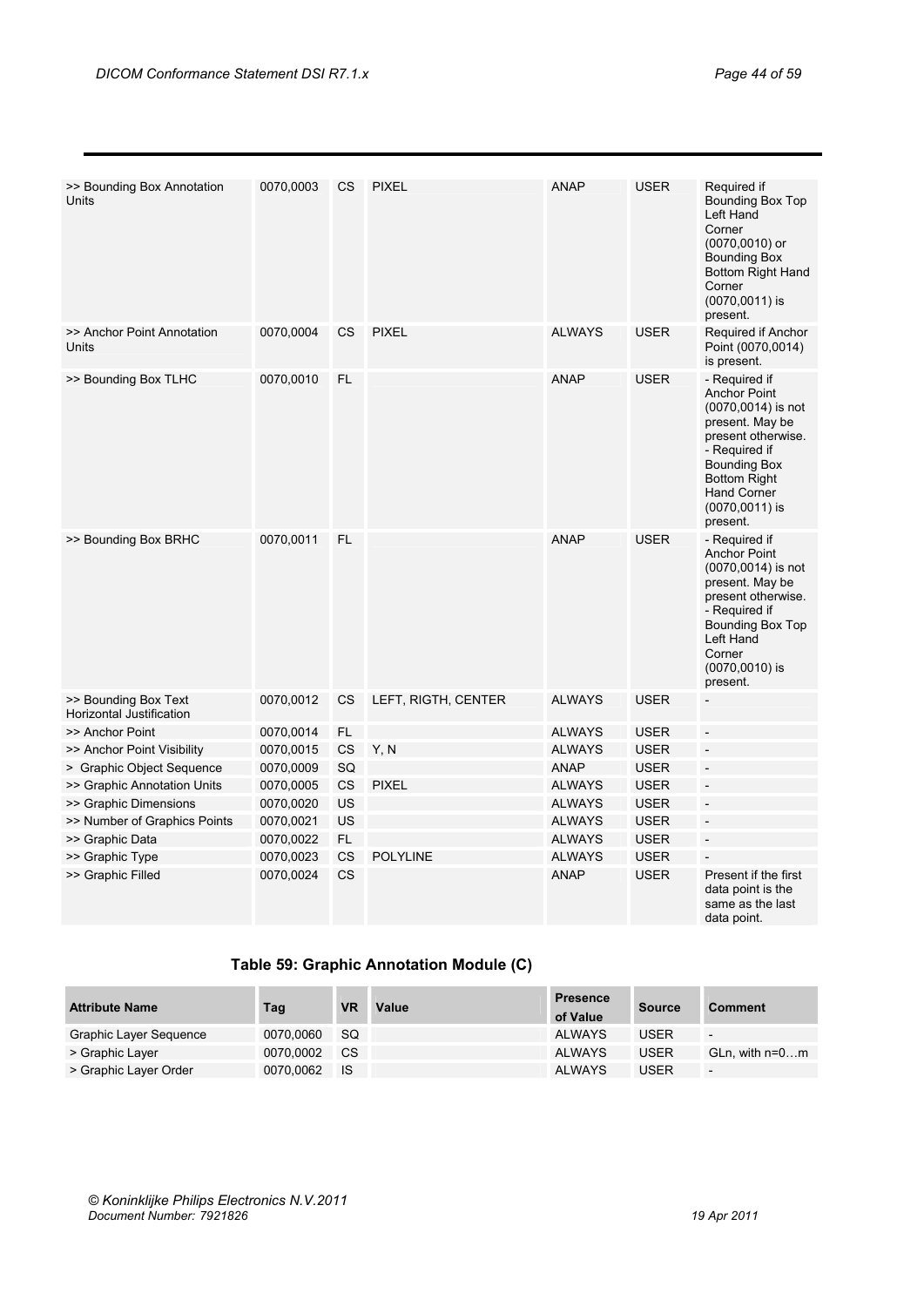## <span id="page-44-0"></span>**8.1.3.2. Specialized PMS X-Ray Image Storage SOP Class (Processed / NO AutoPush) .**

The following tables give a detailed overview of all supported attributes of the Specialized PMS X-Ray Storage SOP Class. Each Specialized PMS X-Ray image has his own Grayscale Softcopy Presentation State image.

The list of possible values are given. The situation that an attribute is present Conditionally / Optionally or that an attribute may contain a zero length value, is indicated to. Conditions and Defined / Enumerated Values of DICOM 3.0 are applicable but are not shown in the tables. Private attributes are not applied in the tables below.

#### **Table 60: Modules of the Created Specialized PMS X-Ray SOP Class by the DSI**

| <b>Information Entity</b> | <b>Module Name</b>              | <b>Reference</b> | <b>Presence of</b><br><b>Module</b> |
|---------------------------|---------------------------------|------------------|-------------------------------------|
| Patient                   | <b>Patient Module</b>           | Table 43         | <b>ALWAYS</b>                       |
| Study                     | <b>General Study Module</b>     | Table 44         | <b>ALWAYS</b>                       |
| Series                    | <b>General Series Module</b>    | Table 45         | <b>ALWAYS</b>                       |
| Equipment                 | <b>General Equipment Module</b> | Table 46         | <b>ALWAYS</b>                       |
| Image                     | General Image Module            | Table 47         | <b>ALWAYS</b>                       |
|                           | Image Pixel Module              | Table 48         | <b>ALWAYS</b>                       |
|                           | X-Ray Acquisition               | Table 50         | <b>ALWAYS</b>                       |
|                           | <b>VOI LUT Module</b>           | Table 51         | <b>ALWAYS</b>                       |
|                           | <b>SOP Common Module</b>        | Table 52         | <b>ALWAYS</b>                       |
|                           | <b>XRF POSITIONER Module</b>    | Table 53         | <b>ALWAYS</b>                       |
|                           | Display Shutter Module          | Table 54         | <b>ALWAYS</b>                       |

## **Table 61: Specialized PMS X-Ray Image Store - Patient Module (M)**

| <b>Attribute Name</b> | Tag       | <b>VR</b> | Value | <b>Presence</b><br>of Value | <b>Source</b>        | Comment                                                                      |
|-----------------------|-----------|-----------|-------|-----------------------------|----------------------|------------------------------------------------------------------------------|
| Patient's Name        | 0010.0010 | <b>PN</b> |       | <b>ALWAYS</b>               | <b>AUTO</b><br>/USER | Received From<br>RIS or Entered by<br>Operator.                              |
| Patient ID            | 0010.0020 | LO        |       | <b>VNAP</b>                 | <b>AUTO</b><br>/USER | Received From<br>RIS or Entered by<br>Operator.                              |
| Patient's Birth Date  | 0010,0030 | DA        |       | <b>VNAP</b>                 | <b>AUTO</b><br>/USER | <b>Received From</b><br>RIS or Entered by<br>Operator.                       |
| Patient's Sex         | 0010.0040 | <b>CS</b> | F.M.O | <b>ALWAYS</b>               | <b>AUTO</b><br>/USER | Received From<br>RIS or Entered by<br>Operator. If not<br>present default O. |

#### **Table 62: Specialized PMS X-Ray Image Store - General Study Module (M)**

| <b>Attribute Name</b>   | Tag       | <b>VR</b> | Value | <b>Presence</b><br>of Value | <b>Source</b> | <b>Comment</b>                  |
|-------------------------|-----------|-----------|-------|-----------------------------|---------------|---------------------------------|
| <b>Study Date</b>       | 0008,0020 | DA        |       | <b>ALWAYS</b>               | <b>AUTO</b>   | $\overline{\phantom{0}}$        |
| Study Time              | 0008,0030 | <b>TM</b> |       | <b>ALWAYS</b>               | <b>AUTO</b>   | $\overline{\phantom{0}}$        |
| <b>Accession Number</b> | 0008,0050 | <b>SH</b> |       | <b>ALWAYS</b>               | <b>AUTO</b>   | From RIS or<br>empty if unknown |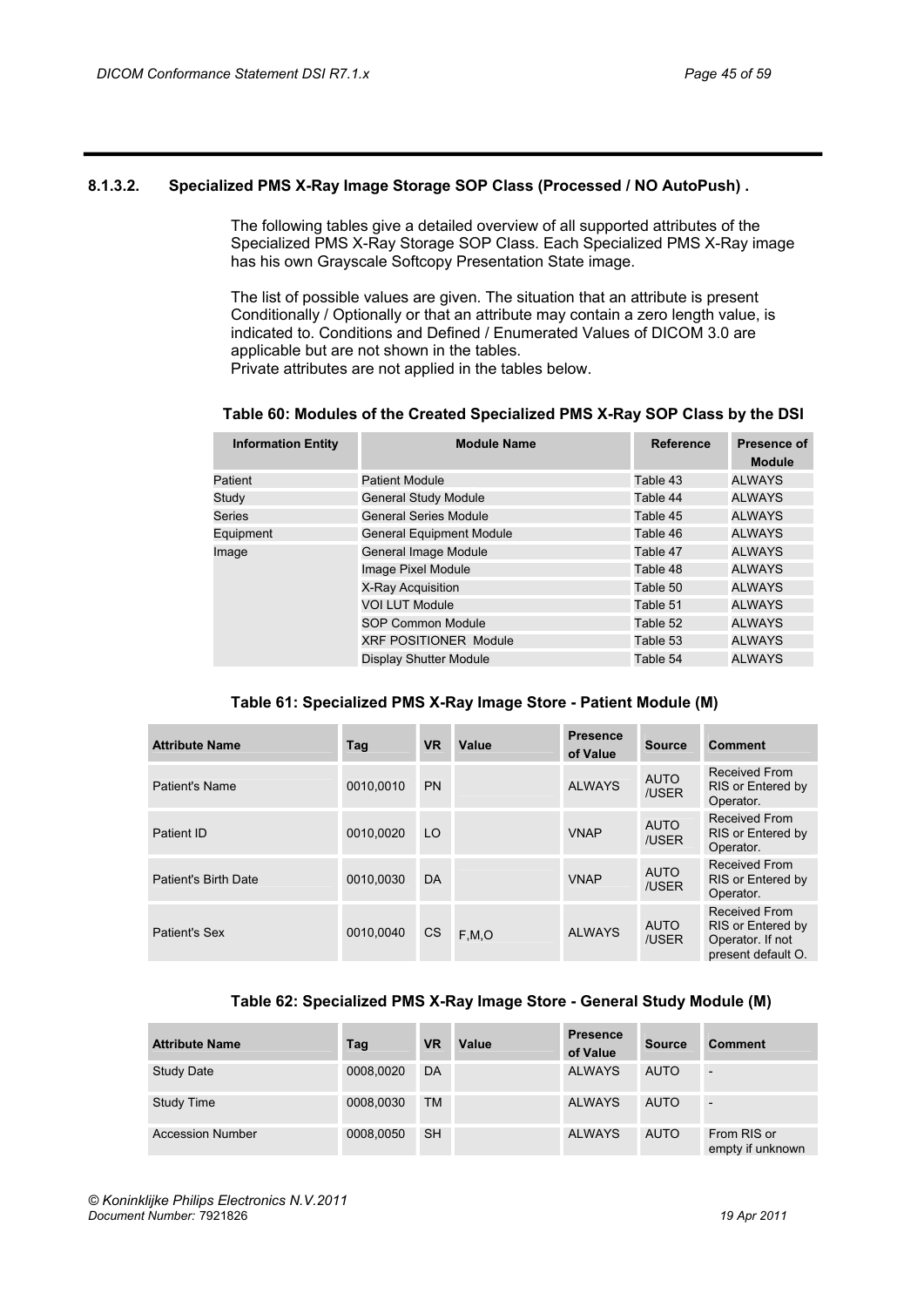| Referring Physician's Name | 0008.0090 | <b>PN</b> | <b>ALWAYS</b> | <b>AUTO</b> | From RIS or<br>Empty if unknown |
|----------------------------|-----------|-----------|---------------|-------------|---------------------------------|
| <b>Study Description</b>   | 0008,1030 | LO        | <b>ALWAYS</b> | <b>AUTO</b> | From RIS or<br>Empty if unknown |
| Study Instance UID         | 0020,000D | UI        | <b>ALWAYS</b> | <b>AUTO</b> |                                 |
| Study ID                   | 0020.0010 | <b>SH</b> | <b>EMPTY</b>  | <b>AUTO</b> | <b>Always EMPTY</b>             |

## **Table 63: Specialized PMS X-Ray Image Store - General Series Module (M)**

| <b>Attribute Name</b>                   | Tag       | <b>VR</b> | Value     | <b>Presence</b><br>of Value | <b>Source</b>        | <b>Comment</b>                                                                                         |
|-----------------------------------------|-----------|-----------|-----------|-----------------------------|----------------------|--------------------------------------------------------------------------------------------------------|
| Series Date                             | 0008,0021 | DA        |           | <b>ALWAYS</b>               | <b>AUTO</b>          | <b>System Date</b>                                                                                     |
| Series Time                             | 0008,0031 | <b>TM</b> |           | <b>ALWAYS</b>               | <b>AUTO</b>          | <b>System Time</b>                                                                                     |
| Modality                                | 0008,0060 | <b>CS</b> | <b>RF</b> | <b>ALWAYS</b>               | <b>AUTO</b>          |                                                                                                        |
| Performing Physician's Name             | 0008,1050 | PN        |           | <b>ALWAYS</b>               | AUTO/<br><b>USER</b> | Received from<br>RIS, entered by<br>user or is empty if<br>unknown. Only<br>first 3 chars<br>exported. |
| <b>Protocol Name</b>                    | 0018,1030 | LO        |           | <b>ALWAYS</b>               | <b>AUTO</b>          | <b>Examination Type</b><br>(for $DI/VF$ ).<br>Only first 6 chars.<br>Zero length if not<br>known       |
| Series Instance UID                     | 0020,000E | UI        |           | <b>ALWAYS</b>               | <b>AUTO</b>          |                                                                                                        |
| Series Number                           | 0020,0011 | <b>IS</b> |           | <b>ALWAYS</b>               | <b>AUTO</b>          |                                                                                                        |
| Laterality                              | 0020,0060 | <b>CS</b> |           | EMPTY.                      | <b>AUTO</b>          | Always EMPTY.                                                                                          |
| Performed Procedure Step Start<br>Date  | 0040,0244 | DA        |           | <b>ALWAYS</b>               | <b>AUTO</b>          | System Date                                                                                            |
| Performed Procedure Step Start<br>Time  | 0040,0245 | <b>TM</b> |           | EMPTY.                      | <b>AUTO</b>          | <b>Always EMPTY</b>                                                                                    |
| Performed Procedure Step<br>Description | 0040,0254 | LO        |           | EMPTY.                      | <b>AUTO</b>          | <b>Always EMPTY</b>                                                                                    |

## **Table 64: Specialized PMS X-Ray Image Store - General Equipment Module (M)**

| <b>Attribute Name</b>     | Tag       | <b>VR</b> | Value                             | <b>Presence</b><br>of Value | <b>Source</b> | <b>Comment</b>           |
|---------------------------|-----------|-----------|-----------------------------------|-----------------------------|---------------|--------------------------|
| Manufacturer              | 0008.0070 | LO        | <b>Philips Medical</b><br>Systems | <b>ALWAYS</b>               | <b>AUTO</b>   | $\overline{\phantom{a}}$ |
| <b>Institution Name</b>   | 0008.0080 | LO        |                                   | <b>ALWAYS</b>               | <b>AUTO</b>   | <b>Hospital Name</b>     |
| <b>Station Name</b>       | 0008.1010 | <b>SH</b> |                                   | <b>ALWAYS</b>               | <b>AUTO</b>   | Local system ID          |
| Manufacturer's Model Name | 0008.1090 | LO        | Digital Imaging                   | <b>ALWAYS</b>               | <b>AUTO</b>   | r.                       |
| Device Serial Number      | 0018.1000 | LO        |                                   | <b>ALWAYS</b>               | <b>AUTO</b>   | $\overline{\phantom{0}}$ |
| Software Version(s)       | 0018.1020 | LO        |                                   | <b>ALWAYS</b>               | <b>FIXED</b>  | $\overline{\phantom{a}}$ |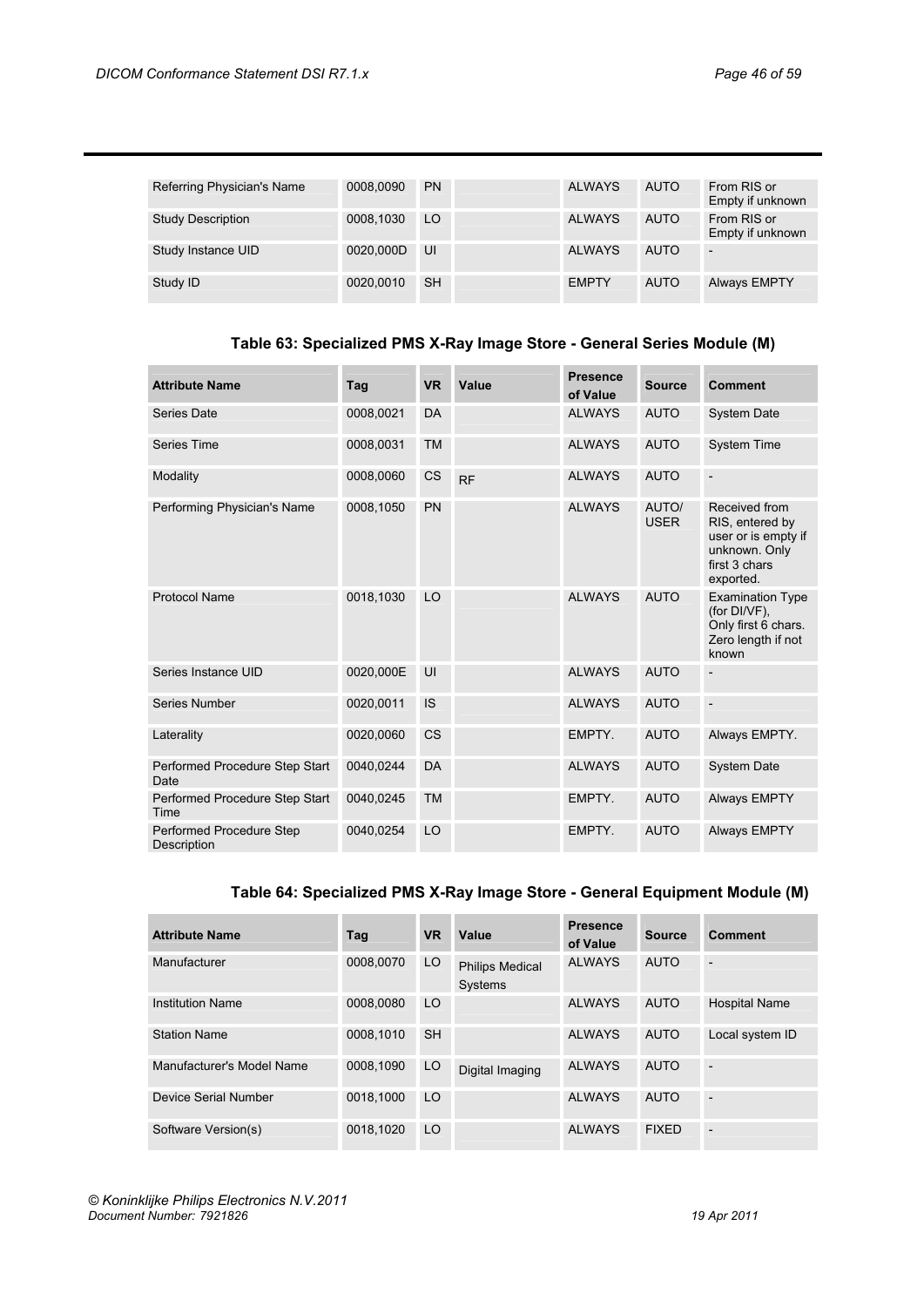| <b>Attribute Name</b>              | Tag       | <b>VR</b> | Value                           | <b>Presence</b><br>of Value | <b>Source</b>        | Comment                                           |
|------------------------------------|-----------|-----------|---------------------------------|-----------------------------|----------------------|---------------------------------------------------|
| <b>Shutter Shape</b>               | 0018,1600 | CS        | CIRCULAR.<br><b>RECTANGULAR</b> | <b>ALWAYS</b>               | <b>AUTO</b><br>/USER |                                                   |
| <b>Shutter Left Vertical Edge</b>  | 0018.1602 | <b>IS</b> |                                 | <b>ANAPC</b>                | <b>AUTO</b>          | Required if Shutter Shape<br>is RECTANGULAR.      |
| <b>Shutter Right Vertical Edge</b> | 0018.1604 | <b>IS</b> |                                 | <b>ANAPC</b>                | <b>AUTO</b>          | Required if Shutter Shape<br>is RECTANGULAR.      |
| Shutter Upper Horizontal Edge      | 0018.1606 | <b>IS</b> |                                 | <b>ANAPC</b>                | <b>AUTO</b>          | Required if Shutter Shape<br>is RECTANGULAR.      |
| Shutter Lower Horizontal Edge      | 0018.1608 | <b>IS</b> |                                 | <b>ANAPC</b>                | <b>AUTO</b>          | Required if Shutter Shape<br>is RECTANGULAR.      |
| Center of Circular Shutter         | 0018.1610 | <b>IS</b> |                                 | <b>ANAPC</b>                | <b>AUTO</b>          | Required if Shutter Shape<br>is CIRCULAR.         |
| Radius of Circular Shutter         | 0018.1612 | <b>IS</b> |                                 | <b>ANAPC</b>                | <b>AUTO</b>          | Required if Shutter Shape<br>is CIRCULAR, 256/256 |
| <b>Shutter Presentation Value</b>  | 0018,1622 | US.       | Default $0x0000=0$              | <b>ANAPC</b>                | <b>AUTO</b>          |                                                   |

## **Table 65: Specialized PMS X-Ray Image Store - Display Shutter Module (M)**

## **Table 66: Specialized PMS X-Ray Image Store – General Image Module (M)**

| <b>Attribute Name</b>      | Tag       | <b>VR</b> | Value | <b>Presence</b><br>of Value | <b>Source</b> | <b>Comment</b>                                                                                                                                                                                                        |
|----------------------------|-----------|-----------|-------|-----------------------------|---------------|-----------------------------------------------------------------------------------------------------------------------------------------------------------------------------------------------------------------------|
| <b>Acquisition Date</b>    | 0008,0022 | DA        |       | <b>ALWAYS</b>               | <b>AUTO</b>   |                                                                                                                                                                                                                       |
| <b>Content Date</b>        | 0008,0023 | <b>DA</b> |       | <b>ALWAYS</b>               | <b>AUTO</b>   |                                                                                                                                                                                                                       |
| <b>Acquisition Time</b>    | 0008,0032 | <b>TM</b> |       | <b>ALWAYS</b>               | <b>AUTO</b>   |                                                                                                                                                                                                                       |
| <b>Content Time</b>        | 0008,0033 | <b>TM</b> |       | <b>ALWAYS</b>               | <b>AUTO</b>   | $\overline{\phantom{a}}$                                                                                                                                                                                              |
| <b>Acquisition Number</b>  | 0020,0012 | <b>IS</b> |       | <b>ALWAYS</b>               | <b>AUTO</b>   | Applied Value(s): 1-m                                                                                                                                                                                                 |
| Instance Number            | 0020,0013 | <b>IS</b> |       | <b>ALWAYS</b>               | <b>AUTO</b>   | Applied Value(s): 1-n                                                                                                                                                                                                 |
| <b>Patient Orientation</b> | 0020,0020 | <b>CS</b> |       | <b>ALWAYS</b>               | <b>AUTO</b>   | Always EMPTY.                                                                                                                                                                                                         |
| Image Comments             | 0020,4000 | <b>LT</b> |       | <b>ANAP</b>                 | <b>USER</b>   | Contains also the DI image<br>annotations on normal (i.e.<br>non zoomed) images in the<br>format $-(x,y)$ text $-$ . This<br>attribute is not present if not<br>entered by user and if no<br>annotations are present. |

## **Table 67: Specialized PMS X-Ray Image Store - Image Pixel Module (M)**

| <b>Attribute Name</b> | Tag       | <b>VR</b> | Value    | <b>Presence</b><br>of Value | <b>Source</b> | Comment |
|-----------------------|-----------|-----------|----------|-----------------------------|---------------|---------|
| <b>Rows</b>           | 0028,0010 | <b>US</b> | 512.1024 | <b>ALWAYS</b>               | <b>AUTO</b>   |         |
| Columns               | 0028,0011 | <b>US</b> | 512.1024 | <b>ALWAYS</b>               | <b>AUTO</b>   | -       |
| Pixel Data            | 7FE0,0010 | <b>OW</b> |          | <b>ALWAYS</b>               | <b>AUTO</b>   | -       |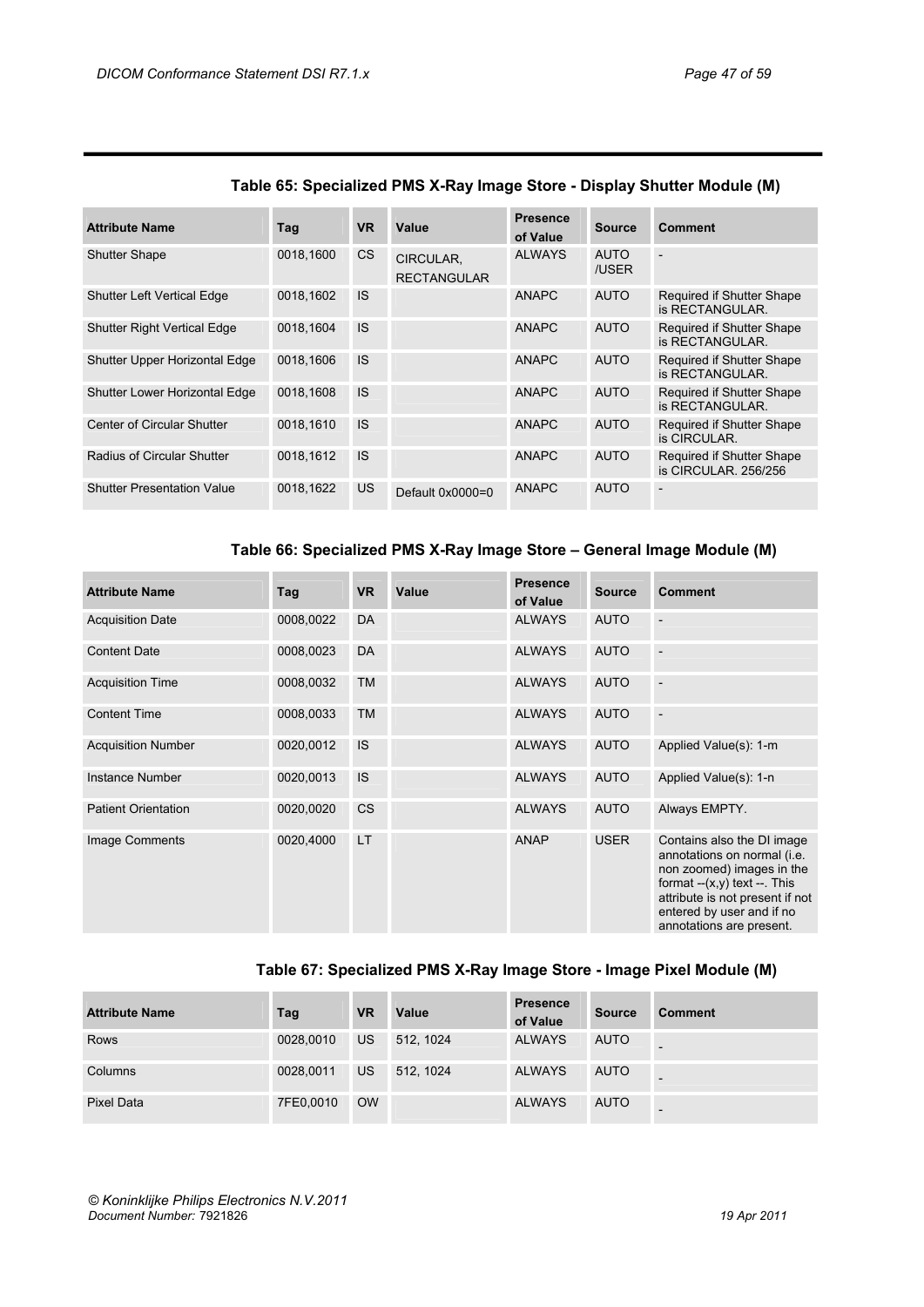| <b>Attribute Name</b>        | Tag       | <b>VR</b> | Value                                 | <b>Presence</b><br>of Value | <b>Source</b> | <b>Comment</b> |
|------------------------------|-----------|-----------|---------------------------------------|-----------------------------|---------------|----------------|
| Image Type                   | 0008,0008 | US.       | ORIGINAL,<br>PRIMARY.<br>SINGLE PLANE | <b>ALWAYS</b>               | <b>FIXED</b>  | $\overline{a}$ |
| Samples per Pixel            | 0028,0002 | CS        | $0x0001 = 1$                          | <b>ALWAYS</b>               | <b>FIXED</b>  | $\overline{a}$ |
| Photometric Interpretation   | 0028,0004 | US.       | MONOCHROME2                           | <b>ALWAYS</b>               | <b>FIXED</b>  | $\overline{a}$ |
| <b>Bits Allocated</b>        | 0028,0100 | US.       | 8                                     | <b>ALWAYS</b>               | <b>FIXED</b>  | $\overline{a}$ |
| <b>Bits Stored</b>           | 0028,0101 | US.       | 8                                     | <b>ALWAYS</b>               | <b>FIXED</b>  | $\overline{a}$ |
| <b>High Bit</b>              | 0028.0102 | US.       | $\overline{7}$                        | <b>ALWAYS</b>               | <b>FIXED</b>  | $\overline{a}$ |
| <b>Pixel Representation</b>  | 0028.0103 | US.       | $0 \times 0000 = 0$                   | <b>ALWAYS</b>               | <b>FIXED</b>  | $\overline{a}$ |
| Pixel Intensity Relationship | 0028.1040 | US.       | <b>DISP</b>                           | <b>ALWAYS</b>               | <b>FIXED</b>  | $\overline{a}$ |

## **Table 68: Specialized PMS X-Ray Image Store - X-Ray Image Module (M)**

## **Table 69: Specialized PMS X-Ray Image Store - XRF Positioner Module (M)**

| <b>Attribute Name</b>       | Tag       | <b>VR</b> | Value | <b>Presence</b><br>of Value | <b>Source</b> | <b>Comment</b>        |
|-----------------------------|-----------|-----------|-------|-----------------------------|---------------|-----------------------|
| Distance Source to Detector | 0018.1110 | <b>DS</b> |       | <b>ALWAYS</b>               | <b>AUTO</b>   | Zero length if unknow |

## **Table 70: Specialized PMS X-Ray Image Store - X-Ray Acquisition Module (M)**

| <b>Attribute Name</b>    | Tag       | <b>VR</b> | Value                       | <b>Presence</b><br>of Value | <b>Source</b> | Comment                                                                                                                                                                                                                                                      |
|--------------------------|-----------|-----------|-----------------------------|-----------------------------|---------------|--------------------------------------------------------------------------------------------------------------------------------------------------------------------------------------------------------------------------------------------------------------|
| <b>KVP</b>               | 0018.0060 | <b>DS</b> |                             | <b>EMPTY</b>                | <b>AUTO</b>   | Always EMPTY.                                                                                                                                                                                                                                                |
| <b>Exposure Time</b>     | 0018,1150 | <b>IS</b> |                             | <b>EMPTY</b>                | <b>AUTO</b>   | Always EMPTY.                                                                                                                                                                                                                                                |
| X-Ray Tube Current       | 0018,1151 | <b>IS</b> |                             | <b>EMPTY</b>                | <b>AUTO</b>   | Always EMPTY.                                                                                                                                                                                                                                                |
| <b>Radiation Setting</b> | 0018,1155 | CS        | Applied Value(s):<br>GR, SC | <b>ALWAYS</b>               | <b>AUTO</b>   | $SC = low$ dose exposure<br>generally corresponding to<br>fluoroscopic settings (e.g.<br>preparation for diagnostic<br>quality image acquisition);<br>$GR = high dose for$<br>diagnostic quality image<br>acquisition (also called<br>digital spot or cine); |

## **Table 71: Specialized PMS X-Ray Image Store - SOP Common Module (M)**

| <b>Attribute Name</b>  | Tag       | <b>VR</b>     | Value                     | <b>Presence</b><br>of Value | <b>Source</b> | <b>Comment</b> |
|------------------------|-----------|---------------|---------------------------|-----------------------------|---------------|----------------|
| Specific Character Set | 0008.0005 | <sub>CS</sub> | <b>ISO IR 100</b>         | <b>ALWAYS</b>               | <b>AUTO</b>   |                |
| SOP Class UID          | 0008,0016 | UI            | 1.3.46.670589.2.3.<br>1.1 | <b>ALWAYS</b>               | <b>AUTO</b>   |                |
| SOP Instance UID       | 0008,0018 | UI            |                           | <b>ALWAYS</b>               | <b>AUTO</b>   |                |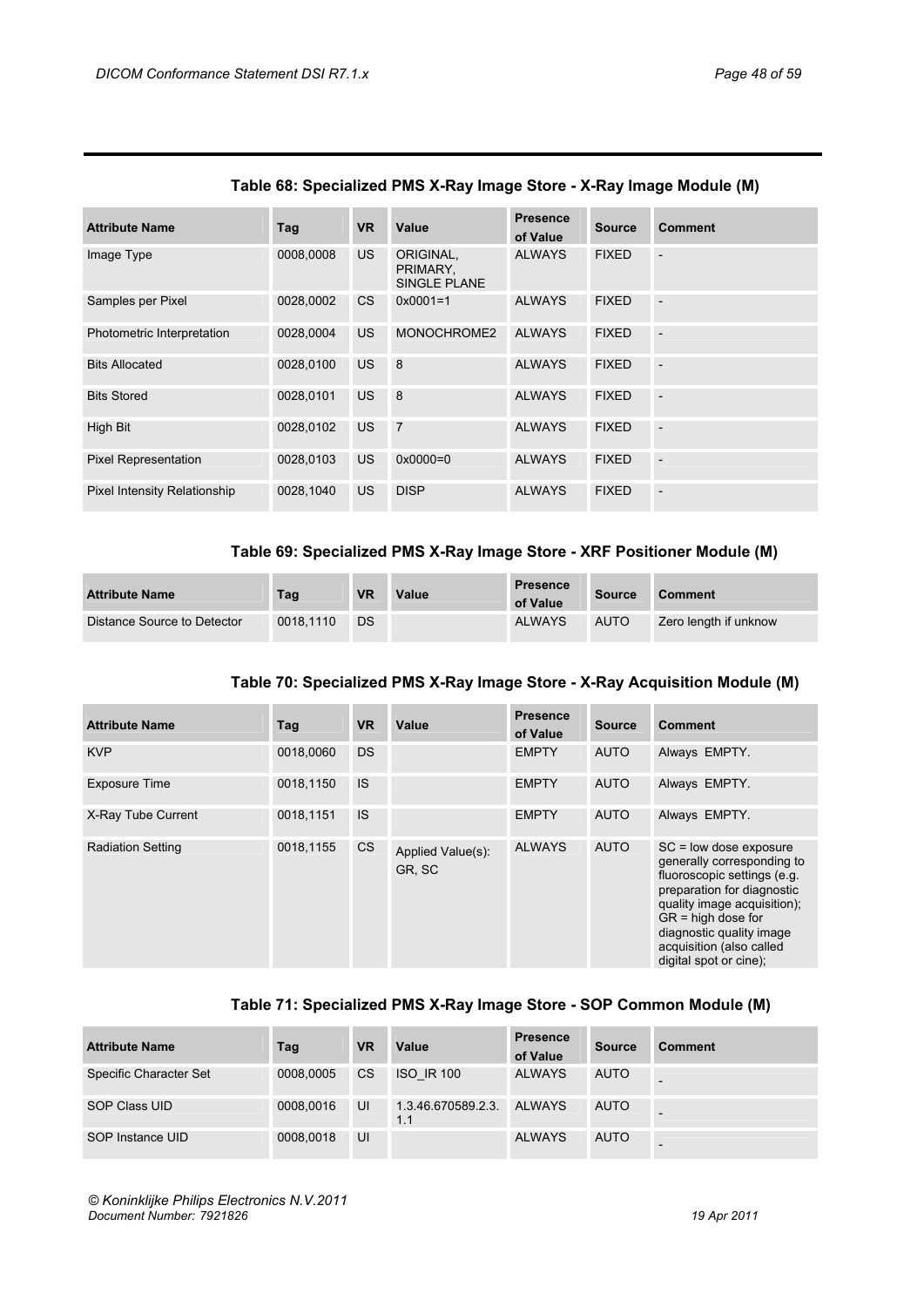| Instance Number | 0020,0013 IS |  | <b>ALWAYS</b> | <b>AUTO</b> | $\overline{\phantom{0}}$ |
|-----------------|--------------|--|---------------|-------------|--------------------------|
|                 |              |  |               |             |                          |

## **Table 72: Specialized PMS X-Ray Image Store - VOI LUT Module (M)**

| <b>Attribute Name</b> | Tag       | <b>VR</b> | Value | <b>Presence</b><br>of Value | <b>Source</b> | <b>Comment</b>                                                                                      |
|-----------------------|-----------|-----------|-------|-----------------------------|---------------|-----------------------------------------------------------------------------------------------------|
| <b>Window Center</b>  | 0028,1050 | <b>DS</b> |       | <b>ALWAYS</b>               | <b>AUTO</b>   | This attribute is related to<br>the DI Contrast /<br>Brightness.                                    |
| <b>Window Width</b>   | 0028,1051 | <b>DS</b> |       | <b>ALWAYS</b>               | <b>AUTO</b>   | This Attribute is related to<br>the DI Contrast /<br>Brightness. Required if<br>(0028,1050) is sent |

## <span id="page-48-0"></span>**8.1.4. Created RAW Image Storage SOP Class (UnProcessed / AutoPush)**

The following tables give a detailed overview of all supported attributes of the create Grayscale Softcopy Presentation State Storage SOP Class and the Specialized PMS X-Ray images SOP class for the AutoPush (UnProcessed) Mode. Each series of Specialized PMS X-Ray images has only one Grayscale Softcopy Presentation State image.

## <span id="page-48-1"></span>**8.1.4.1. Created Softcopy Presentation SOP class (UnProcessed / AutoPush)**

The following tables give a detailed overview of all supported attributes of the Grayscale Softcopy Presentation State image.

The list of possible values are given. The situation that an attribute is present Conditionally / Optionally or that an attribute may contain a zero length value, is indicated to. Conditions and Defined / Enumerated Values of DICOM 3.0 are applicable but are not shown in the tables.

Private attributes are not applied in the tables below.

| <b>Information Entity</b> | <b>Module</b>                            | <b>Presence Of</b><br><b>Module</b> |
|---------------------------|------------------------------------------|-------------------------------------|
| Curve                     | Displayed Area Module                    | <b>ALWAYS</b>                       |
|                           | <b>Presentation Series Module</b>        | <b>ALWAYS</b>                       |
| <b>Presentation State</b> | Presentation State Identification Module | <b>ALWAYS</b>                       |
|                           | Presentation State Relationship Module   | <b>ALWAYS</b>                       |
|                           | <b>Softcopy Presentation LUT Module</b>  | <b>ALWAYS</b>                       |
|                           | Softcopy VOI LUT Module                  | CONDITIONAL                         |
| Patient                   | <b>Patient Module</b>                    | <b>ALWAYS</b>                       |
| Study                     | <b>General Study Module</b>              | <b>ALWAYS</b>                       |
| Series                    | <b>General Series Module</b>             | <b>ALWAYS</b>                       |
| Equipment                 | <b>General Equipment Module</b>          | <b>ALWAYS</b>                       |
| Image                     | <b>Display Shutter Module</b>            | <b>CONDITIONAL</b>                  |
|                           | Presentation State Shutter Module        | <b>ALWAYS</b>                       |
|                           | SOP Common Module                        | <b>ALWAYS</b>                       |

#### **Table 73: IOD of Created Softcopy Presentation State Storage SOP Class Instances**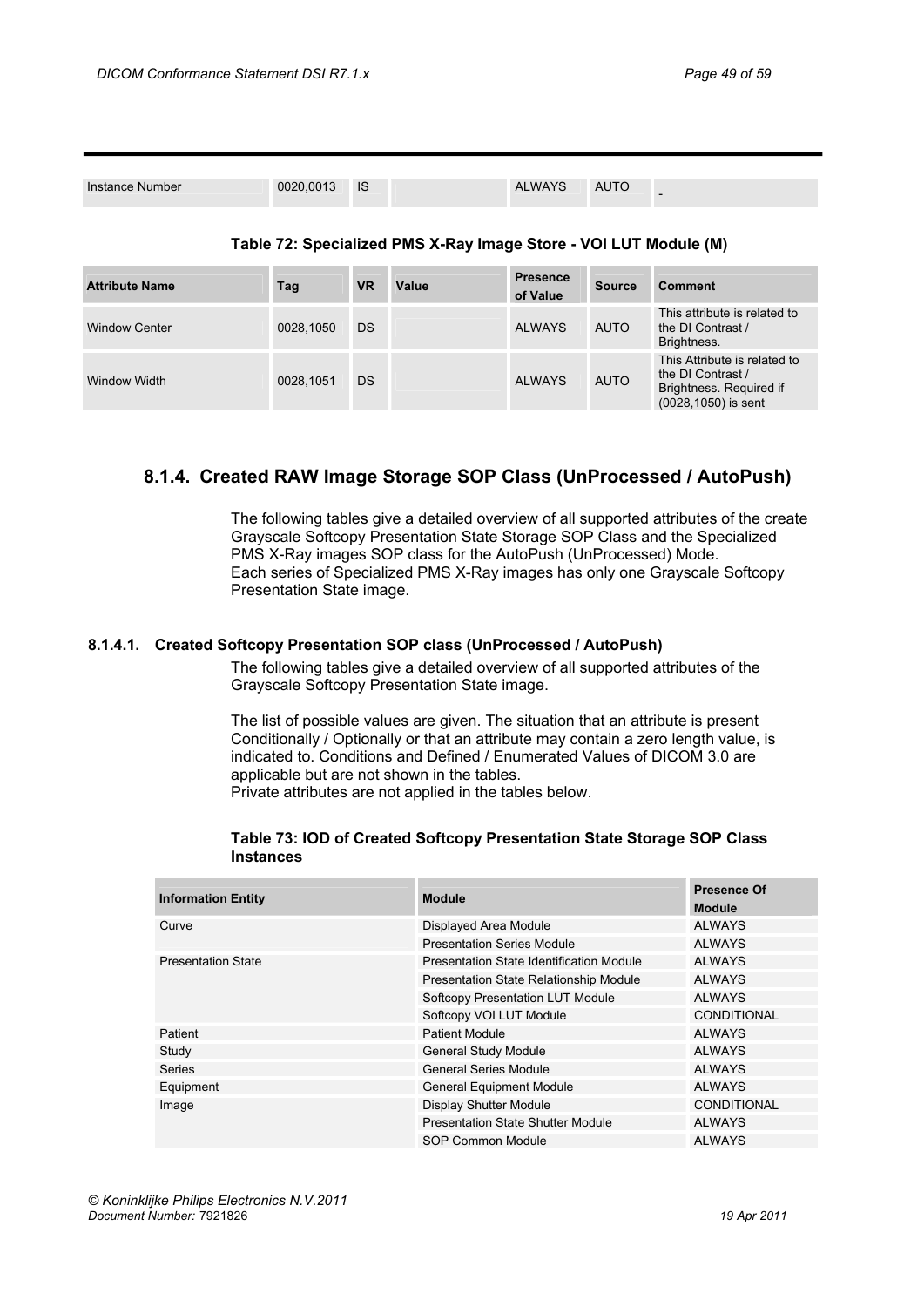## **Table 74: Displayed Area Module (M)**

| <b>Attribute Name</b>                       | Tag       | <b>VR</b> | Value                 | Presence of<br>Value | <b>Source</b> | Comment                  |
|---------------------------------------------|-----------|-----------|-----------------------|----------------------|---------------|--------------------------|
| Displayed Area Selection<br>Sequence        | 0070.005A | <b>SQ</b> |                       | <b>ALWAYS</b>        | <b>AUTO</b>   | $\overline{\phantom{a}}$ |
| >Displayed Area Top Left Hand<br>Corner     | 0070.0052 | -SL       | 1.1                   | <b>ALWAYS</b>        | <b>AUTO</b>   | $\overline{\phantom{a}}$ |
| >Displayed Area Bottom Right<br>Hand Corner | 0070.0053 | <b>SL</b> | 512.512<br>1024, 1024 | <b>ALWAYS</b>        | <b>AUTO</b>   | $\overline{\phantom{0}}$ |
| >Presentation Size Mode                     | 0070.0100 | <b>CS</b> | <b>SCALE TO FIT</b>   | <b>ALWAYS</b>        | <b>AUTO</b>   | $\overline{\phantom{0}}$ |
| >Presentation Pixel Aspect Ratio            | 0070.0102 | IS        | 1.1                   | <b>ANAPEV</b>        | <b>AUTO</b>   | $\overline{\phantom{0}}$ |

## **Table 75: Presentation Series Module (M)**

| <b>Attribute Name</b> | Tag       | <b>VR</b> | <b>Value</b> | <b>Presence</b><br>of Value | <b>Source</b> | <b>Comment</b>           |
|-----------------------|-----------|-----------|--------------|-----------------------------|---------------|--------------------------|
| Modality              | 0008.0060 | <b>CS</b> | <b>PR</b>    | <b>ALWAYS</b>               | AUTO          | $\overline{\phantom{a}}$ |

#### **Table 76: Presentation State Identification Module (M)**

| <b>Attribute Name</b>             | Tag       | <b>VR</b> | Value       | <b>Presence</b><br>of Value | <b>Source</b> | Comment                  |
|-----------------------------------|-----------|-----------|-------------|-----------------------------|---------------|--------------------------|
| Instance Number                   | 0020,0013 | <b>IS</b> |             | <b>ALWAYS</b>               | <b>AUTO</b>   | $\overline{\phantom{a}}$ |
| <b>Content Label</b>              | 0070.0080 | <b>CS</b> | AS ACQUIRED | <b>ALWAYS</b>               | <b>AUTO</b>   | $\overline{\phantom{a}}$ |
| <b>Content Description</b>        | 0070.0081 | LO        |             | <b>ALWAYS</b>               | <b>USER</b>   | $\overline{\phantom{a}}$ |
| <b>Presentation Creation Date</b> | 0070.0082 | DA        |             | <b>ALWAYS</b>               | <b>AUTO</b>   | $\overline{\phantom{a}}$ |
| <b>Presentation Creation Time</b> | 0070.0083 | TM        |             | <b>ALWAYS</b>               | <b>AUTO</b>   | $\overline{\phantom{a}}$ |
| <b>Content Creator's Name</b>     | 0070.0084 | <b>PN</b> |             | <b>ALWAYS</b>               | <b>AUTO</b>   | Zero length              |

#### **Table 77: Presentation State Relationship Module (M)**

| <b>Attribute Name</b>                | Tag       | <b>VR</b> | Value                 | <b>Presence</b><br>of Value | <b>Source</b> | <b>Comment</b>           |
|--------------------------------------|-----------|-----------|-----------------------|-----------------------------|---------------|--------------------------|
| <b>Referenced Series</b><br>Sequence | 0008.1115 | SQ        |                       | <b>ALWAYS</b>               | <b>AUTO</b>   | $\sim$                   |
| > Referenced Image Sequence          | 0008.1140 | - SQ      |                       | <b>ALWAYS</b>               | AUTO          | $\overline{\phantom{a}}$ |
| >> Referenced SOP Class UID          | 0008.1150 | UI        | 1.3.46.670589.2.3.1.1 | <b>ALWAYS</b>               | <b>AUTO</b>   | $\overline{\phantom{a}}$ |
| >> Referenced SOP Instance UID       | 0008.1155 | UI        |                       | <b>ALWAYS</b>               | <b>AUTO</b>   | $\overline{\phantom{a}}$ |
| >Series Instance UID                 | 0020.000E | UI        |                       | <b>ALWAYS</b>               | <b>AUTO</b>   | $\overline{\phantom{a}}$ |

#### **Table 78: Presentation State Shutter Module (M)**

| <b>Attribute Name</b>             | Tag       | <b>VR</b> | Value      | <b>Presence</b><br>of Value | <b>Source</b> | <b>Comment</b>                                          |
|-----------------------------------|-----------|-----------|------------|-----------------------------|---------------|---------------------------------------------------------|
| <b>Shutter Presentation Value</b> | 0018.1622 | US        | $0x0000=0$ | <b>ANAP</b>                 | <b>AUTO</b>   | Required if the<br>Display Shutter<br>Module is present |

## **Table 79: Softcopy Presentation LUT Module (M)**

| <b>Attribute Name</b>            | Tag       | <b>VR</b> | Value | <b>Presence</b><br>of Value | <b>Source</b> | <b>Comment</b>           |
|----------------------------------|-----------|-----------|-------|-----------------------------|---------------|--------------------------|
| <b>Presentation LUT Sequence</b> | 2050.0010 | -SQ       |       | <b>ALWAYS</b>               | <b>AUTO</b>   | $\overline{\phantom{a}}$ |
| >LUT Descriptor                  | 0028.3002 | US.       |       | <b>ALWAYS</b>               | <b>AUTO</b>   | $\overline{\phantom{a}}$ |
| >LUT Data                        | 0028.3006 | US        |       | <b>ALWAYS</b>               | <b>AUTO</b>   | $\overline{\phantom{a}}$ |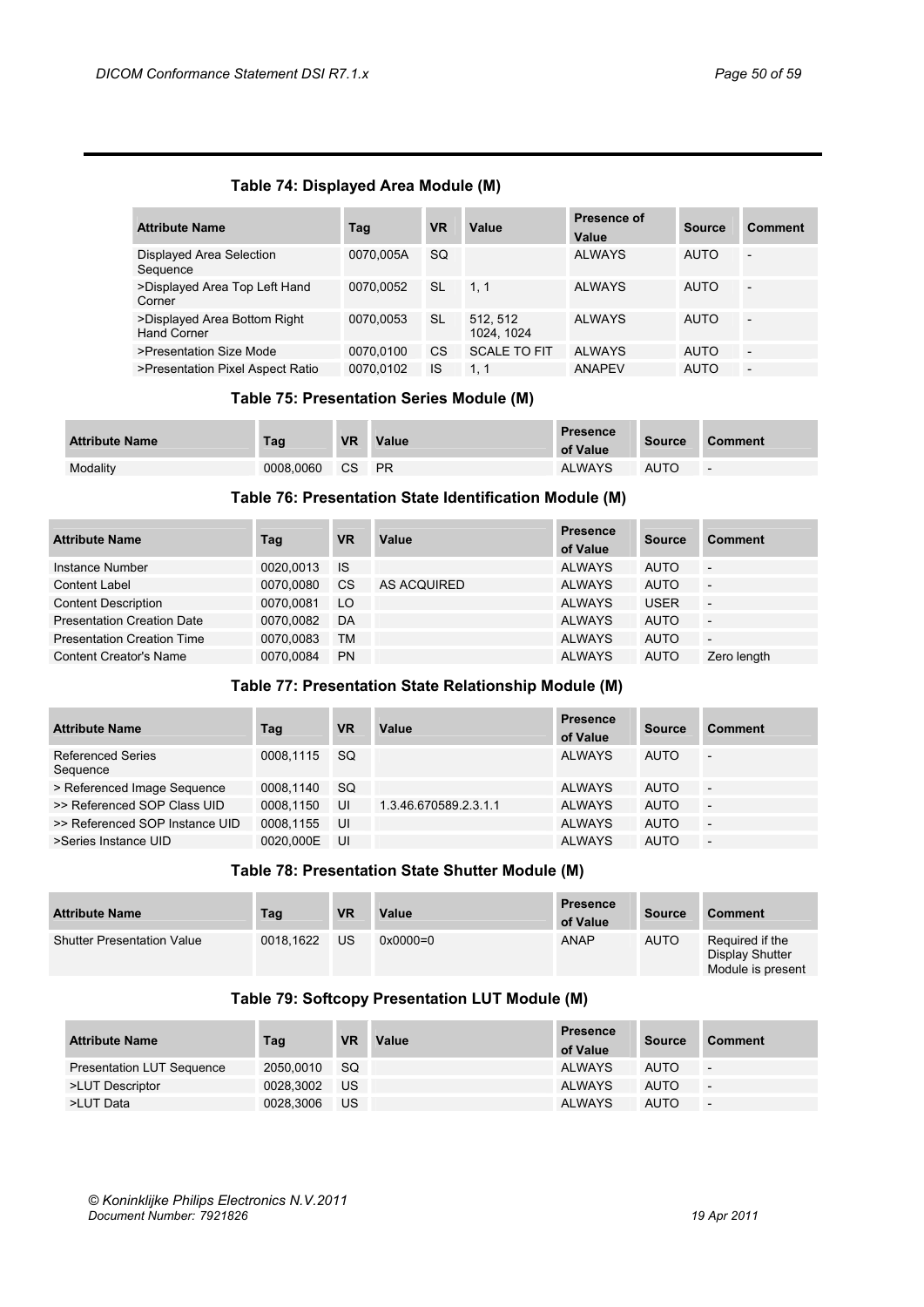## **Table 80: Softcopy VOI LUT Module (C )**

| <b>Attribute Name</b>                    | Tag       | <b>VR</b> | Value                 | <b>Presence</b><br>of Value | <b>Source</b> | <b>Comment</b>           |
|------------------------------------------|-----------|-----------|-----------------------|-----------------------------|---------------|--------------------------|
| Softcopy VOI LUT Sequence                | 0028,3110 | <b>SQ</b> |                       | <b>ALWAYS</b>               | <b>AUTO</b>   | $\overline{\phantom{a}}$ |
| > Referenced Image Sequence              | 0008,1140 | <b>SQ</b> |                       | <b>ALWAYS</b>               | <b>AUTO</b>   | $\overline{\phantom{a}}$ |
| >> Referenced SOP Class UID              | 0008.1150 | UI        | 1.3.46.670589.2.3.1.1 | <b>ALWAYS</b>               | <b>AUTO</b>   | $\overline{\phantom{a}}$ |
| >> Referenced SOP Instance<br><b>UID</b> | 0008.1155 | UI        |                       | <b>ALWAYS</b>               | <b>AUTO</b>   | $\overline{\phantom{a}}$ |
| > Window Center                          | 0028,1050 | DS        |                       | <b>ALWAYS</b>               | <b>AUTO</b>   | $\overline{\phantom{a}}$ |
| > Window Width                           | 0028.1051 | DS        |                       | <b>ALWAYS</b>               | <b>AUTO</b>   | $\overline{\phantom{a}}$ |
| > VOI LUT Sequence                       | 0028,3010 | <b>SQ</b> |                       | <b>ANAPEV</b>               | <b>AUTO</b>   | $\overline{\phantom{a}}$ |

## **Table 81: Patient Module (M)**

| <b>Attribute Name</b> | Tag       | <b>VR</b> | Value   | <b>Presence</b><br>of Value | <b>Source</b>                    | <b>Comment</b>                                                                  |
|-----------------------|-----------|-----------|---------|-----------------------------|----------------------------------|---------------------------------------------------------------------------------|
| Patient's Name        | 0010,0010 | <b>PN</b> |         | <b>ALWAYS</b>               | <b>AUTO/ WLM/</b><br><b>USER</b> | Received from<br>RIS or entered<br>by operator                                  |
| Patient ID            | 0010,0020 | LO.       |         | <b>VNAP</b>                 | <b>AUTO/ WLM/</b><br><b>USER</b> | Received from<br>RIS or entered<br>by operator,<br>zero length if<br>not knwon. |
| Patient's Birth Date  | 0010,0030 | DA        |         | <b>VNAP</b>                 | AUTO/WLM/<br><b>USER</b>         | Received from<br>RIS or entered<br>by operator,<br>zero length if<br>not known. |
| Patient's Sex         | 0010,0040 | CS        | F, M, O | <b>ALWAYS</b>               | <b>AUTO/ WLM/</b><br><b>USER</b> | Received from<br>RIS or entered<br>by operator. If<br>unknown<br>default O      |

## **Table 82: General Study Module (M)**

| <b>Attribute Name</b>      | Tag       | <b>VR</b> | Value | <b>Presence</b><br>of Value | <b>Source</b> | <b>Comment</b>                                                                 |
|----------------------------|-----------|-----------|-------|-----------------------------|---------------|--------------------------------------------------------------------------------|
| <b>Study Date</b>          | 0008,0020 | DA        |       | <b>ALWAYS</b>               | <b>AUTO</b>   | $\overline{\phantom{a}}$                                                       |
| <b>Study Time</b>          | 0008,0030 | <b>TM</b> |       | <b>ALWAYS</b>               | <b>AUTO</b>   | $\overline{\phantom{a}}$                                                       |
| <b>Accession Number</b>    | 0008,0050 | <b>SH</b> |       | <b>ALWAYS</b>               | <b>AUTO</b>   | Zero length if<br>not received<br>from RIS                                     |
| Referring Physician's Name | 0008,0090 | <b>PN</b> |       | <b>ALWAYS</b>               | <b>AUTO</b>   | Zero length if<br>not received<br>from RIS                                     |
| <b>Study Description</b>   | 0008,1030 | LO        |       | <b>ALWAYS</b>               | <b>AUTO</b>   | Zero length if<br>not received<br>from RIS                                     |
| Study Instance UID         | 0020,000D | UI        |       | <b>ALWAYS</b>               | <b>AUTO</b>   | Generated at<br>the creation of<br>the study or<br>received from<br><b>RIS</b> |
| Study ID                   | 0020,0010 | <b>SH</b> |       | <b>EMPTY</b>                | <b>AUTO</b>   | <b>Always EMPTY</b>                                                            |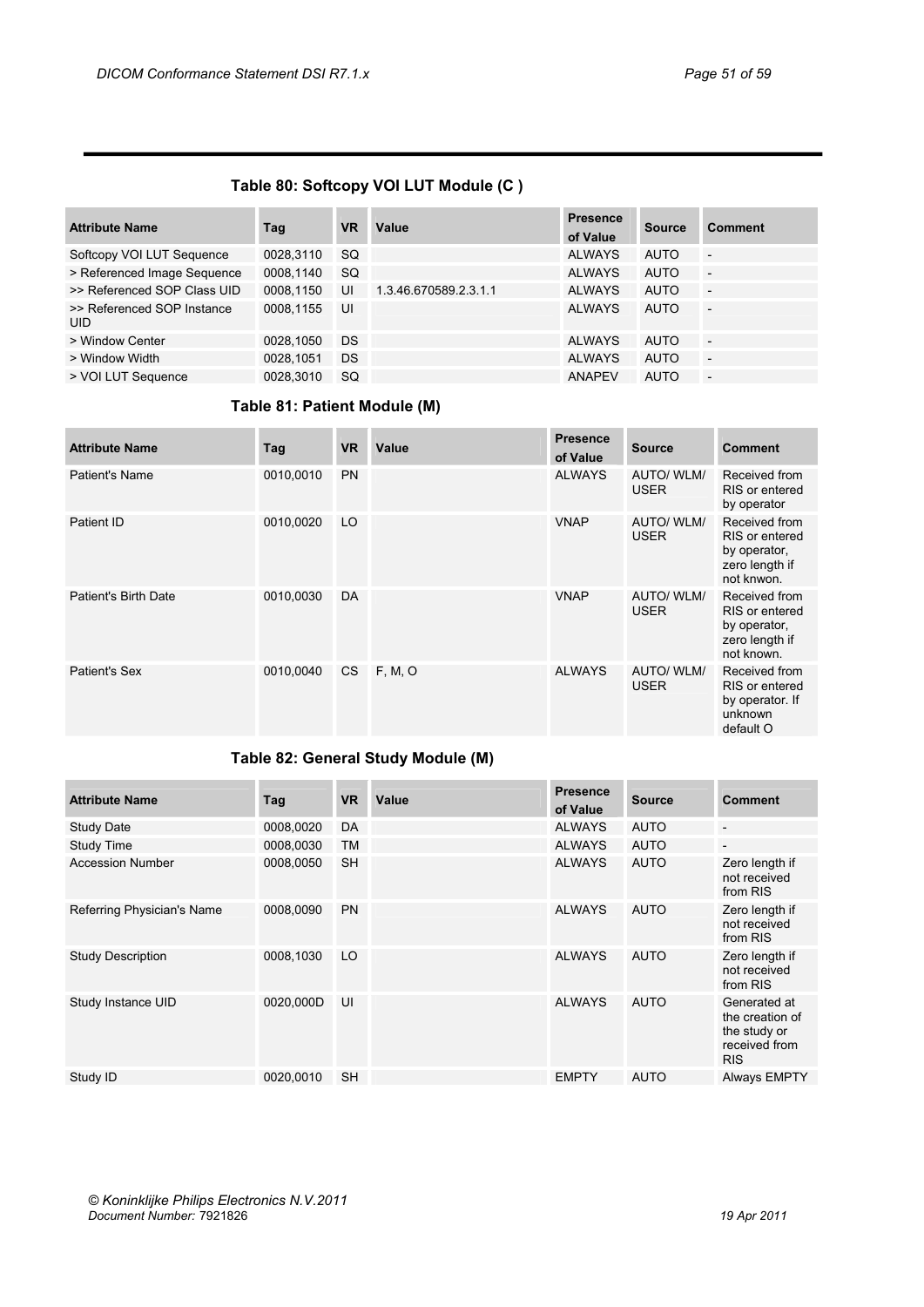## **Table 83: General Series Module (M)**

| <b>Attribute Name</b>                   | Tag       | <b>VR</b> | Value | <b>Presence</b><br>of Value | <b>Source</b>   | <b>Comment</b>                                                                                                         |
|-----------------------------------------|-----------|-----------|-------|-----------------------------|-----------------|------------------------------------------------------------------------------------------------------------------------|
| Series Date                             | 0008,0021 | DA        |       | <b>ALWAYS</b>               | <b>AUTO</b>     |                                                                                                                        |
| Series Time                             | 0008,0031 | <b>TM</b> |       | <b>ALWAYS</b>               | <b>AUTO</b>     |                                                                                                                        |
| <b>Protocol Name</b>                    | 0018,1030 | LO        |       | <b>ALWAYS</b>               | <b>AUTO</b>     | Only the first 6<br>chars exported.<br>Received from<br>RIS or entered<br>by operator,<br>zero length if<br>not known. |
| Performing Physician's Name             | 0008,1050 | PN        |       | <b>ANAP</b>                 | <b>MWL/USER</b> | Received from<br>RIS or entered<br>by operator,<br>zero length if<br>not known.                                        |
| Series Instance UID                     | 0020,000E | UI        |       | <b>ALWAYS</b>               | <b>AUTO</b>     |                                                                                                                        |
| Series Number                           | 0020,0011 | <b>IS</b> |       | <b>ALWAYS</b>               | <b>AUTO</b>     | $\overline{\phantom{a}}$                                                                                               |
| Laterality                              | 0020,0060 | <b>CS</b> |       | <b>EMPTY</b>                | <b>AUTO</b>     | <b>Always EMPTY</b>                                                                                                    |
| Performed Procedure Step Start<br>Date  | 0040,0244 | DA        |       | <b>ALWAYS</b>               | <b>AUTO</b>     | <b>System Date</b>                                                                                                     |
| Performed Procedure Step Start<br>Time  | 0040,0245 | <b>TM</b> |       | <b>EMPTY</b>                | <b>AUTO</b>     | <b>Always EMPTY</b>                                                                                                    |
| Performed Procedure Step<br>Description | 0040,0254 | LO        |       | <b>EMPTY</b>                | <b>AUTO</b>     | <b>Always EMPTY</b>                                                                                                    |

## **Table 84: General Equipment Module (M)**

| <b>Attribute Name</b>     | Tag       | <b>VR</b> | Value                           | Presence of<br>Value | Source       | <b>Comment</b>           |
|---------------------------|-----------|-----------|---------------------------------|----------------------|--------------|--------------------------|
| Manufacturer              | 0008.0070 | LO.       | <b>Philips Medical Systems</b>  | <b>ALWAYS</b>        | <b>AUTO</b>  | $\overline{\phantom{a}}$ |
| <b>Institution Name</b>   | 0008.0080 | LO.       |                                 | <b>ALWAYS</b>        | <b>AUTO</b>  | <b>Hospital Name</b>     |
| <b>Station Name</b>       | 0008.1010 | <b>SH</b> |                                 | <b>ALWAYS</b>        | <b>AUTO</b>  | Local system ID          |
| Manufacturer's Model Name | 0008,1090 | LO        | <b>Extended Digital Imaging</b> | <b>ALWAYS</b>        | <b>AUTO</b>  | $\overline{\phantom{0}}$ |
| Device Serial Number      | 0018.1000 | LO        |                                 | <b>ALWAYS</b>        | <b>AUTO</b>  | $\overline{\phantom{a}}$ |
| Software Version(s)       | 0018.1020 | LO.       |                                 | <b>ALWAYS</b>        | <b>FIXED</b> | $\overline{\phantom{a}}$ |

## **Table 85: Display Shutter Module (C)**

| <b>Attribute Name</b>              | Tag       | <b>VR</b> | Value                     | Presence of<br>Value | <b>Source</b> | <b>Comment</b>           |
|------------------------------------|-----------|-----------|---------------------------|----------------------|---------------|--------------------------|
| <b>Shutter Shape</b>               | 0018,1600 | <b>CS</b> | CIRCULAR,<br>RECTANGULAR, | <b>ALWAYS</b>        | <b>AUTO</b>   | $\overline{a}$           |
| <b>Shutter Left Vertical Edge</b>  | 0018,1602 | <b>IS</b> |                           | <b>ANAPEV</b>        | <b>AUTO</b>   | $\overline{\phantom{0}}$ |
| <b>Shutter Right Vertical Edge</b> | 0018,1604 | <b>IS</b> |                           | <b>ANAPEV</b>        | <b>AUTO</b>   | $\overline{\phantom{a}}$ |
| Shutter Upper Horizontal Edge      | 0018.1606 | <b>IS</b> |                           | <b>ANAPEV</b>        | <b>AUTO</b>   | $\overline{\phantom{a}}$ |
| Shutter Lower Horizontal Edge      | 0018,1608 | <b>IS</b> |                           | <b>ANAPEV</b>        | <b>AUTO</b>   | $\overline{\phantom{a}}$ |
| Center of Circular Shutter         | 0018.1610 | <b>IS</b> |                           | <b>ANAPEV</b>        | <b>AUTO</b>   | $\qquad \qquad -$        |
| Radius of Circular Shutter         | 0018,1612 | <b>IS</b> |                           | <b>ANAPEV</b>        | <b>AUTO</b>   | $\overline{\phantom{a}}$ |
| <b>Shutter Presentation Value</b>  | 0018.1622 | <b>US</b> | Default 0x000=0           | <b>ALWAYS</b>        | <b>AUTO</b>   | $\overline{a}$           |

## **Table 86: SOP Common Module (M)**

| <b>Attribute Name</b>                       | Tag       | VR   | Value                        | <b>Presence of</b><br>Value | <b>Source</b> | <b>Comment</b>           |
|---------------------------------------------|-----------|------|------------------------------|-----------------------------|---------------|--------------------------|
| Specific Character Set                      | 0008.0005 | CS.  | <b>ISO IR 100</b>            | <b>ALWAYS</b>               | <b>AUTO</b>   | $\overline{\phantom{0}}$ |
| SOP Class UID                               | 0008.0016 | UI   | 1.2.840.10008.5.1.4.1.1.11.1 | <b>ALWAYS</b>               | <b>AUTO</b>   | $\overline{\phantom{0}}$ |
| SOP Instance UID                            | 0008.0018 | UI   |                              | <b>ALWAYS</b>               | <b>AUTO</b>   | $\overline{\phantom{0}}$ |
| Instance Number                             | 0020.0013 | - IS |                              | <b>ALWAYS</b>               | <b>AUTO</b>   | $\overline{\phantom{0}}$ |
| @ Koninklijke Philips Electronics N 1/ 2011 |           |      |                              |                             |               |                          |

*© Koninklijke Philips Electronics N.V.2011 Document Number: 7921826 19 Apr 2011*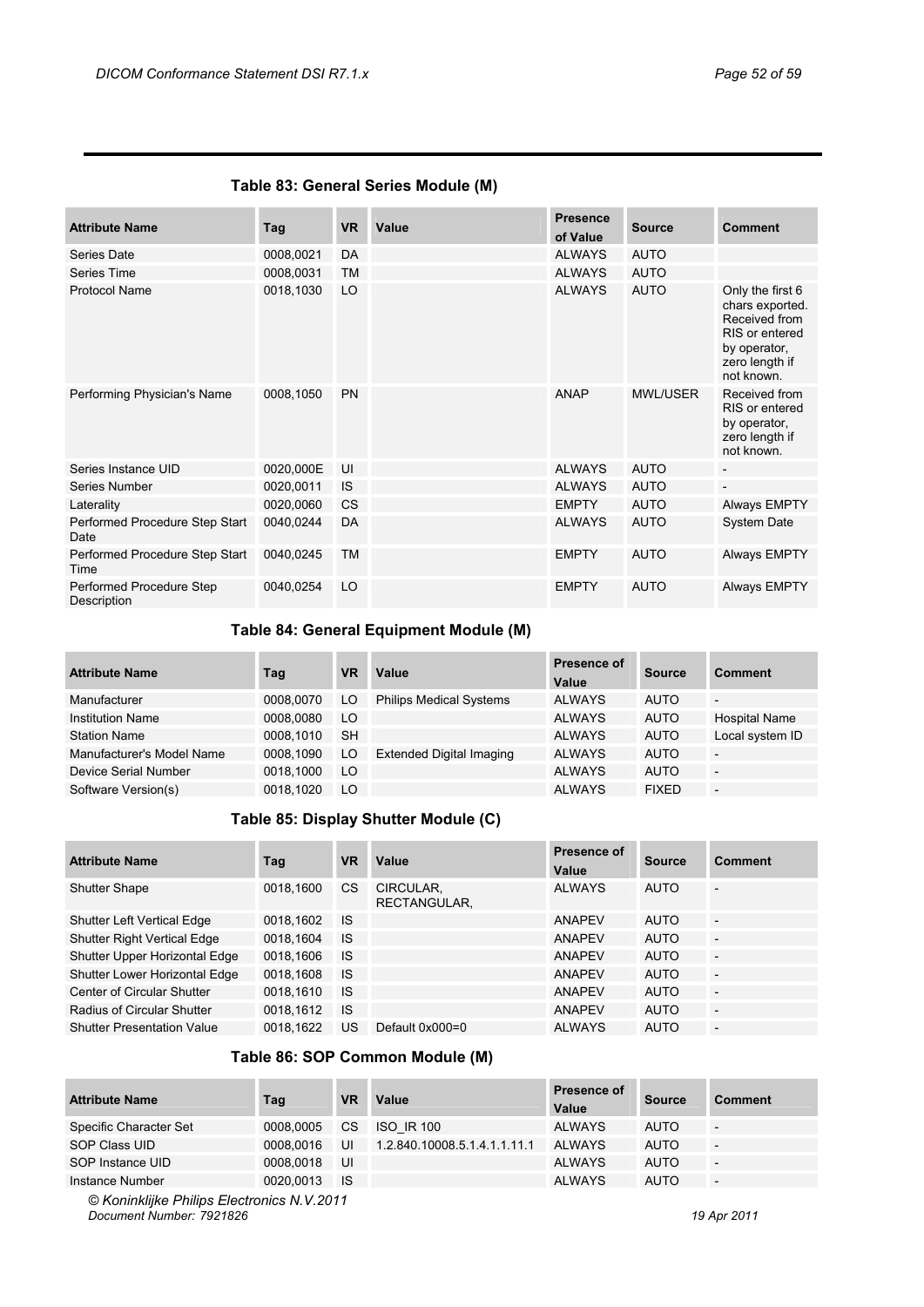## <span id="page-52-0"></span>**8.1.4.2. Specialized PMS X-Ray Image Storage SOP Class (UnProcessed / AutoPush)**

The following tables give a detailed overview of all supported attributes of the Specialized PMS X-Ray Storage SOP Class. Each image/series of Specialized PMS X-Ray images has only one Softcopy Presentation State image.

The list of possible values are given. The situation that an attribute is present Conditionally / Optionally or that an attribute may contain a zero length value, is indicated to. Conditions and Defined / Enumerated Values of DICOM 3.0 are applicable but are not shown in the tables. Private attributes are not applied in the tables below.

## **Table 87: Modules of the Created Specialized PMS X-Ray SOP Class by the DSI**

| <b>Module Name</b>              | <b>Reference</b> | Presence of<br><b>Module</b> |
|---------------------------------|------------------|------------------------------|
| <b>Patient Module</b>           | Table 71         | <b>ALWAYS</b>                |
| <b>General Study Module</b>     | Table 72         | <b>ALWAYS</b>                |
| <b>General Series Module</b>    | Table 73         | <b>ALWAYS</b>                |
| <b>General Equipment Module</b> | Table 74         | <b>ALWAYS</b>                |
| Display Shutter Module          | Table 75         | <b>ALWAYS</b>                |
| General Image Module            | Table 76         | <b>ALWAYS</b>                |
| Image Pixel Module              | Table 77         | <b>ALWAYS</b>                |
| X-Ray Image Module              | Table 78         | <b>ALWAYS</b>                |
| <b>XRF Positioner Module</b>    | Table 79         | <b>ALWAYS</b>                |
| X-Ray Acquisition               | Table 80         | <b>ALWAYS</b>                |
| SOP Common Module               | Table 81         | <b>ALWAYS</b>                |
| <b>VOI LUT Module</b>           | Table 82         | <b>ALWAYS</b>                |
|                                 |                  |                              |

## **Table 88: Specialized PMS X-Ray Image Store - Patient Module (M)**

| <b>Attribute Name</b> | Tag       | <b>VR</b> | Value             | <b>Presence of</b><br>Value | <b>Source</b> | <b>Comment</b>                                         |
|-----------------------|-----------|-----------|-------------------|-----------------------------|---------------|--------------------------------------------------------|
| Patient's Name        | 0010,0010 | <b>PN</b> | <b>ISO IR 100</b> | <b>ALWAYS</b>               | <b>AUTO</b>   | Received From<br><b>RIS or Entered</b><br>by Operator. |
| Patient ID            | 0010.0020 | LO.       |                   | <b>ALWAYS</b>               | <b>AUTO</b>   | Received From<br><b>RIS or Entered</b><br>by Operator. |
| Patient's Birth Date  | 0010,0030 | DA        |                   | <b>VNAP</b>                 | <b>AUTO</b>   | Received From<br><b>RIS or Entered</b><br>by Operator. |
| <b>Patient's Sex</b>  | 0010.0040 | <b>CS</b> | F.M.O             | <b>VNAP</b>                 | <b>AUTO</b>   | Received From<br><b>RIS or Entered</b><br>by Operator. |

#### **Table 89: Specialized PMS X-Ray Image Store – General Study Module (M)**

| <b>Attribute Name</b>   | Tag       | <b>VR</b> | Value | <b>Presence of</b><br>Value | <b>Source</b> | <b>Comment</b>                              |
|-------------------------|-----------|-----------|-------|-----------------------------|---------------|---------------------------------------------|
| <b>Study Date</b>       | 0008.0020 | <b>PN</b> |       | <b>ALWAYS</b>               | <b>AUTO</b>   | $\overline{\phantom{a}}$                    |
| Study Time              | 0008.0030 | LO        |       | <b>ALWAYS</b>               | <b>AUTO</b>   | $\overline{\phantom{a}}$                    |
| <b>Accession Number</b> | 0008.0050 | DA        |       | <b>ALWAYS</b>               | <b>AUTO</b>   | Zero length if not<br>received from<br>RIS. |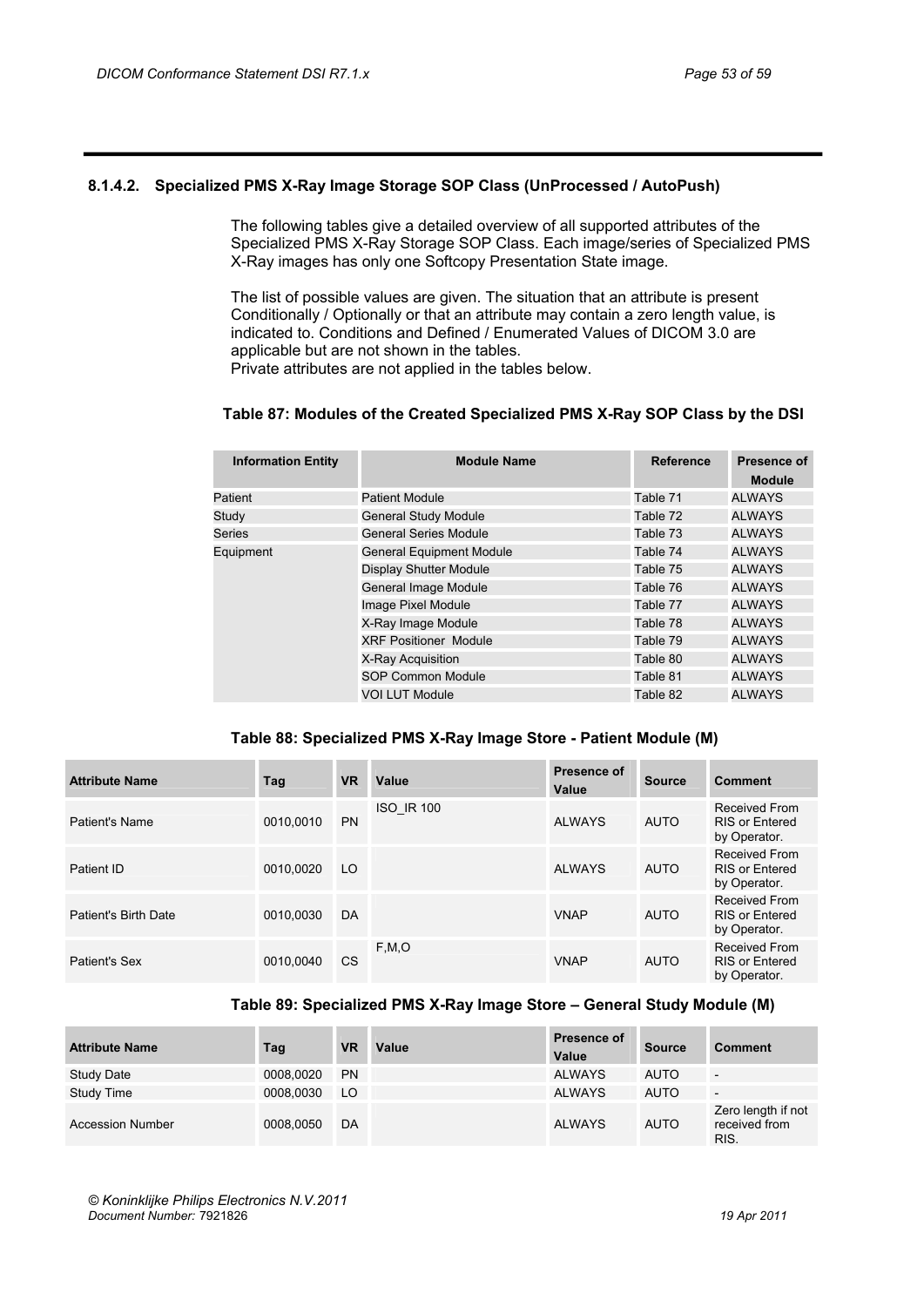| Referring Physician's Name | 0008.0090 | <b>CS</b> | <b>ALWAYS</b> | <b>AUTO</b> | Zero length if not<br>received from<br>RIS.                           |
|----------------------------|-----------|-----------|---------------|-------------|-----------------------------------------------------------------------|
| Study Description          | 0008,1030 | LO.       | <b>VNAP</b>   | <b>AUTO</b> | Examination<br>Type (for DI/VF)                                       |
| Study Instance UID         | 0020,000D | UI        | <b>ALWAYS</b> | <b>AUTO</b> | Generated at the<br>creation of the<br>study or received<br>from RIS. |
| Study ID                   | 0020,0010 | <b>SH</b> | <b>EMPTY</b>  | <b>AUTO</b> | <b>Always EMPTY</b>                                                   |
|                            |           |           |               |             |                                                                       |

## **Table 90: Specialized PMS X-Ray Image Store – General Series Module (M)**

| <b>Attribute Name</b>                   | Tag       | <b>VR</b> | Value     | Presence of<br>Value | <b>Source</b> | <b>Comment</b>                                                                               |
|-----------------------------------------|-----------|-----------|-----------|----------------------|---------------|----------------------------------------------------------------------------------------------|
| Series Date                             | 0008,0021 | DA        |           | <b>ALWAYS</b>        | <b>AUTO</b>   | $\overline{\phantom{a}}$                                                                     |
| Series Time                             | 0008,0031 | <b>TM</b> |           | <b>ALWAYS</b>        | <b>AUTO</b>   | $\overline{a}$                                                                               |
| Modality                                | 0008,0060 | <b>CS</b> | <b>RF</b> | <b>ALWAYS</b>        | <b>AUTO</b>   | $\overline{\phantom{a}}$                                                                     |
| Performing Physician's Name             | 0008,1050 | <b>PN</b> |           | <b>ALWAYS</b>        | <b>AUTO</b>   | Received from<br>RIS, entered by<br>user or is empty<br>if not known.<br>Only frist 3 chars. |
| <b>Protocol Name</b>                    | 0018,1030 | LO        |           | <b>ALWAYS</b>        | <b>AUTO</b>   | Received from<br>RIS, entered by<br>user or is empty<br>if not known.<br>Only frist 6 chars. |
| Series Instance UID                     | 0020,000E | UI        |           | <b>ALWAYS</b>        | <b>AUTO</b>   | $\overline{\phantom{a}}$                                                                     |
| Series Number                           | 0020,0011 | <b>IS</b> |           | <b>ALWAYS</b>        | <b>AUTO</b>   | $\overline{\phantom{a}}$                                                                     |
| Laterality                              | 0020,0060 | <b>CS</b> |           | <b>EMPTY</b>         | <b>AUTO</b>   | Always EMPTY.                                                                                |
| Performed Procedure Step Start<br>Date  | 0040,0244 | DA        |           | <b>ALWAYS</b>        | <b>AUTO</b>   | <b>System Date</b>                                                                           |
| Performed Procedure Step Start<br>Time  | 0040,0245 | <b>TM</b> |           | <b>ALWAYS</b>        | <b>AUTO</b>   | $\overline{a}$                                                                               |
| Performed Procedure Step<br>Description | 0040,0254 | LO        |           | <b>ALWAYS</b>        | <b>AUTO</b>   |                                                                                              |

## **Table 91: Specialized PMS X-Ray Image Store – General Equipment Module (M)**

| <b>Attribute Name</b>     | Tag       | VR        | Value                           | Presence of<br>Value | <b>Source</b> | <b>Comment</b>           |
|---------------------------|-----------|-----------|---------------------------------|----------------------|---------------|--------------------------|
| Manufacturer              | 0008.0070 | LO.       | <b>Philips Medical Systems</b>  | <b>ALWAYS</b>        | <b>AUTO</b>   | $\overline{\phantom{0}}$ |
| <b>Institution Name</b>   | 0008.0080 | LO.       |                                 | <b>ALWAYS</b>        | <b>AUTO</b>   | <b>Hospital Name</b>     |
| <b>Station Name</b>       | 0008,1010 | <b>SH</b> |                                 | <b>ALWAYS</b>        | <b>AUTO</b>   | Local system ID          |
| Manufacturer's Model Name | 0008,1090 | LO        | <b>Extended Digital Imaging</b> | <b>ALWAYS</b>        | <b>AUTO</b>   | $\overline{\phantom{0}}$ |
| Device Serial Number      | 0018,1000 | LO        |                                 | <b>ALWAYS</b>        | <b>AUTO</b>   | $\overline{\phantom{0}}$ |
| Software Version(s)       | 0018.1020 | LO        |                                 | <b>ALWAYS</b>        | <b>FIXED</b>  | $\qquad \qquad -$        |

## **Table 92: Specialized PMS X-Ray Image Store – Display Shutter Module (M)**

| <b>Attribute Name</b>              | Tag       | <b>VR</b> | Value                           | Presence of<br>Value | <b>Source</b> | <b>Comment</b>                                        |
|------------------------------------|-----------|-----------|---------------------------------|----------------------|---------------|-------------------------------------------------------|
| <b>Shutter Shape</b>               | 0018,1600 | <b>CS</b> | CIRCULAR,<br><b>RECTANGULAR</b> | <b>ALWAYS</b>        | <b>AUTO</b>   | $\overline{\phantom{a}}$                              |
| <b>Shutter Left Vertical Edge</b>  | 0018.1602 | <b>IS</b> |                                 | <b>ANAPC</b>         | <b>AUTO</b>   | Required if<br>Shutter Shape is<br><b>RECTANGULAR</b> |
| <b>Shutter Right Vertical Edge</b> | 0018.1604 | <b>IS</b> |                                 | <b>ANAPC</b>         | <b>AUTO</b>   | Required if<br>Shutter Shape is<br><b>RECTANGULAR</b> |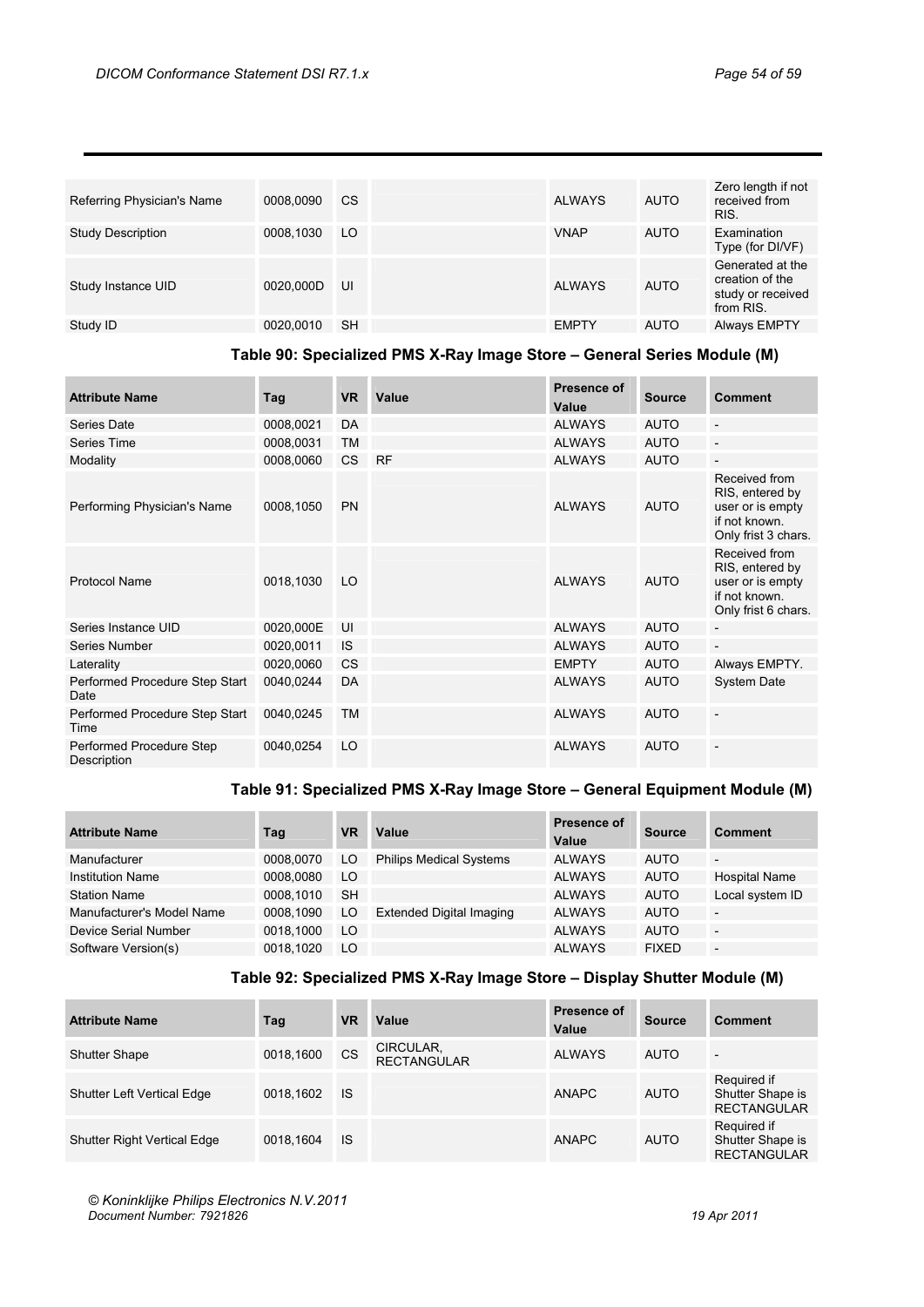| Shutter Upper Horizontal Edge     | 0018.1606 | <b>IS</b> |                     | <b>ANAPC</b> | AUTO        | Required if<br>Shutter Shape is<br><b>RECTANGULAR</b>   |
|-----------------------------------|-----------|-----------|---------------------|--------------|-------------|---------------------------------------------------------|
| Shutter Lower Horizontal Edge     | 0018.1608 | <b>IS</b> |                     | <b>ANAPC</b> | <b>AUTO</b> | Required if<br>Shutter Shape is<br><b>RECTANGULAR</b>   |
| Center of Circular Shutter        | 0018.1610 | <b>IS</b> |                     | <b>ANAPC</b> | <b>AUTO</b> | Required if<br>Shutter Shape is<br>CIRCULAR.            |
| Radius of Circular Shutter        | 0018.1612 | <b>IS</b> |                     | <b>ANAPC</b> | <b>AUTO</b> | Required if<br>Shutter Shape is<br>CIRCULAR.<br>256/256 |
| <b>Shutter Presentation Value</b> | 0018.1622 | <b>US</b> | $0 \times 0000 = 0$ | <b>ANAP</b>  | <b>AUTO</b> | $\overline{\phantom{a}}$                                |

## **Table 93: Specialized PMS X-Ray Image Store – General Image Module (M)**

| <b>Attribute Name</b>      | Tag       | VR        | Value | Presence of<br>Value | <b>Source</b> | <b>Comment</b>               |
|----------------------------|-----------|-----------|-------|----------------------|---------------|------------------------------|
| <b>Acquisition Date</b>    | 0008.0022 | DA        |       | <b>ALWAYS</b>        | <b>AUTO</b>   | $\overline{\phantom{a}}$     |
| <b>Content Date</b>        | 0008,0023 | DA        |       | <b>ALWAYS</b>        | <b>AUTO</b>   | $\overline{\phantom{a}}$     |
| <b>Acquisition Time</b>    | 0008,0032 | <b>TM</b> |       | <b>ALWAYS</b>        | <b>AUTO</b>   | $\overline{\phantom{a}}$     |
| <b>Content Time</b>        | 0008,0033 | <b>TM</b> |       | <b>ALWAYS</b>        | <b>AUTO</b>   | $\overline{\phantom{a}}$     |
| <b>Acquisition Number</b>  | 0020,0012 | <b>IS</b> |       | <b>ALWAYS</b>        | <b>AUTO</b>   | $\overline{\phantom{0}}$     |
| Instance Number            | 0020.0013 | <b>IS</b> |       | <b>ALWAYS</b>        | <b>AUTO</b>   | Applied Value(s):<br>$1 - n$ |
| <b>Patient Orientation</b> | 0020.0020 | <b>CS</b> |       | <b>EMPTY</b>         | <b>AUTO</b>   | Always EMPTY.                |

## **Table 94: Specialized PMS X-Ray Image Store – Image Pixel Module (M)**

| <b>Attribute Name</b> | Tag       | <b>VR</b> | Value        | <b>Presence of</b><br><b>Value</b> | <b>Source</b> | <b>Comment</b>           |
|-----------------------|-----------|-----------|--------------|------------------------------------|---------------|--------------------------|
| <b>Rows</b>           | 0028.0010 | US.       | 512 and 1024 | <b>ALWAYS</b>                      | <b>AUTO</b>   | $\overline{\phantom{0}}$ |
| Columns               | 0028.0011 | US.       | 512 and 1024 | <b>ALWAYS</b>                      | <b>AUTO</b>   | $\overline{\phantom{a}}$ |
| Pixel Data            | 7FE0.0010 | <b>OW</b> |              | <b>ALWAYS</b>                      | <b>AUTO</b>   | $\overline{\phantom{a}}$ |

#### **Table 95: Specialized PMS X-Ray Image Store – X-Ray Image Module (M)**

| <b>Attribute Name</b>        | Tag       | VR            | Value                                     | <b>Presence of</b><br>Value | <b>Source</b> | <b>Comment</b>           |
|------------------------------|-----------|---------------|-------------------------------------------|-----------------------------|---------------|--------------------------|
| Image Type                   | 0008,0008 | US            | ORIGINAL, PRIMARY,<br><b>SINGLE PLANE</b> | <b>ALWAYS</b>               | <b>FIXED</b>  | $\overline{\phantom{a}}$ |
| Samples per Pixel            | 0028,0002 | <sub>CS</sub> | $0x0001 = 1$                              | <b>ALWAYS</b>               | <b>FIXED</b>  | $\overline{\phantom{a}}$ |
| Photometric Interpretation   | 0028.0004 | <b>US</b>     | MONOCHROME2                               | <b>ALWAYS</b>               | <b>FIXED</b>  | $\overline{a}$           |
| <b>Bits Allocated</b>        | 0028,0100 | <b>US</b>     | 8                                         | <b>ALWAYS</b>               | <b>FIXED</b>  | $\overline{\phantom{a}}$ |
| <b>Bits Stored</b>           | 0028.0101 | US.           | $\overline{\phantom{0}}$ 8                | <b>ALWAYS</b>               | <b>FIXED</b>  | $\qquad \qquad -$        |
| High Bit                     | 0028,0102 | US            | $\overline{7}$                            | <b>ALWAYS</b>               | <b>FIXED</b>  | $\overline{a}$           |
| <b>Pixel Representation</b>  | 0028,0103 | US            | $0 \times 0000 = 0$                       | <b>ALWAYS</b>               | <b>FIXED</b>  | $\overline{\phantom{a}}$ |
| Pixel Intensity Relationship | 0028.1040 | US            | <b>DISP</b>                               | <b>ALWAYS</b>               | <b>FIXED</b>  | $\overline{\phantom{0}}$ |

## **Table 96: Specialized PMS X-Ray Image Store – XRF Positioner Module (M)**

| <b>Attribute Name</b>       | Tag       | <b>VR</b> | <b>Value</b> | <b>Presence of</b><br>Value | Source      | Comment       |
|-----------------------------|-----------|-----------|--------------|-----------------------------|-------------|---------------|
| Distance Source to Detector | 0018.1110 | DS        |              | <b>EMPTY</b>                | <b>AUTO</b> | Always EMPTY. |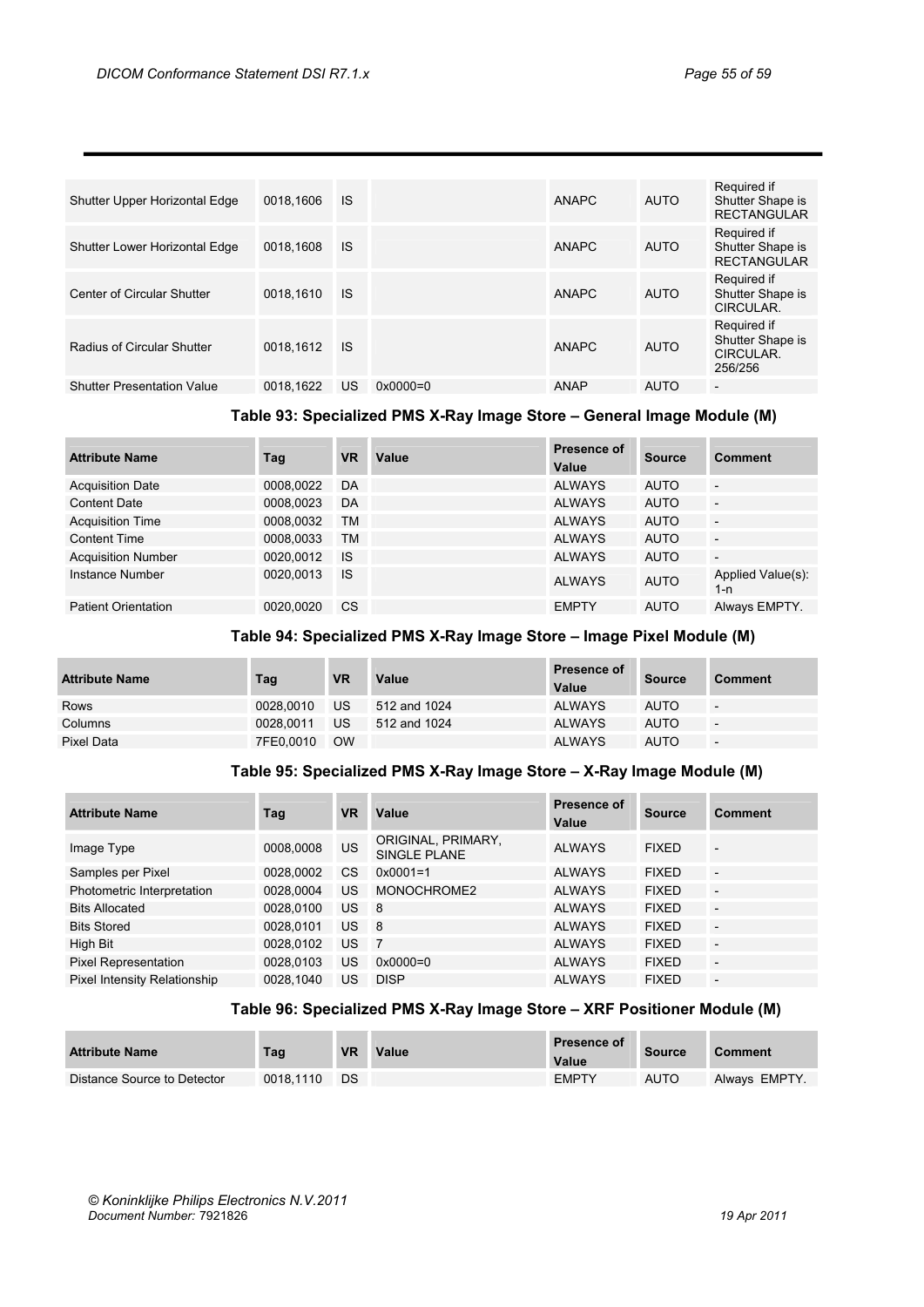| <b>Attribute Name</b>    | Tag       | <b>VR</b> | Value                    | Presence of<br>Value | <b>Source</b> | <b>Comment</b>                                                                                                                                                                                                                                                                    |
|--------------------------|-----------|-----------|--------------------------|----------------------|---------------|-----------------------------------------------------------------------------------------------------------------------------------------------------------------------------------------------------------------------------------------------------------------------------------|
| <b>KVP</b>               | 0018,0060 | <b>DS</b> |                          | <b>EMPTY</b>         | <b>AUTO</b>   | Always EMPTY.                                                                                                                                                                                                                                                                     |
| <b>Exposure Time</b>     | 0018,1150 | <b>IS</b> |                          | <b>EMPTY</b>         | <b>AUTO</b>   | Always EMPTY.                                                                                                                                                                                                                                                                     |
| X-Ray Tube Current       | 0018,1151 | <b>IS</b> |                          | <b>EMPTY</b>         | <b>AUTO</b>   | Always EMPTY.                                                                                                                                                                                                                                                                     |
| Exposure                 | 0018,1152 | IS        |                          | <b>ANAPC</b>         | <b>AUTO</b>   |                                                                                                                                                                                                                                                                                   |
| <b>Radiation Setting</b> | 0018,1155 | CS        | Applied Value(s): GR, SC | <b>ALWAYS</b>        | <b>AUTO</b>   | $SC = low$ dose<br>exposure<br>generally<br>corresponding to<br>fluoroscopic<br>settings (e.g.<br>preparation for<br>diagnostic quality<br>image<br>acquisition);<br>$GR = high dose$<br>for diagnostic<br>quality image<br>acquisition (also<br>called digital spot<br>or cine); |

## **Table 97: Specialized PMS X-Ray Image Store – X-Ray Acquisition Module (M)**

## **Table 98: Specialized PMS X-Ray Image Store – SOP Common Module (M)**

| <b>Attribute Name</b>  | Tag       | <b>VR</b> | Value                 | Presence of<br>Value | <b>Source</b> | <b>Comment</b>           |
|------------------------|-----------|-----------|-----------------------|----------------------|---------------|--------------------------|
| Specific Character Set | 0008.0005 | CS.       | <b>ISO IR 100</b>     | <b>ALWAYS</b>        | <b>AUTO</b>   | $\overline{\phantom{a}}$ |
| SOP Class UID          | 0008.0016 | UI        | 1.3.46.670589.2.3.1.1 | <b>ALWAYS</b>        | <b>AUTO</b>   | $\overline{a}$           |
| SOP Instance UID       | 0008.0018 | UI        |                       | <b>ALWAYS</b>        | <b>AUTO</b>   | $\overline{\phantom{0}}$ |
| Instance Number        | 0020.0013 | <b>IS</b> |                       | <b>ALWAYS</b>        | <b>AUTO</b>   | $\overline{\phantom{a}}$ |

## **Table 99: Specialized PMS X-Ray Image Store – VOI LUT Module (M)**

| <b>Attribute Name</b> | Tag       | <b>VR</b> | Value | Presence of<br>Value | <b>Source</b> | <b>Comment</b>                                                                                                |
|-----------------------|-----------|-----------|-------|----------------------|---------------|---------------------------------------------------------------------------------------------------------------|
| <b>Window Center</b>  | 0028,1050 | <b>DS</b> |       | <b>ALWAYS</b>        | <b>AUTO</b>   | This attribute is<br>related to the DI<br>Contrast /<br>Brightness.                                           |
| Window Width          | 0028,1051 | <b>DS</b> |       | <b>ALWAYS</b>        | <b>AUTO</b>   | This Attribute is<br>related to the DI<br>Contrast /<br>Brightness.<br>Required if<br>(0028, 1050)<br>is sent |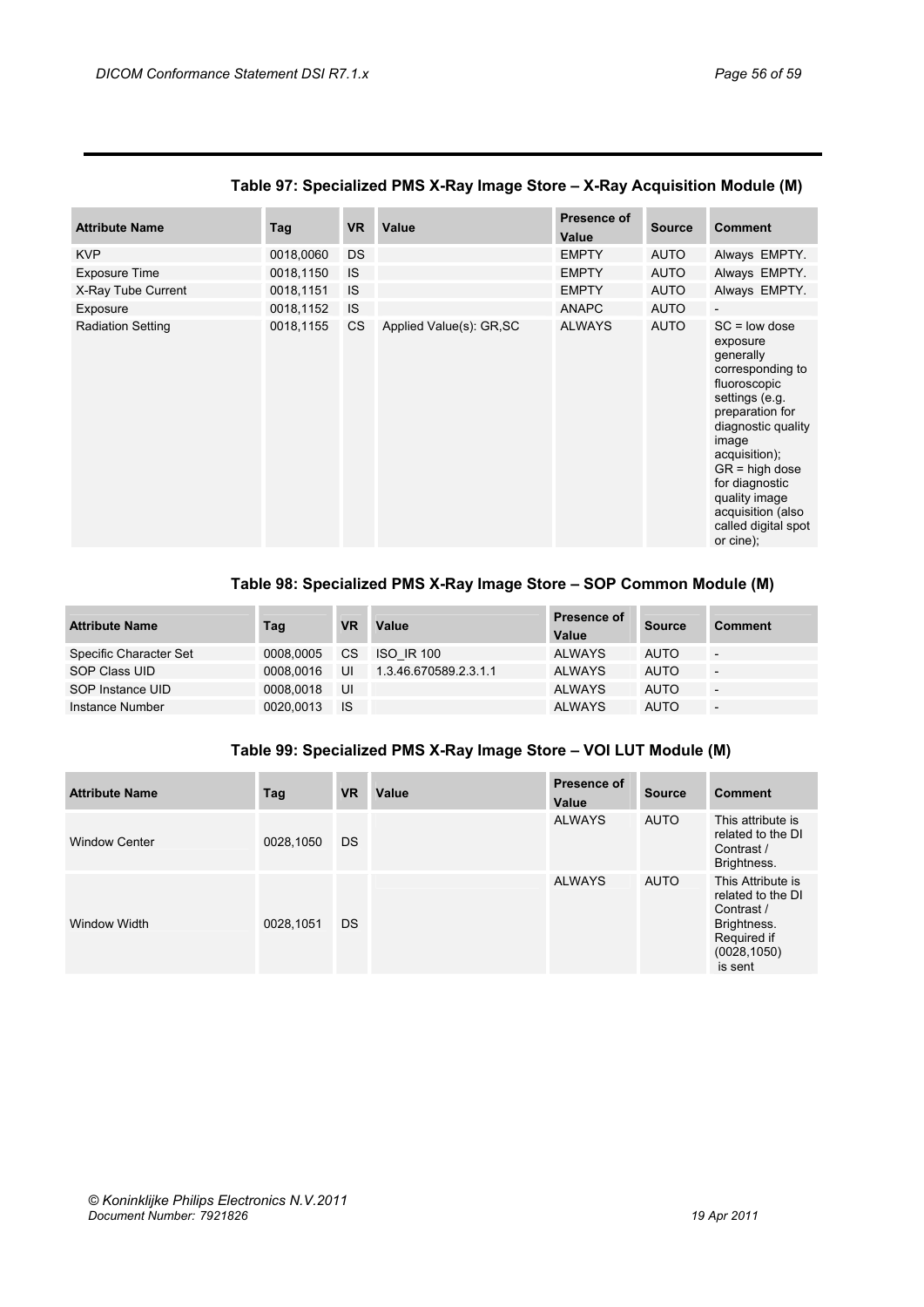## <span id="page-56-0"></span>**8.1.5. Attribute Mapping**

The following mapping Table applies for attributes of the DSI in the Non Autopush Mode.

| Table 100: Attribute Mapping of the DSI for the Non AutoPush Mode. |
|--------------------------------------------------------------------|
|                                                                    |

| <b>Attribute Name</b>                                | <b>MWL</b><br>Tag | <b>MPPS Tag</b><br><b>N-CREATE</b> | SC Tag       | RF Tag       | RAW Tag         | PS Tag          | Comment                                             |
|------------------------------------------------------|-------------------|------------------------------------|--------------|--------------|-----------------|-----------------|-----------------------------------------------------|
| Specific Character Set -                             |                   |                                    | (0008, 0005) | (0008, 0005) | (0008, 0005)    | (0008, 0005)    | (if present)                                        |
| <b>Accession Number</b>                              | (0008, 0050)      |                                    | (0008, 0050) | (0008, 0050) | (0008, 0050)    |                 |                                                     |
| Referring Physician's<br>Name                        | (0008, 0090)      |                                    | (0008, 0090) | (0008, 0090) | $(0008,0090)$ - |                 |                                                     |
| <b>Patient's Name</b>                                | (0010, 0010)      |                                    | (0010, 0010) | (0010, 0010) | (0010, 0010)    | (0010, 0010)    |                                                     |
| <b>Patient ID</b>                                    | (0010, 0020)      |                                    | (0010, 0020) | (0010, 0020) | (0010, 0020)    | (0010, 0020)    |                                                     |
| <b>Patient's Birth Date</b>                          | (0010, 0030)      |                                    | (0010, 0030) | (0010, 0030) | (0010, 0030)    | (0010, 0030)    |                                                     |
| <b>Patient's Sex</b>                                 | (0010, 0040)      |                                    | (0010, 0040) | (0010, 0040) | (0010, 0040)    | (0010, 0040)    |                                                     |
| <b>Protocol Name</b>                                 |                   |                                    |              | (0018, 1030) | (0018, 1030)    | (0018, 1030)    |                                                     |
| Study Instance UID                                   | (0020, 000D)      |                                    | (0020, 000D) | (0020, 000D) | (0020, 000D)    | $(0020,000D) -$ |                                                     |
| Study ID                                             |                   | (0020, 0010)                       |              | (0020, 0010) | (0020, 0010)    | (0020, 0010)    | - 14                                                |
| <b>Performed Procedure</b><br><b>Step Start Date</b> |                   |                                    |              | (0040, 0244) | (0040, 0244)    | (0040, 0244)    | Copied from<br>(0008, 0020)<br><b>Study Date</b>    |
| Performed Procedure -<br><b>Step Start Time</b>      |                   |                                    |              | (0040, 0245) | (0040, 0245)    | (0040, 0245)    | Copied from<br>(0008, 0030)<br><b>Study Time</b>    |
| Performed Procedure -<br><b>Step Description</b>     |                   |                                    |              | (0040, 0254) | (0040, 0254)    | (0040, 0254)    | Copied from<br>(0008, 1030)<br>Study<br>Description |

The next mapping Table applies for attributes of the DSI in the Autopush Mode.

## **Table 101: Attribute Mapping of the DSI for the Autopush Mode.**

| <b>Attribute Name</b>                   | <b>MWL</b><br>Tag | <b>MPPS Tag</b><br><b>N-CREATE</b> | RAW Tag         | PS Tag       | Comment                                             |
|-----------------------------------------|-------------------|------------------------------------|-----------------|--------------|-----------------------------------------------------|
| Specific Character Set                  |                   |                                    | (0008, 0005)    | (0008, 0005) | (if present)                                        |
| <b>Accession Number</b>                 | (0008,0050)       |                                    | (0008, 0050)    |              |                                                     |
| Referring Physician's Name              | (0008,0090)       |                                    | (0008, 0090)    |              |                                                     |
| Patient's Name                          | (0010,0010)       |                                    | (0010, 0010)    | (0010, 0010) |                                                     |
| Patient ID                              | (0010,0020)       |                                    | (0010, 0020)    | (0010, 0020) |                                                     |
| Patient's Birth Date                    | (0010, 0030)      | $\overline{\phantom{a}}$           | (0010, 0030)    | (0010, 0030) |                                                     |
| Patient's Sex                           | (0010, 0040)      |                                    | (0010, 0040)    | (0010, 0040) |                                                     |
| <b>Protocol Name</b>                    |                   |                                    | (0018, 1030)    | (0018, 1030) |                                                     |
| Study Instance UID                      | (0020,000D)       |                                    | $(0020,000D) -$ |              |                                                     |
| Study ID                                |                   | (0020, 0010)                       | (0020, 0010)    | (0020, 0010) |                                                     |
| Performed Procedure Step Start Date -   |                   |                                    | (0040, 0244)    | (0040, 0244) | Copied from<br>(0008, 0020)<br><b>Study Date</b>    |
| Performed Procedure Step Start Time -   |                   |                                    | (0040, 0245)    | (0040, 0245) | Copied from<br>(0008, 0030)<br><b>Study Time</b>    |
| Performed Procedure Step<br>Description |                   |                                    | (0040, 0254)    | (0040, 0254) | Copied from<br>(0008, 1030)<br>Study<br>Description |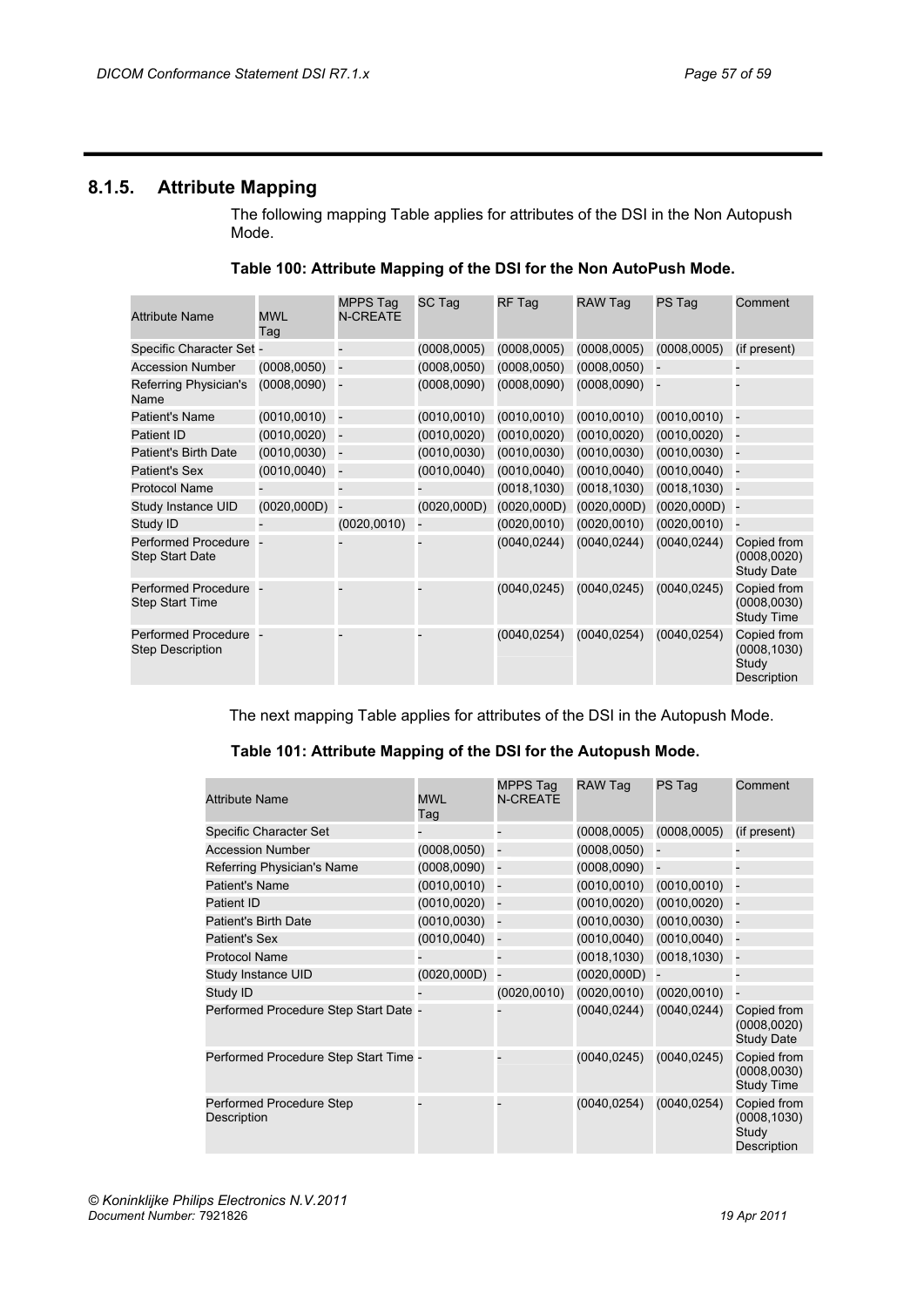## <span id="page-57-0"></span>**8.1.6. Coerced / Modified fields**

In general, DSI will try and optimize the imported image data. This may involve the removal of redundant data, either or not due to the creation of a Grayscale Softcopy Presentation State object for the image data. This may also involve the creation of extra attributes. As it is not the intention of DSI to export this data as such, the SOP Instance UID shall not be changed.

If not available at import then DSI will create the additional attributes as listed in the Table below.

| <b>Name</b>                          | Tag       | <b>Generated Value</b>                     |
|--------------------------------------|-----------|--------------------------------------------|
| Performed Procedure Step Start Date  | 0040.0244 | Copied from (0008,0020) Study Date.        |
| Performed Procedure Step Start Time  | 0040.0245 | Copied from (0008,0030) Study Time.        |
| Performed Procedure Step Description | 0040.0254 | Copied from (0008,1030) Study Description. |

#### **Table 102: Create Additional Attributes**

If the SCU does not propose a Presentation Context for the Grayscale Softcopy Presentation State storage SOP class, then DSI will derive Grayscale Softcopy Presentation State data from the imported image data and store this data in a new series within the examination of the imported image.

However, if during import the image is accompanied by Grayscale Softcopy Presentation State data, the DSI database shall avoid data overlap by only storing the relevant data from the first object received; either the first image or its Presentation State!

## <span id="page-57-1"></span>**8.2. Data Dictionary of Private Attributes**

Not applicable.

## <span id="page-57-2"></span>**8.3. Coded Terminology and Templates**

Not applicable.

## <span id="page-57-3"></span>**8.3.1. Context Groups**

Not applicable.

## <span id="page-57-4"></span>**8.3.2. Template Specifications**

Not applicable.

## <span id="page-57-5"></span>**8.3.3. Private code definitions**

Not applicable.

## <span id="page-57-6"></span>**8.4. Grayscale Image consistency**

The display monitor attached to the product can be calibrated by using the service tool together with a light probe. See the [VFRB; ViewForum Release Bulletin] for details on the calibration procedure.